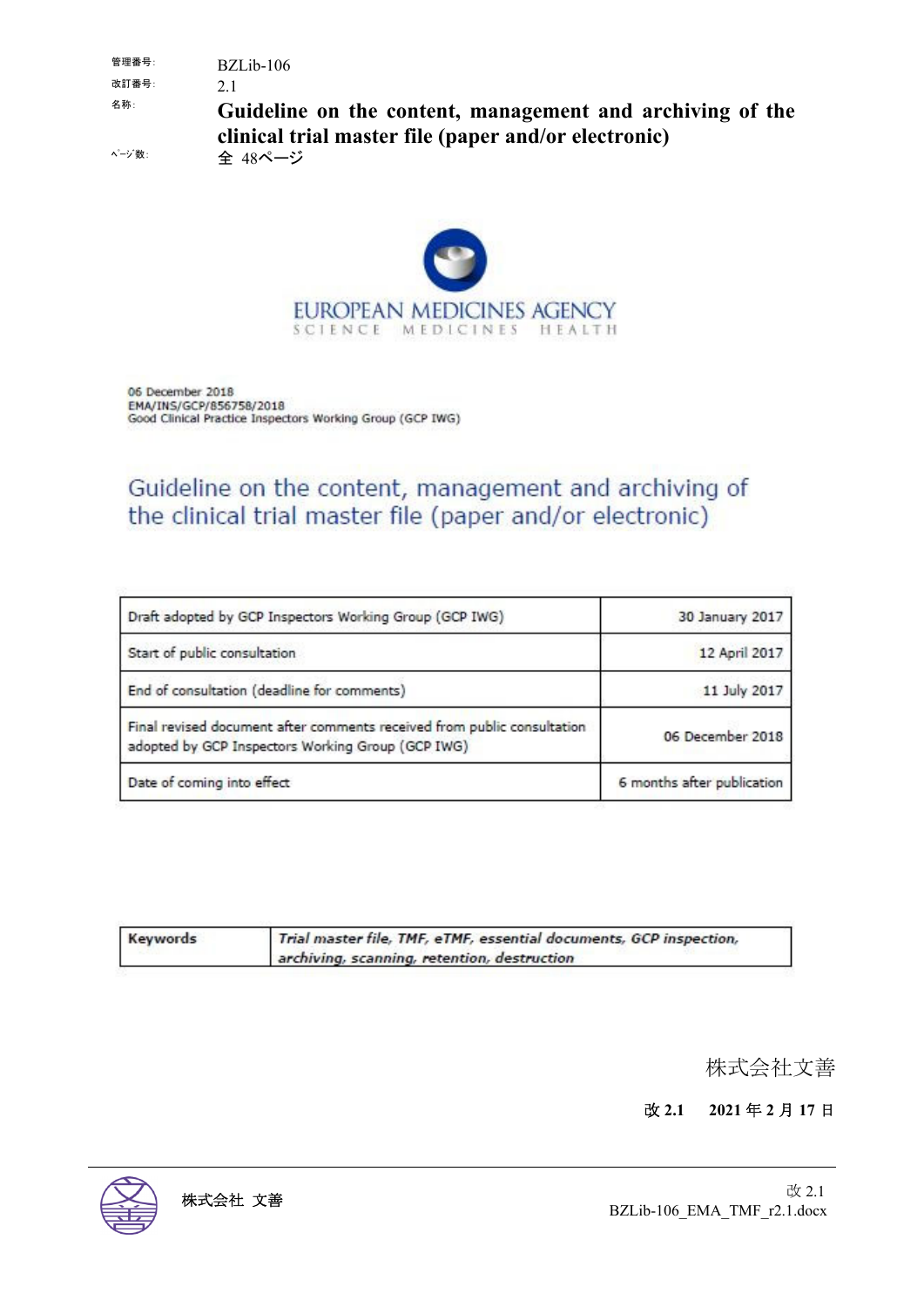管理番号: BZLib-106

改訂番号: 2.1

## 名称: **Guideline on the content, management and archiving of the clinical trial master file (paper and/or electronic)**

ページ数: 全 48ページ

#### 【注記】

本書は、EMA が発行した英語原文を株式会社文善にて和文翻訳したものです。 翻訳文はできるだけ英語原文に忠実になるよう努めましたが、あくまでも英語原文を正と するものです。本書は規制の理解を補助する目的で作成したものであり、株式会社文善は 翻訳文に誤りがないことについて保証いたしません。

原文の内容をご自身で必ず確認してください。株式会社文善は、本書を利用したことに起 因して、何らかの損害が生じたとしても、これについては一切の責任を負いません。

本書に記載の翻訳文については、事前に株式会社文善の書面による許可がある場合を除 き、複製、複写その他いかなる方法による複写、及び引用、転載も禁止とさせていただき ます。

本書に含まれる内容は、予告なしに変更されることがあります。

本書を含め、株式会社文善のサイト(https://bunzen.co.jp)では、電磁的記録/電子署名等に 関する規制やガイダンスの翻訳を掲載しています。

本書、株式会社文善のサービス等への質問、コメント等は info1@bunzen.co.jp にお寄せく ださい。

【本書の表記について】 文脈に応じ説明を補足した場合、〔 〕内にそれを記述しています。

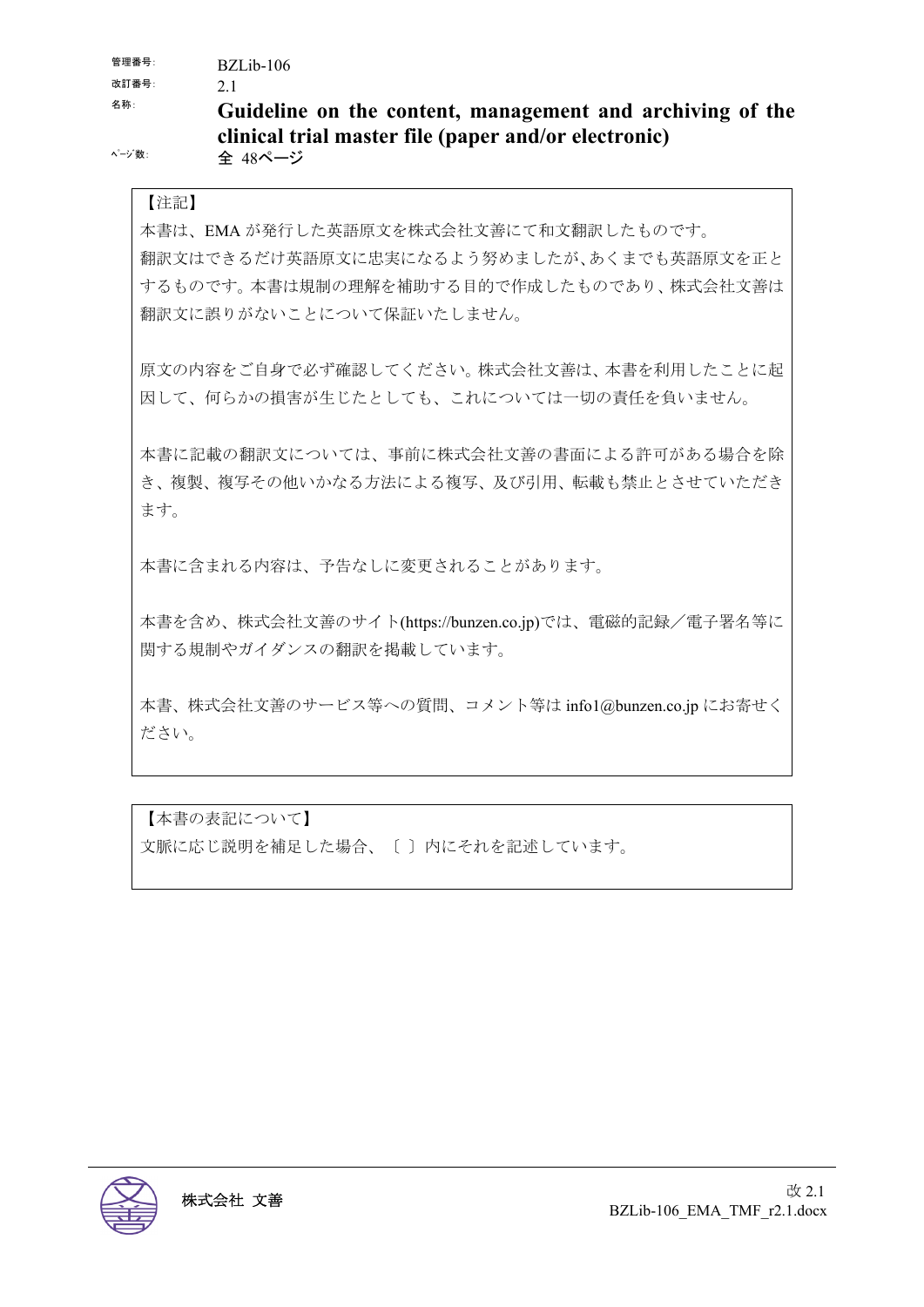## 目次

| 1.               |        |  |  |
|------------------|--------|--|--|
| 2.               |        |  |  |
| 3.               |        |  |  |
| 3.1.             |        |  |  |
| 3.2.             |        |  |  |
| 3.3.             |        |  |  |
| 3.4.             |        |  |  |
| 3.5.             |        |  |  |
|                  | 3.5.1. |  |  |
|                  | 3.5.2. |  |  |
|                  | 3.5.3. |  |  |
|                  | 3.5.4. |  |  |
| $\overline{4}$ . |        |  |  |
| 4.1.             |        |  |  |
|                  | 4.1.1. |  |  |
|                  | 4.1.2. |  |  |
|                  | 4.1.3. |  |  |
| 4.2.             |        |  |  |
| 5.               |        |  |  |
| 5.1.             |        |  |  |
| 5.2.             |        |  |  |
| 5.3.             |        |  |  |
| 5.4.             |        |  |  |
| 5.5.             |        |  |  |
| 6.               |        |  |  |
| 6.1.             |        |  |  |
| 6.2.             |        |  |  |
| 6.3.             |        |  |  |
| 6.4.             |        |  |  |
| 7.               |        |  |  |

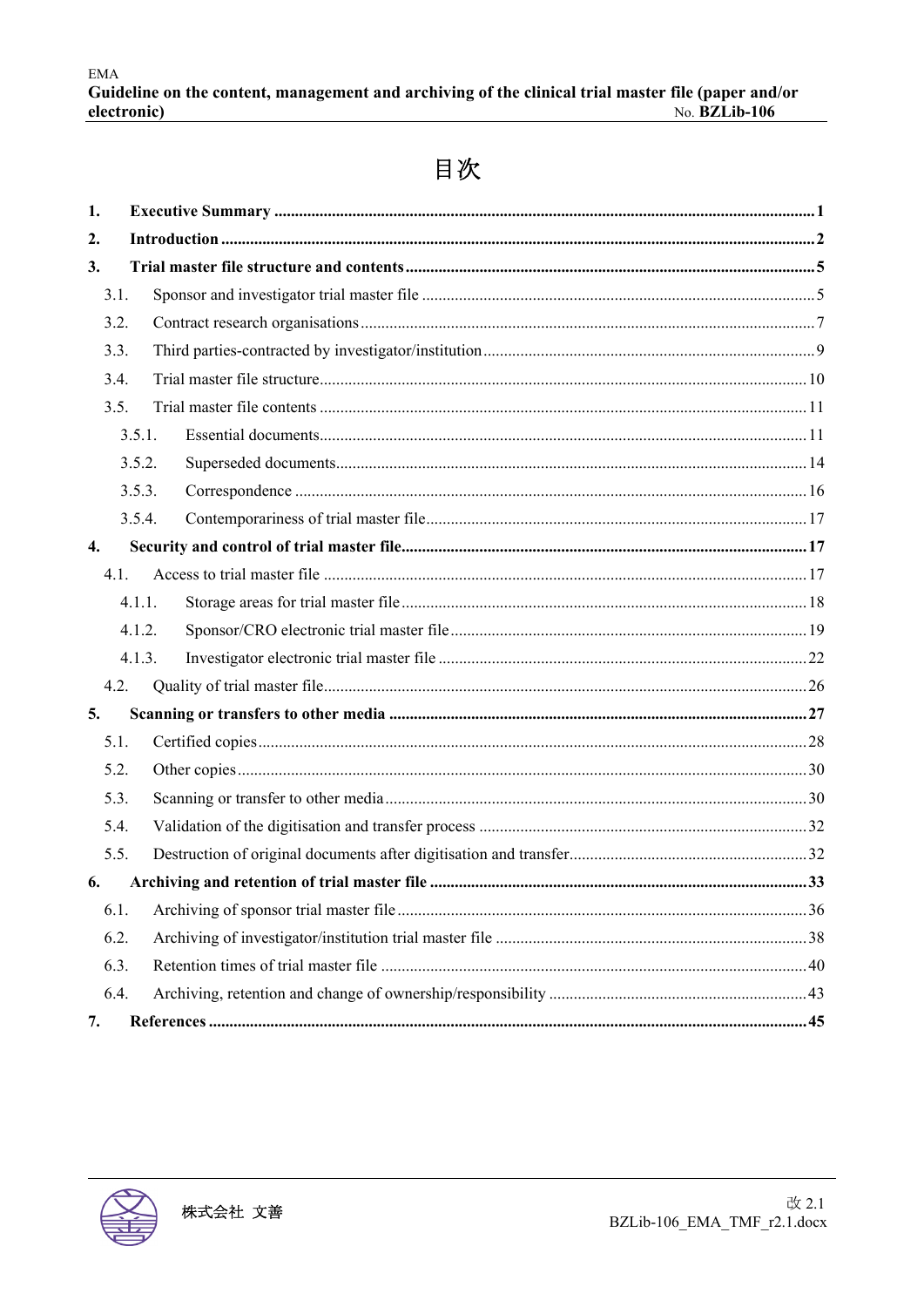## **1. Executive Summary**  エグゼクティブサマリ

Trial master file (TMF) plays a key role in the successful management of a trial by the investigator/institutions and sponsors. The essential documents and data records stored in the TMF enable the operational staff as well as monitors, auditors and inspectors to evaluate compliance with the protocol, the trial's safe conduct and the quality of the data obtained. This guideline is intended to assist the sponsors and investigators/institutions in complying with the requirements of the current legislation (Directive 2001/20/EC and Directive 2005/28/EC), as well as ICH E6 Good Clinical Practice (GCP) Guideline ('ICH GCP guideline'), regarding the structure, content, management and archiving of the clinical trial master file (TMF). The guidance also applies to the legal representatives and contract research organisation (CROs), which according to the ICH GCP guideline includes any third party such as vendors and service providers to the extent of their assumed sponsor trial-related duties and functions. The ICH GCP guideline provides information in relation to essential documents to be collected during the conduct of a clinical trial. The risk-based approach to quality management also has an impact on the content of the TMF. To ensure continued guidance once the Clinical Trials Regulation (EU) No. 536/2014 ('Regulation') comes into application, this guidance already prospectively considers the specific requirements of the Regulation with respect to the TMF.

治験マスターファイル(TMF)は、治験責任 医師/治験実施医療機関及び治験依頼者が成功 裏に治験を管理するうえで重要な役割を果た す。TMF に保存されている必須文書とデータ 記録により、治験実施計画書の順守、治験の安 全な実施、取得したデータの品質の状況を、治 験の運用に関わるスタッフだけでなく、モニタ ー、監査者、査察官も評価することができる。 本ガイドラインは、治験依頼者及び治験責任医 師/治験実施医療機関が、現在の法律(Directive 2001/20/EC 及び Directive 2005/28/ EC) 及び ICH E6 Good Clinical Practice (GCP) ガイドラ イン(以下「ICH GCP ガイドライン」)に定 める、治験マスターファイル(TMF)の構 造、内容、管理、及びアーカイブに関する要件 を順守することを支援するものである。このガ イダンスは、法定代理人及び医薬品開発業務受 託機関(CRO)にも適用される。なお、ICH GCP ガイドラインでは、CRO には、治験依頼 者主導治験において果たす責任と機能の範囲 で、ベンダーやサービスプロバイダー等のあら ゆるサードパーティが含まれるとしている。 ICH GCP ガイドラインには、治験実施中に収 集すべき必須文書に関する情報が記載されてい る。TMF の内容は、品質管理のリスクベース アプローチにより変わってくる。Clinical Trials Regulation (EU) No.536/2014 (以下 「Regulation」)が施行された後も有効になる よう、このガイダンスでは、Regulation の TMF 要件を先取りして検討している。

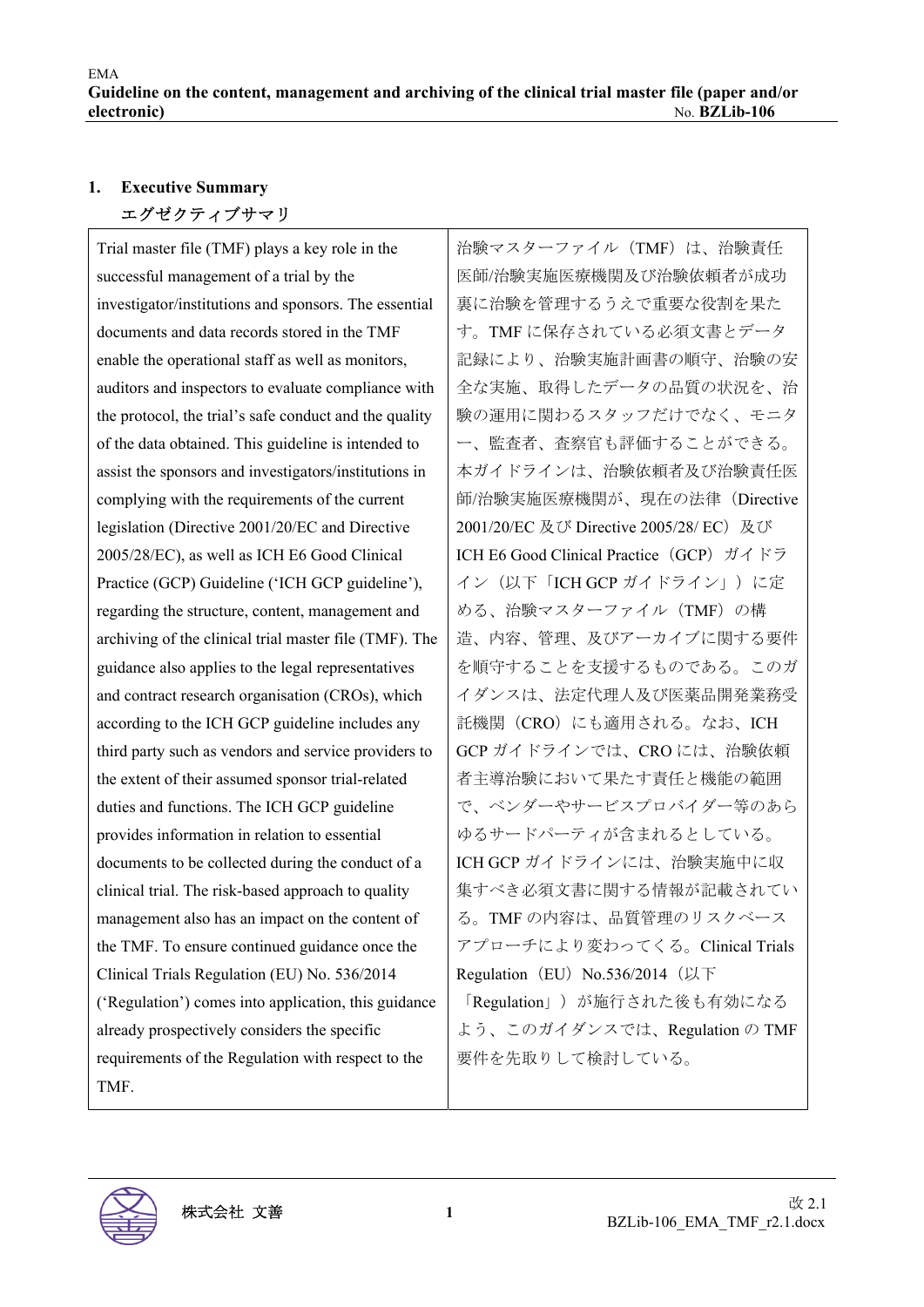#### **2. Introduction**

#### 序文

A TMF is the collection of essential documents that is used by sponsors, CROs and investigators/institutions for the management of the trial and by monitors, auditors and inspectors to review and verify whether the sponsor and the investigators/institutions have conducted the trial in line with the applicable regulatory requirements and the principles and standards of GCP. The legislation does not differentiate between paper and electronic TMFs (eTMFs). Therefore, all basic requirements are the same for both formats or when used in combination as a hybrid TMF. Article 57 of the Clinical Trial Regulation states "The clinical trial master file shall at all times contain the essential documents relating to that clinical trial". Article 20 of Directive 2005/28/EC and Article 58 of the Regulation also require that after archiving "Any alteration to the content of the trial master file shall be traceable." The TMF should provide for document identification, version history, search and retrieval<sup>1</sup>; also, as stated in both Directive 2005/28/EC (Article 17) and the Regulation (Articles 57 and 58) it shall be archived in a way that ensures that it is readily available and directly accessible upon request, to the competent authorities of the Member States.

TMF は必須文書を集めたものである。治験依 頼者、CRO 及び治験責任医師/治験実施医療 機関は治験管理のために TMF を利用し、モ ニター、監査員、査察官は、治験依頼者や治 験責任医師/治験実施医療機関が適用される規 制要件と GCP の原則・基準に基づいて治験 を実施したかどうかをレビュー、及び検証す るために TMF を利用する。法律では、紙の TMFと電子 TMF (eTMF) を区別していな い。従って、紙・電子いずれの形式であって も、又は紙・電子を組み合わせたハイブリッ ド TMF であっても、すべての基本的な要件 は同じである。Regulation 第 57 条は、「治験 マスターファイルには、常時その治験に関連 する必須文書が含まれていなければならな い」と定められている。Directive 2005/28/EC の第 20 条、及び Regulation 第 58 条では、 「治験マスターファイルの内容への変更は追 跡可能である」ことを求めている。TMF にお いて、文書の識別、改版履歴、文書検索・取 り出しができるようにする必要がある1。ま た、Directive 2005/28/EC (第 17 条)と Regulation (第 57 条と第 58 条) に記載されて いるように、TMF は、加盟国の査察官の求め に応じて、すぐに提示でき、また直接アクセ スできるようにアーカイブしておく必要があ る。

<sup>1</sup> CPMP/ICH/135/95 8.1

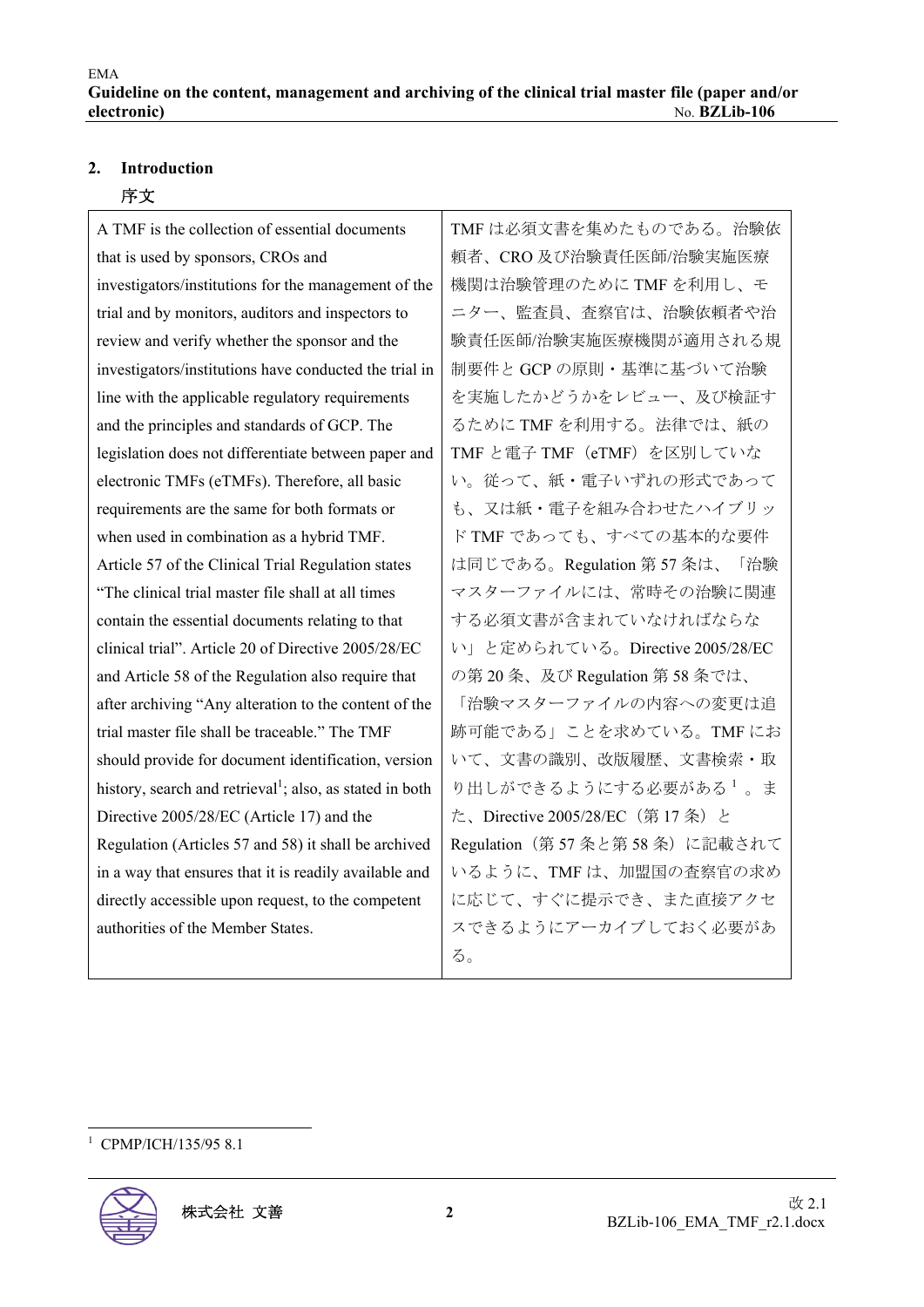| Article 47 of the Regulation states that sponsors     | Regulation 第47 条は、治験依頼者及び治験責              |
|-------------------------------------------------------|-------------------------------------------|
| and investigator/institution shall take appropriate   | 任医師/治験実施医療機関が ICH GCP ガイド                 |
| account of the ICH GCP guideline and shall            | ラインを考慮に入れ、GCP 原則に従って治験                    |
| conduct the trial in accordance with GCP              | を実施することを定めている。                            |
| principles, two of which are:                         | そのうちの2つを挙げると:                             |
| • "All clinical trial information should be recorded, | •「すべての治験情報は、正確な報告、解                       |
| handled, and stored in a way that allows its          | 釈、検証が可能な方法で記録、処理、保存                       |
| accurate reporting, interpretation and                | する必要がある」2。                                |
| verification" <sup>2</sup> ;                          | • 「システム及び手順により、治験のあらゆ                     |
| • "Systems with procedures that assure the quality    | る側面の品質を保証する必要がある。シス                       |
| of every aspect of the trial should be                | テムでは、治験の側面のうち、被験者の保                       |
| implemented. Aspects of the trial that are            | 護と治験結果の信頼性確保のために必須な                       |
| essential to ensure human subject protection and      | ものに焦点を当てること。」 <sup>3</sup>                |
| reliability of trial results should be the focus of   |                                           |
| such systems." <sup>3</sup> .                         |                                           |
| Documents and records containing information and      | Directive 2005/28/EC の第 16 条及び Regulation |
| data resultant from following the systems and         | 第57条に従って、治験のあらゆる側面の品                      |
| procedures that assure the quality of every aspect    | 質を保証するシステム及び手順に従って得ら                      |
| of the trial and that, as per Article 16 of Directive | れた情報及びデータを含む文書及び記録を用                      |
| 2005/28/EC and Article 57 of the Regulation,          | いることで、治験において実施した行為を検                      |
| enable verification of the conduct of the trial and   | 証することができる。また生成されたデータ                      |
| the quality of the data generated are considered to   | についての品質〔を示す文書〕は重要な文書                      |
| be essential documents and should be retained.        | と考えられ、保持される必要がある。                         |

<sup>2</sup> CPMP/ICH/135/95 2.10

<sup>3</sup> CPMP/ICH/135/95 2.13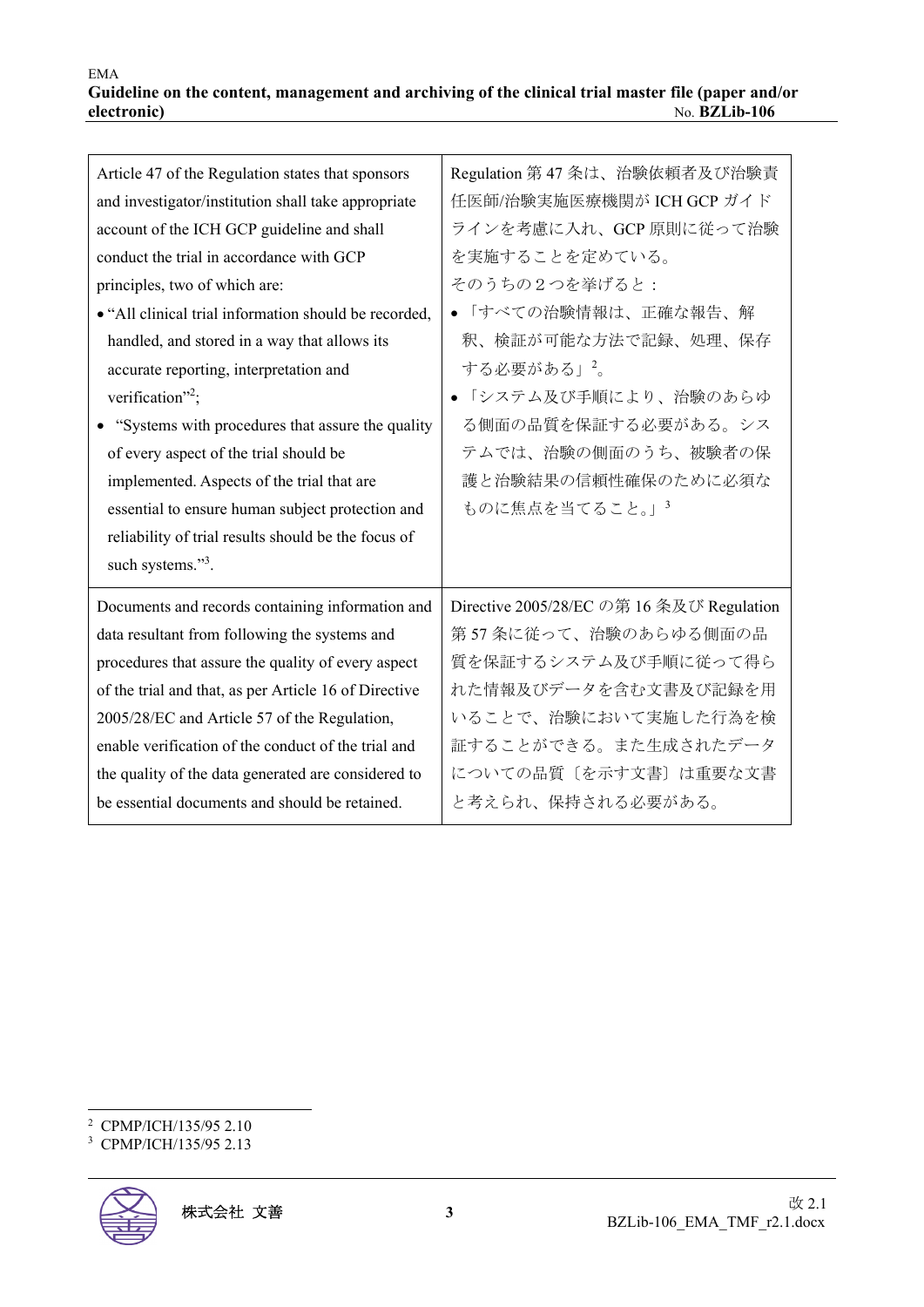| The sponsor's and any CRO's quality management<br>system should have procedures (e.g. standard<br>operating procedures (SOPs)) in place to manage<br>all aspects of the TMF to assure that the TMF is<br>complete, legible and accurate. The<br>investigator/institution should also ensure the TMF<br>is managed to achieve the same outcome. The TMF<br>documentation should be sufficient to adequately<br>reconstruct the activities undertaken in conducting<br>the trial, along with decisions and justifications<br>made concerning the trial.<br>Documents and records in the TMF should<br>collectively permit confirmation of compliance | 治験依頼者及びCROの品質管理システム<br>には、TMFが完全で、判読でき、正確で<br>あることを確実にするような、TMFのあ<br>らゆる側面を管理するための手順(標準<br>操作手順 (SOP) 等) が必要である。<br>治験責任医師/治験実施医療機関において<br>もTMFが同様の結果を達成するよう管理<br>する必要がある。TMFに含まれる資料を<br>用いて、治験の実施に伴う活動を、治験<br>に関する決定とその理由とともに、適切<br>に再現できるようにすること。<br>TMFの文書と記録は、それらを組み合わ<br>せて、治験依頼者、CRO、又は治験責任 |
|----------------------------------------------------------------------------------------------------------------------------------------------------------------------------------------------------------------------------------------------------------------------------------------------------------------------------------------------------------------------------------------------------------------------------------------------------------------------------------------------------------------------------------------------------------------------------------------------------------------------------------------------------|---------------------------------------------------------------------------------------------------------------------------------------------------------------------------------------------------------------------------------------------------------------------------------------------------|
| with the protocol and GCP and the integrity of data<br>collected without the need for additional<br>explanation from the sponsor, CRO or<br>investigator/institution staff.                                                                                                                                                                                                                                                                                                                                                                                                                                                                        | 医師/治験実施医療機関のスタッフに追加<br>説明を求めることなく、治験実施計画書<br>やGCPへの準拠、収集されたデータのイン<br>テグリティを確認できるようにする必要<br>がある。                                                                                                                                                                                                   |
| This document provides guidance for<br>implementing and maintaining a TMF that<br>complies with the regulatory requirements.                                                                                                                                                                                                                                                                                                                                                                                                                                                                                                                       | 本文書は、規制要件に準拠する TMF を実装<br>し、維持するためのガイダンスを提供する。                                                                                                                                                                                                                                                    |

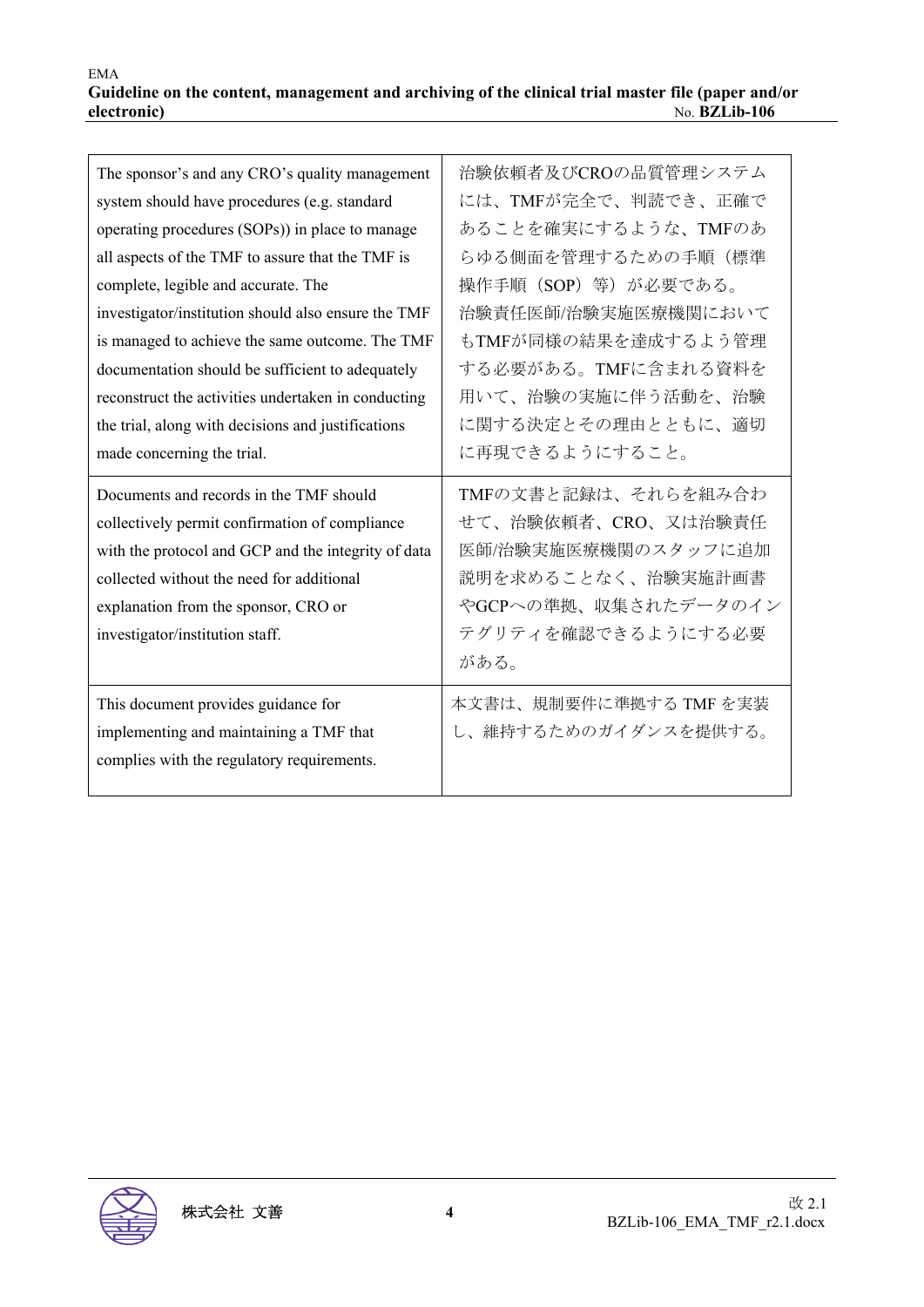## **3. Trial master file structure and contents**  治験マスターファイルの構造と内容

## **3.1. Sponsor and investigator trial master file**  治験依頼者及び治験責任医師の治験マスターファイル

| The TMF is usually composed of a sponsor TMF,          | TMF は治験依頼者が保持する治験依頼者      |
|--------------------------------------------------------|---------------------------|
| held by the sponsor organisation, and an               | TMFと、治験責任医師/治験実施医療機関が     |
| investigator TMF held by the                           | 保持する治験責任医師 TMF で構成されるこ    |
| investigator/institution. The investigator TMF is      | とが多い。治験責任医師 TMF は、治験責任    |
| often referred to as the investigator site file (ISF). | 医師サイトファイル (ISF) と呼ばれること   |
| The TMF for the trial, both of the sponsor and of      | もある。治験の TMF は、治験依頼者 TMF と |
| the investigator/institution, should be established at | 治験責任医師 TMF の両方とも、治験開始時    |
| the beginning of the trial. There should only be one   | に確立されている必要がある。治験の TMF     |
| TMF for a clinical trial, comprising the sponsor       | は1つしか存在しないものであり、それは治      |
| and investigator parts. In organising the TMF, it is   | 験依頼者部分と治験責任医師部分で構成され      |
| essential to segregate some documents that are         | る。TMF の構成を考えるうえでは、治験依頼    |
| generated and/or held by the sponsor only, from        | 者側でのみ生成・保持される文書と、治験責      |
| those that are generated and/or held by the            | 任医師/治験実施医療機関側でのみ生成・保持     |
| investigator/institution only (e.g. subject            | される文書を分けることが重要である(例え      |
| identification code list filed in the investigator     | ば、被験者識別コードリストは治験責任医師      |
| TMF only and master randomisation list filed in        | TMFにファイルされ、マスターランダム化リ     |
| the sponsor TMF only).                                 | ストは治験依頼者 TMF のみにファイルされ    |
|                                                        | る。)。                      |

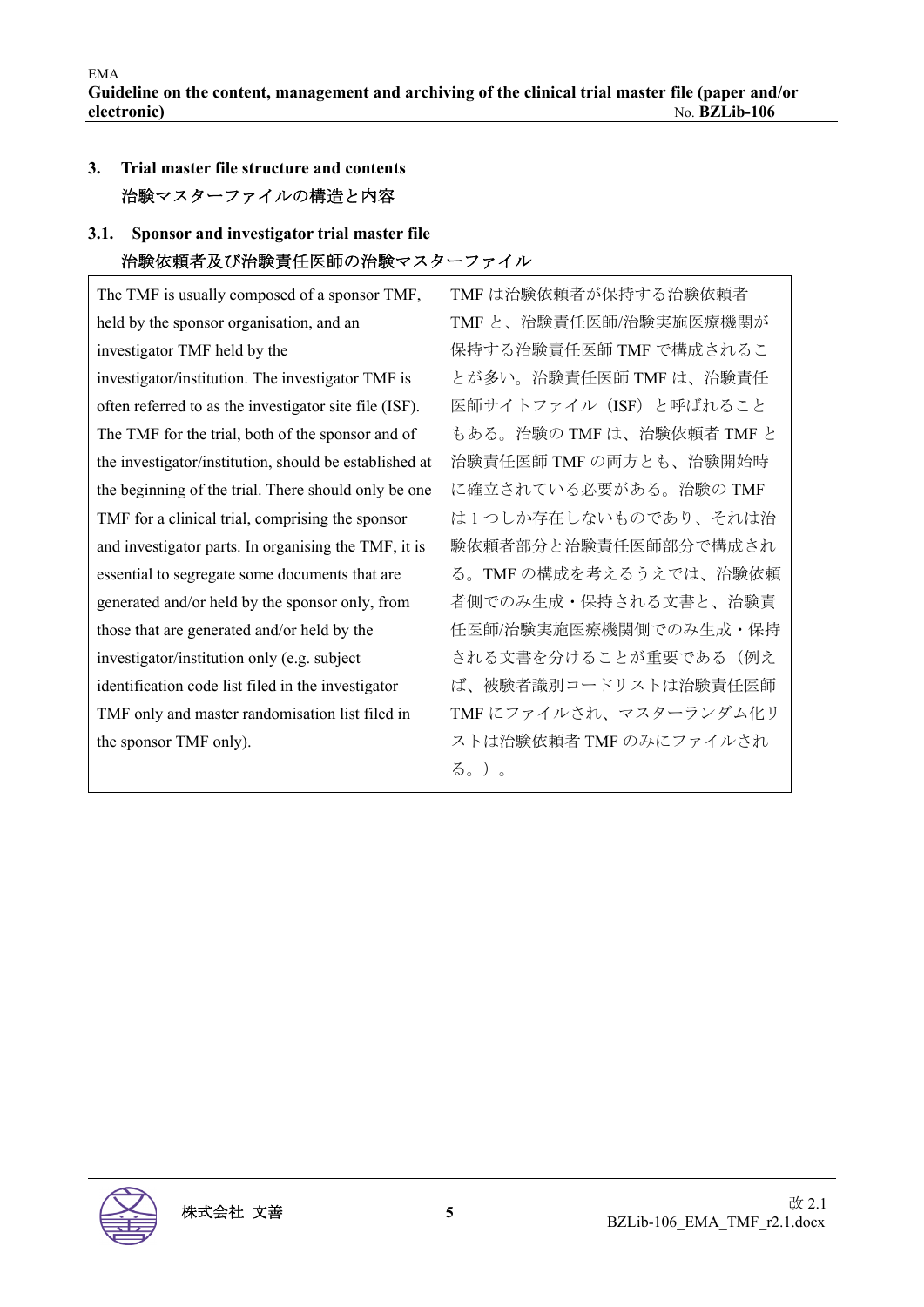The investigator/institution is responsible for all essential documents generated by the investigator/institution and should therefore have control of them at all times<sup>4</sup>. In cases in which the investigator is employed by an institution that is the trial sponsor, the sponsor may delegate the task for maintaining all or part of the sponsor TMF to the investigator. In this circumstance, it is possible to combine the delegated part of the sponsor TMF and investigator TMF for that investigator/institution, which avoids the duplication of documentation; however, the responsibility for the sponsor TMF remains with the sponsor. The same applies when the investigator and the sponsor are the same person. When there is co-sponsorship of a trial, there should be arrangements in place for the maintenance of the TMF based upon the responsibilities that each cosponsor holds. Rolebased permissions should be established for activities being undertaken, such as restricted access to files/documents (e.g. randomisation codes and unblinded adverse event data).

治験責任医師/治験実施医療機関は、治験責任 医師/治験実施医療機関によって作成されたす べての必須文書に関する責任を持つ。そのた め常にそれらを管理下におく必要がある<sup>4</sup>。治 験責任医師が治験依頼者を兼ねる治験実施医 療機関に雇用されている場合、治験依頼者は、 治験依頼者 TMF の全部、又は一部を管理する タスクを治験責任医師に委譲してもよい。こ のような状況では、委譲された治験依頼者 TMF と治験責任医師/治験実施医療機関の治 験責任医師 TMF を一緒にすることで、資料の 重複保管を回避できる。ただし、治験依頼者 TMF の責任はあくまでも治験依頼者にある。 治験責任医師と治験依頼者が同じ人物である 場合も同様である。治験の共同治験依頼者が 存在する場合、各共同治験依頼者の責任に基 づいて、TMF を維持するための取り決めが必 要である。(ランダム化コードや開示された有 害事象データ等の)ファイル/文書へのアクセ ス制限等、発生する活動に対して、役割ベース の許可を確立する必要がある。

<sup>4</sup> CPMP/ICH/135/95/ 8.1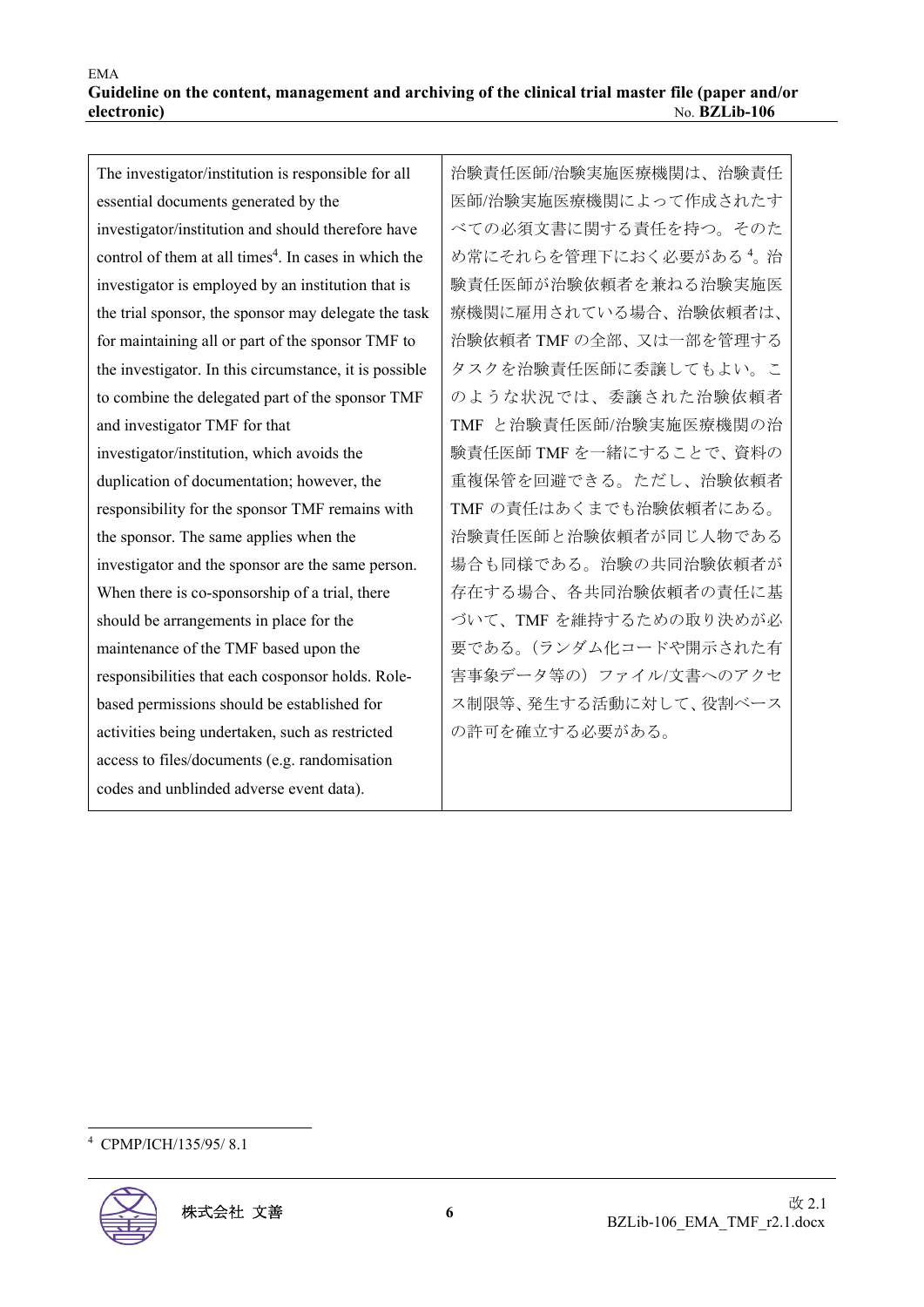## **3.2. Contract research organisations**  受託研究機関(**CRO**)

| The sponsor may choose to outsource duties and          | 治験依頼者は、責務と機能を CRO へ委託し     |
|---------------------------------------------------------|----------------------------|
| functions of the sponsor to a CRO. The sponsor          | てもよいが、治験依頼者は、治験の責任を負       |
| remains responsible for the trial and will need to      | い、監督する必要がある。従って、治験依頼       |
| maintain oversight. Therefore, access to the CRO-       | 者が責任を効果的に果たすために、治験依頼       |
| maintained part of the sponsor TMF (e.g. by             | 者 TMF のうち CRO が管理する部分へのアク  |
| remote access to an eTMF) or at least regular           | セス (eTMFへのリモートアクセス等)、又     |
| access to relevant documents from it will be            | は最低限そこにある関連文書への定期的なア       |
| necessary to fulfil these responsibilities effectively. | クセスを行えるようにする必要がある。CRO      |
| In conducting contracted duties and functions, the      | は、契約に定められた責務と機能を実施し、       |
| CRO will be generating documentation that should        | TMFに置かれるべき資料を作成する。すべて      |
| reside in the TMF. The clinical trial                   | の当事者間で合意された治験の契約/合意等の      |
| contract/agreement and other documents and              | 文書及び手順において、TMFについての取り      |
| procedures agreed between all parties should            | 決めをある程度詳細に記載しておく必要があ       |
| outline the arrangements for the TMF in some            | る。例えば:                     |
| detail, such as:                                        |                            |
| • which party holds the TMF (or which party holds       | ●誰が TMF を保持するか (又は TMF が分割 |
| which parts of the TMF when this is divided);           | された場合、誰が TMF のどの部分を保持す     |
| • the structure and indexing of the TMF;                | るか)                        |
| • the access arrangements for the involved parties;     | ● TMF の構造と索引付け             |
| • when an eTMF is being used, the details of the        | •関係者のアクセスの取り決め             |
| system and change control management;                   | ● eTMF が使用されている場合、システム及    |
| • lists of applicable procedures to be followed and     | び変更管理の詳細                   |
| training requirements;                                  | ●従うべき手順とトレーニング要件のリスト       |
| • type of documents that each party should retain;      | ●各当事者が保持する文書の種類            |
| · arrangements for managing correspondence;             | ●連絡文書を管理するための取り決め          |
| • how the TMF would be made available to the            | ● TMF をどのように当局へ提示できるように    |
| competent authorities;                                  |                            |

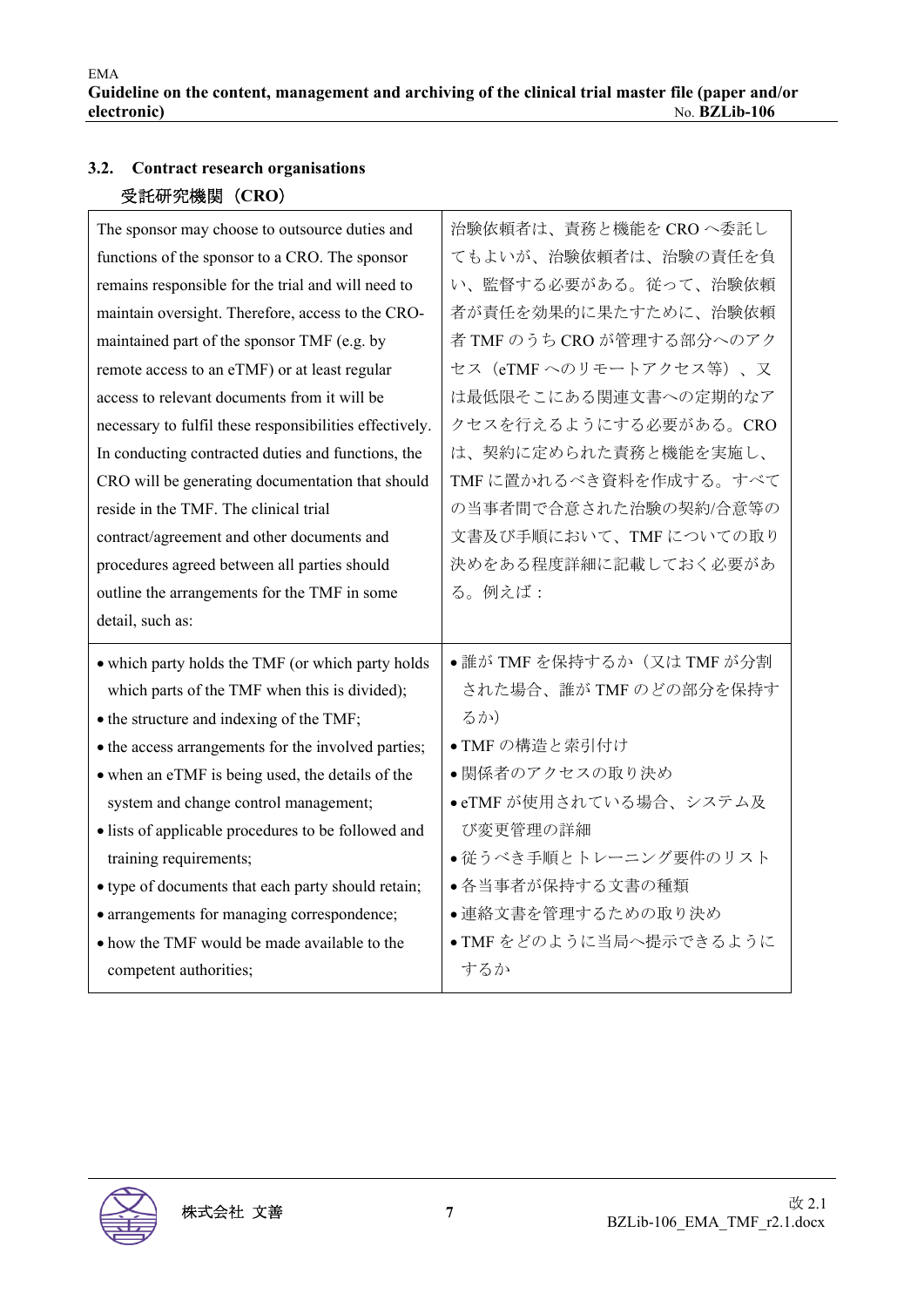| • arrangements for when the trial is completed (the | ● 治験が完了したときの取り決め(CRO が治                               |
|-----------------------------------------------------|-------------------------------------------------------|
| CRO may archive the TMF [or parts thereof] on       | 験依頼者に代わって TMF [又はその一部]を                               |
| behalf of the sponsor); if there is a contractual   | アーカイブしてもよい等)。契約上の取り決                                  |
| arrangement for the CRO to transfer all essential   | めにより、CROが、作成したすべての必須                                  |
| documents they have generated to the sponsor for    | 文書を、アーカイブ用に治験依頼者に転送                                   |
| archiving, the arrangement should ensure the        | する場合、その取り決めにおいて、治験依                                   |
| sponsor retains the full set of documents and       | 頼者が、すべての文書を保持し、査察                                     |
| makes it readily available and accessible for       | (CROの責務と機能に関連する査察を含                                   |
| inspections (including inspections related to the   | む)時にすぐに提示でき、かつアクセスで                                   |
| CRO's duties and functions);                        | きるようにしておくこと。                                          |
| • arrangements for oversight of the TMF             | ● 治験依頼者による TMF の監督、及びそれが                              |
| performed by the sponsor and how this would be      | どのように達成されるか(監査レポート、                                   |
| achieved (e.g. audit reports and/or monitoring);    | 及び(又は)モニタリング等)の取り決め                                   |
| • retention times;                                  | • 保管期間                                                |
| • arrangements regarding the archiving of and       | ●集中システムに保管されているデータ/文書                                 |
| access to data/documents held in centralised        | (central training documents $\Diamond$ central e-mail |
| systems (such as central training documents and     | repository 等)のアーカイブ及びアクセスに                            |
| central e-mail repository);                         | 関する取り決め                                               |
| • procedures in case of an involved party closing   | ●当事者が何らかの理由で廃業した場合の手                                  |
| down its business for any reason.                   | 続き                                                    |
|                                                     |                                                       |
| If multiple CROs are involved, the sponsor should   | 複数の CRO が関与する場合、治験依頼者                                 |
| clearly define expectations regarding the creation, | は、CRO間の資料の作成、管理、交付/リモ                                 |
| management, exchange or remote access and           | ートアクセス、及び各 CRO における資料の                                |
| retention of documentation amongst CROs. Specific   | 保持についての要件を明確に定義する必要が                                  |
| requirements may be put in place when CRO           | ある。CRO同士のやりとりが必要な場合、具                                 |
| interaction is required.                            | 体的な要件が必要になるかもしれない。                                    |
|                                                     |                                                       |
| The sponsor should provide CROs access to sponsor   | CROが委託された義務と機能を実行するため                                 |
| essential documents of the TMF that are required by | に、治験依頼者は、TMF にある治験依頼者の                                |
| the CRO to execute their delegated duties and       | 必須文書への必要なアクセスを CRO に提供                                |
| functions.                                          | する必要がある。                                              |
|                                                     |                                                       |

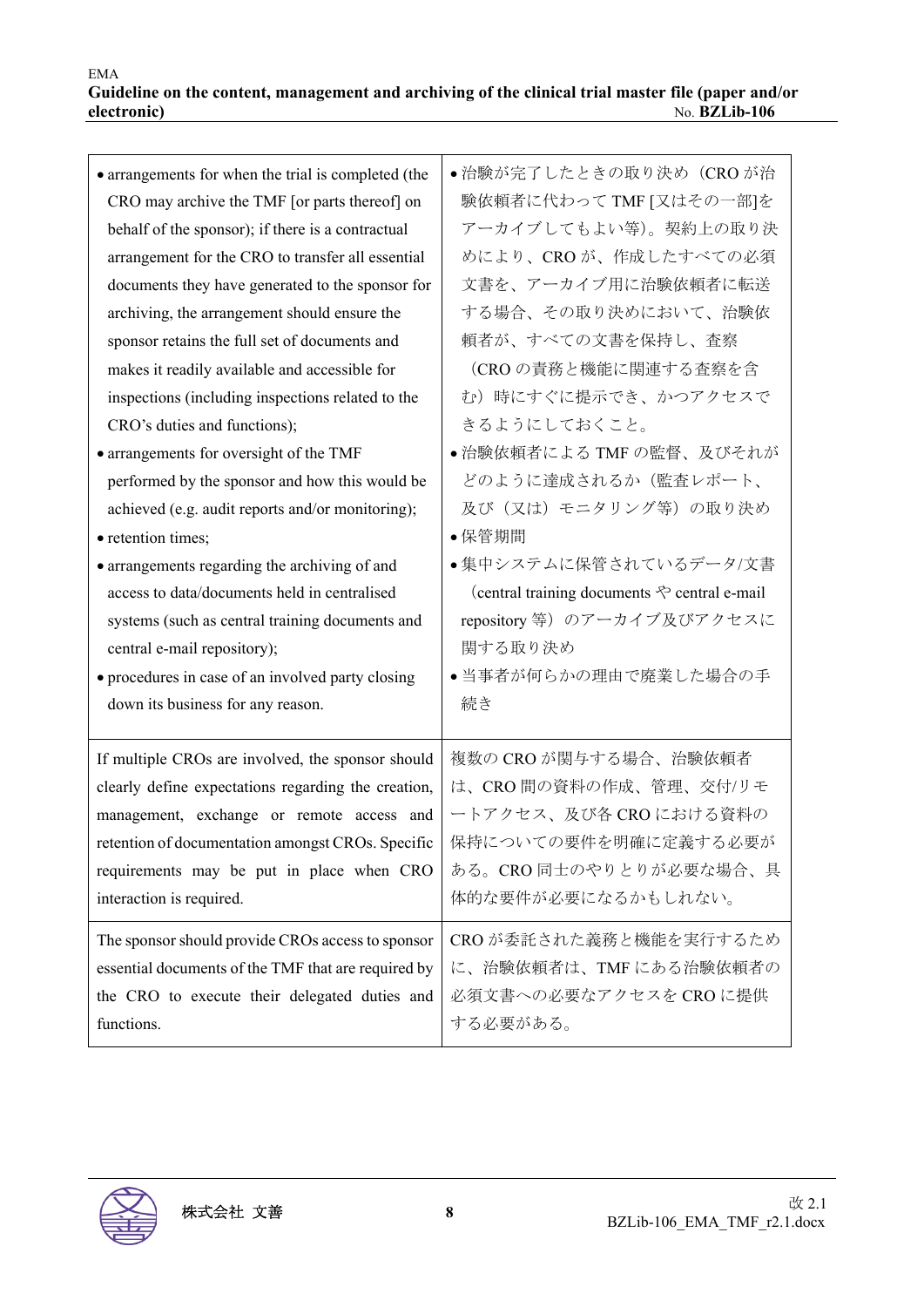| When a CRO is used for the management of the             | eTMF の管理や TMF 文書のデジタル化/転送 |
|----------------------------------------------------------|---------------------------|
| eTMF and/or for the digitisation/transfer of TMF         | に CRO を使用する場合、CRO と契約する前  |
| documents, appropriate pre-qualification checks          | に適切な事前適格性チェックを実施する必要      |
| should be undertaken prior to contracting the CRO.       | がある。また治験中には、CROの品質管理対     |
| It should be verified during the clinical trial that the | 策が順守されていることを確認する必要があ      |
| CRO's quality management measures are complied           | る。                        |
| with.                                                    |                           |

## **3.3. Third parties-contracted by investigator/institution**  第三者**-**治験責任医師**/**治験実施医療機関による契約

| The investigator/institution may choose to delegate | 治験責任医師/治験実施医療機関は、治験の実  |
|-----------------------------------------------------|------------------------|
| duties and functions related to the conduct of the  | 施に関連する責務と機能を第三者(治験施設   |
| trial to a third party (e.g. site management        | 支援機関や外部アーカイブ等)に委託するこ   |
| organisation or external archive). In such          | とができる。そのような場合、第三者が契約   |
| circumstances, the third party may generate/hold    | で定められた責務に関連する必須文書を作成/  |
| essential documents relating to the contracted      | 保持する可能性がある。3.2 章の該当する原 |
| duties. The applicable principles in section 3.2    | 則を検討すること。              |
| should be considered.                               |                        |
|                                                     |                        |

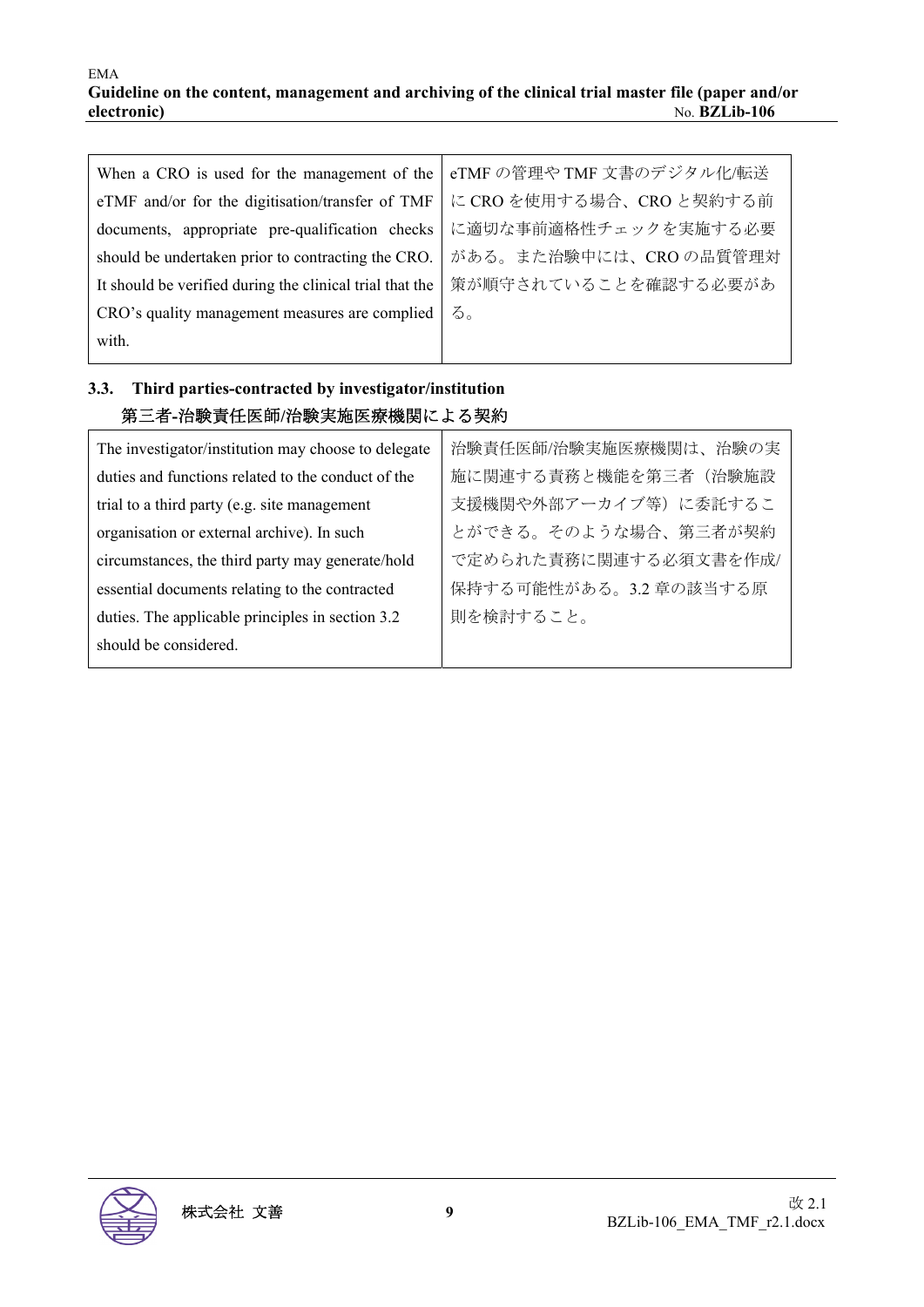## **3.4. Trial master file structure**  治験マスターファイルの構造

When starting a clinical trial, the sponsor and the investigator/institution should identify and maintain a record of the location(s) of all the potential documentation that is considered to form the TMF, even if several locations, departments, country organisations and systems are involved. There should be a primary TMF system for holding essential documents, which could be entirely electronic, entirely on paper or a hybrid of both. Other systems including central systems may exist that hold essential documents (e.g. a central e-mail repository, SOP-management system, central training records, delegation logs, software validation records and records concerning more than one trial, e.g. investigator's brochures (IB)) relevant to the trial and should therefore be part of the TMF. The number of these other systems should be minimised with the priority focussed on placing documents in the primary TMF system. Documents applicable to multiple trials do not need to be duplicated in several TMFs.

治験開始時に、治験依頼者と治験責任医師/治 験実施医療機関は、TMF を構成すると考えら れるすべての資料の置かれている場所(たと え複数の場所・部門・国やシステムにまたが っていたとしても)を洗い出し、その記録を 維持していく必要がある。関与した必須文書 を保持するためのプライマリ TMF システム が必要となるが、これは、全て電子、全て 紙、又はハイブリッドのいずれで運用しても よい。〔プライマリ TMF システムの他に〕 集中システム等、他のシステムで治験に関連 する必須文書(central e-mail repository、SOP 管理システム、central training records、委任ロ グ、ソフトウェアバリデーション記録、複数 の治験に関連する治験薬概要書(IB))を保 持する場合があるが、これらも TMF の一部 として考える必要がある。〔とはいえ、〕文 書は、あくまでもプライマリ TMF システム に置くことを優先し、他のシステムは最小限 に抑えるべきである。複数の治験に共通で適 用される文書を複数の TMF で複製する必要 はない。

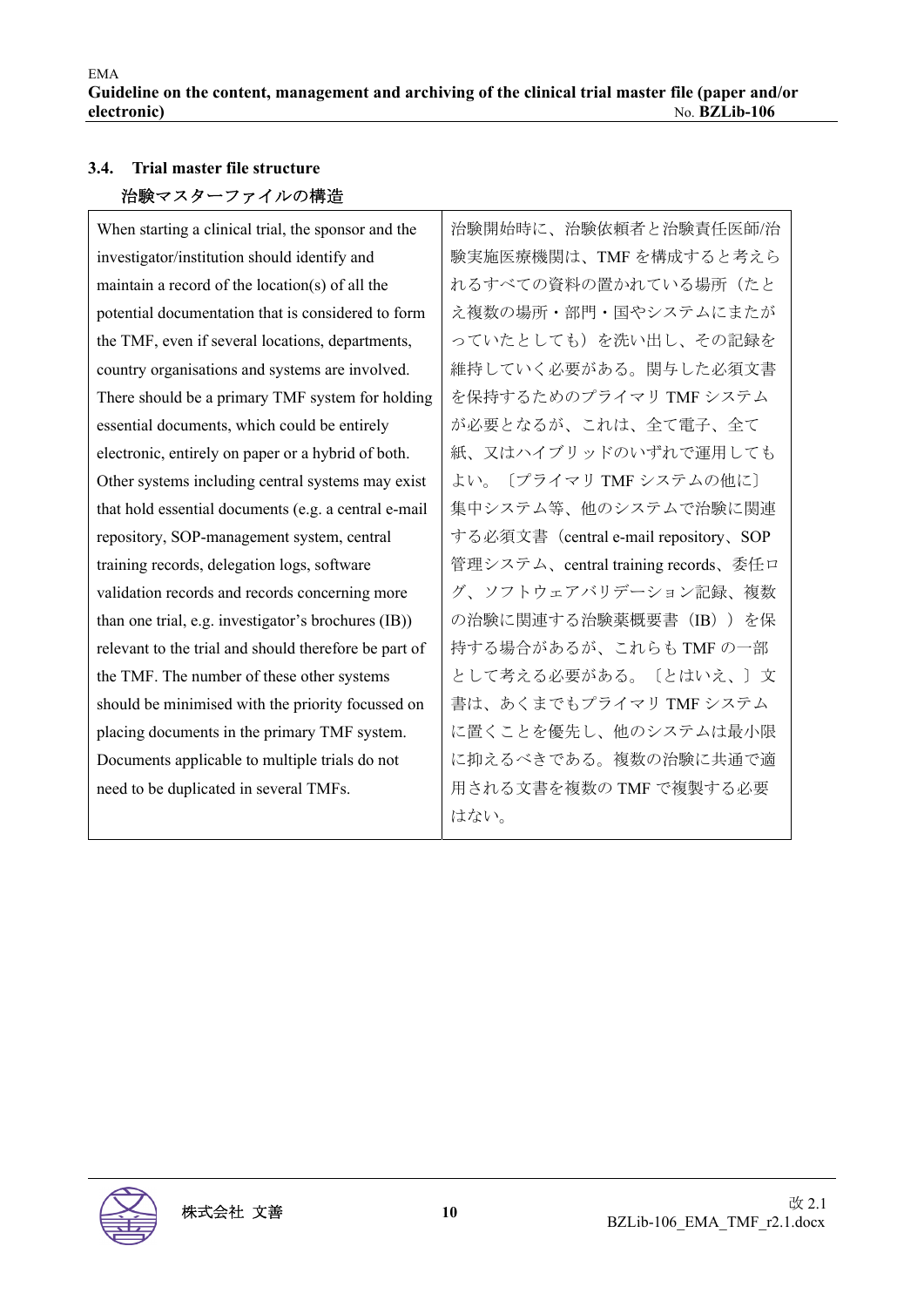| There should be a suitable overall index or table of  | TMF における必須文書の場所を追跡できるよ  |
|-------------------------------------------------------|-------------------------|
| contents to enable the location of essential          | うに、適切かつ包括的なインデックス/目次が   |
| documents in the TMF to be traced. Whether the        | 必要である。TMF が紙であるか電子であるか  |
| TMF is paper or electronic, it is recommended that    | に係わらず、治験責任医師/治験実施医療機    |
| this is implemented and standardised across the       | 関、治験依頼者、(該当する場合) CRO いず |
| investigator/institution, sponsor organisation or     | れもカバーする〔インデックス/目次〕を作成   |
| CRO, if applicable. The documentation should be       | し、標準化することを推奨する。資料は、     |
| filed in each appropriate section of the TMF in       | TMF の適切な各セクションに時系列でファイ  |
| chronological order. Consideration should be given    | ルされるようにする。文書のファイルに係る    |
| to defining the dates used for document filing; for   | 日付の定義(受領日、(e)TMFにファイルし  |
| example, the date of receipt, the date of filing into | た日、承認日、有効期限等)を検討しておく    |
| the (e)TMF, the date of approval or the date of       | 必要がある。                  |
| expiration.                                           |                         |

## **3.5. Trial master file contents**  治験マスターファイルの内容

## **3.5.1. Essential documents**  必須文書

| "Essential documents are those documents which              | 「必須文書とは、単独又は他の文書と併せ   |
|-------------------------------------------------------------|-----------------------|
| individually and collectively permit evaluation of          | て、治験の実施及び生成データの品質を評価  |
| the conduct of a trial and the quality of the data          | できるようにする文書である」5。必須文書  |
| produced". <sup>5</sup> Essential documents help assist the | は、治験責任医師/治験実施医療機関及び治験 |
| investigator/institution and sponsor in the                 | 依頼者が成功裏に治験を管理するのに役立   |
| successful management of the trial and                      | ち、GCP基準及びその他すべての適用される |
| demonstrate adherence to the standards of GCP               | 規制要件への順守を説明する際に役立つ。   |
| and all other applicable regulatory requirements.           |                       |
|                                                             |                       |

<sup>5</sup> CPMP/ICH/135/95/ 8.1

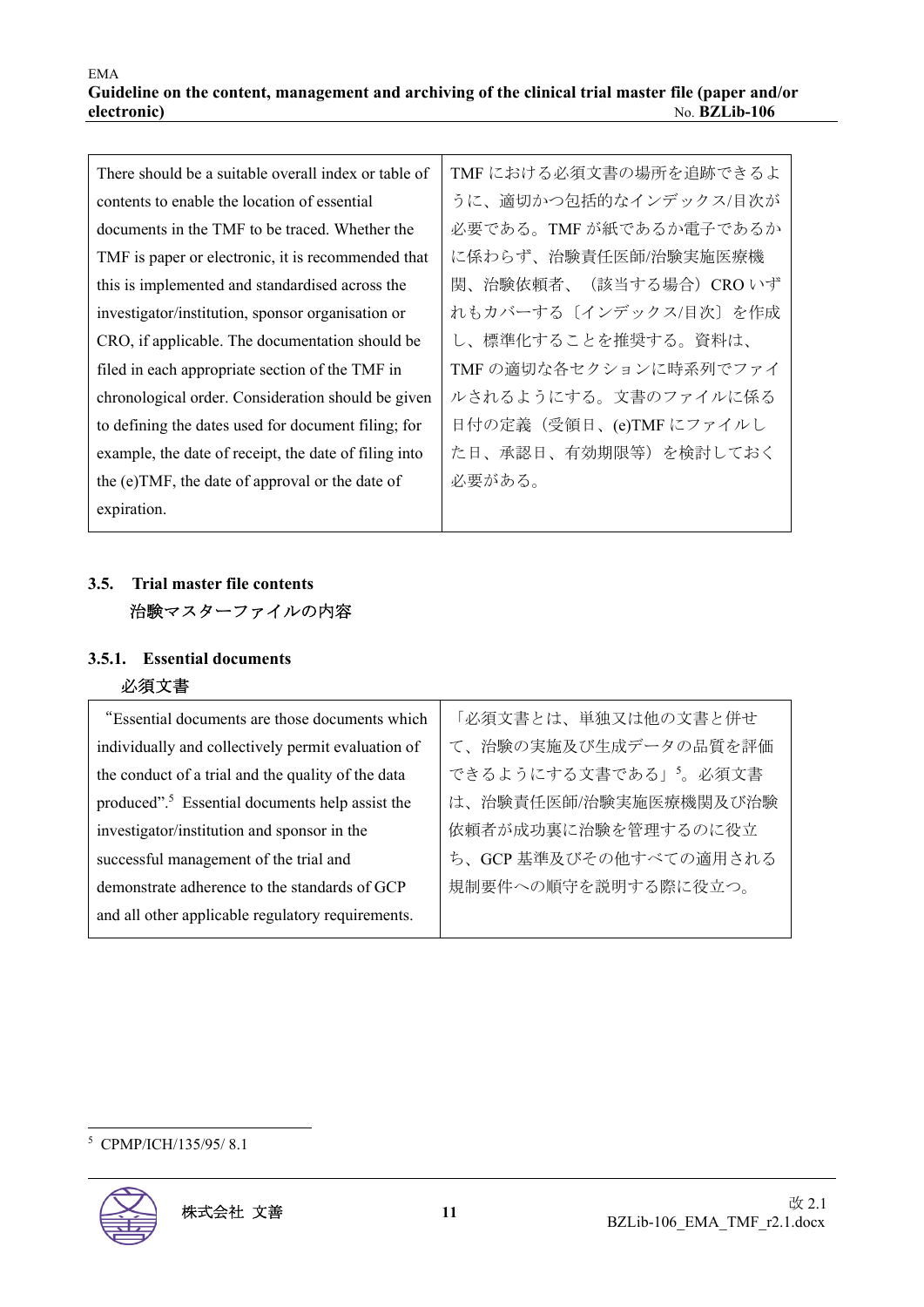| The TMF kept by the investigator/institution and               | 治験責任医師/治験実施医療機関が保持する                        |
|----------------------------------------------------------------|---------------------------------------------|
| the one kept by the sponsor have a different                   | TMFと治験依頼者が保持する TMF は、治験                     |
| content, due to the different nature of the                    | 責任医師/治験実施医療機関と治験依頼者の責                       |
| responsibilities of the investigator/institution and           | 任が異なるため <sup>6</sup> 、ICH GCP ガイドラインで       |
| the sponsor <sup>6</sup> , and as defined in the ICH GCP       | 定義されているように、お互いの内容は異な                        |
| guideline.                                                     | る。                                          |
| Article 57 of the Regulation states that the TMF               | Regulation 第57条では、TMF の必須文書の内               |
| essential documents' content shall take into                   | 容〔を決定する際〕には「低介入臨床試験を                        |
| account "all characteristics of the clinical trial,            | 含む、あらゆる特性を持つ治験」を考慮に入                        |
| including in particular whether the clinical trial is a        | れることを求めている。従って、リスクに応                        |
| low-intervention clinical trial". Therefore, some              | じたアプローチ <sup>7</sup> を採用することにより、ICH         |
| documentation specified in the ICH GCP guideline               | GCP ガイドラインで指定されている一部の資                      |
| may not be necessary due to the implementation of              | 料を保持する必要はなくなる。資料を保持し                        |
| a risk proportionate approach <sup>7</sup> . The justification | なくてもよいとする理由は、TMF内に文書化                       |
| for reducing documentation should be documented                | しておく必要がある。ICH GCP ガイドライン                    |
| in the TMF. The documentation listed in the ICH                | 第8章で挙げられている資料は、(治験にと                        |
| GCP guideline section 8 defines the documents                  | って)必須と考えられる文書であり、治験責                        |
| that are considered essential (as appropriate to the           | 任医師/治験実施医療機関 TMF、又は治験依                      |
| trial) and which documents should be filed in the              | 頼者 TMF、又はその両方でファイルするか定                      |
| investigator/institution or sponsor TMF, or both;              | 義されている。ただし、この〔ICH GCP ガイ                    |
| however, this list should not be used as a definitive          | ドライン第8章で挙げられている文書の〕リ                        |
| checklist for TMF content. It is not an exhaustive             | ストは完全なものではなく、TMFの内容を決                       |
| list. Depending on the activities being carried out,           | 定するためのチェックリストとして使用すべ                        |
| many trials require additional documents not                   | きではない。実施される活動にもよるが、多                        |
| specifically mentioned, therefore the sponsor                  | くの治験では、〔ICH GCP ガイドライン第8                    |
| and/or investigator/institution should include any             | 章で〕言及されていない追加文書が必要であ                        |
| documentation that facilitates reconstructing and              | り、治験依頼者や治験責任医師/治験実施医療                       |
| evaluating the trial conduct, as part of the TMF.              | 機関は、治験実施を再現、及び(又は)評価                        |
| Unnecessary duplication of documentation in the                | するためのあらゆる文書を TMF に含める必                      |
| TMF should be avoided.                                         | 要がある。TMFにおいて文書を不必要に重複<br>して保持することは避けるべきである。 |

<sup>7</sup> Risk proportionate approaches in clinical trials, EudraLex Vol. 10, Chapter V



<sup>6</sup> Clinical Trials Regulation (EU) No 536/2014, Article 57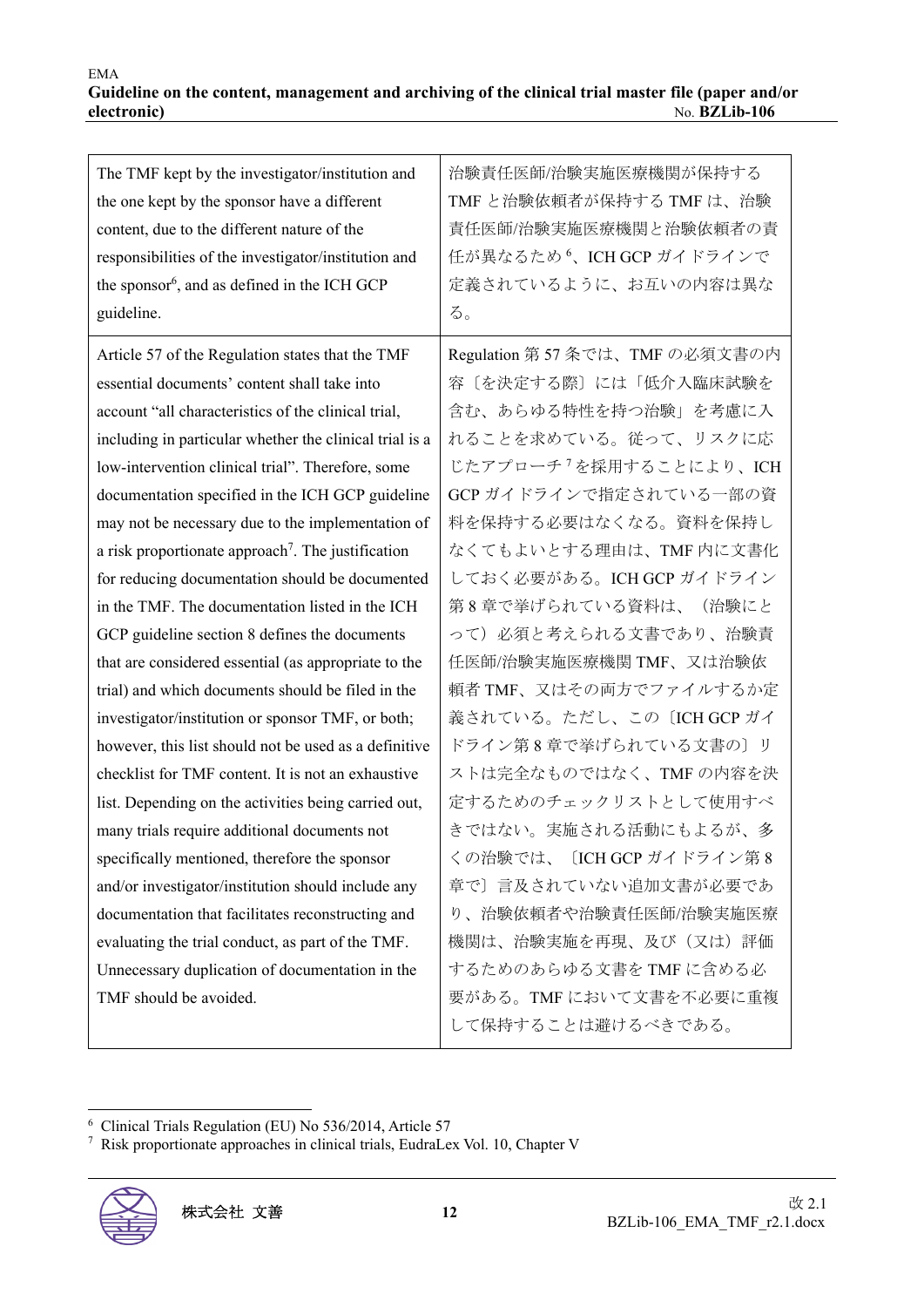| Examples of documents that are considered           | 特定の治験で生成され必須と考えられるもの                         |
|-----------------------------------------------------|----------------------------------------------|
| essential when generated for a specific trial, but  | の、ICH GCP ガイドライン第8章に挙げられ                     |
| not listed in section 8 of the ICH GCP guideline    | ていない文書の例を以下に示す:                              |
| include:                                            |                                              |
| • completed forms, checklists and reports etc.      | • 治験依頼者、治験責任医師、又は治験に従                        |
| related to the trial, generated from following      | 事する第三者の品質システム手順に従って                          |
| quality system procedures of the sponsor,           | 作成された、治験に関連する記入済みの様                          |
| investigator or any third-party performing trial    | 式、チェックリスト、レポート等                              |
| activities on their behalf;                         | • IMP の qualified person の認定証                |
| · qualified person certification of the IMP;        | ● 治験サンプル中の IMP、又は代謝産物の分                      |
| • assay method validation report for analysis of    | 析のためのアッセイ法バリデーション報告                          |
| IMP or metabolite $(s)$ in clinical samples;        | 書                                            |
| • advanced therapy investigational medicinal        | • Advanced therapy investigational medicinal |
| product (ATIMP) traceability documents;             | product (ATIMP)のトレーサビリティ文書                   |
| · documentation to demonstrate validation of trial- | ●治験固有のビルドに関するコンピューター                         |
| specific builds of computer systems (e.g.           | システム (例:eCRF、IRT、ePRO) のバリ                   |
| electronic case report form (eCRF) and              | デーションを説明するための資料                              |
| interactive response technologies (IRT) and         | ●データマネジメント資料                                 |
| electronic patient-reported outcomes);              | 例:データマネジメント計画書、データバ                          |
| · data management documentation, e.g. data          | リデーション計画書、データレビュー会議                          |
| management plan, data validation plan and data-     | 議事録                                          |
| review meeting minutes;                             | •統計資料                                        |
| • statistics documentation, e.g. SAS program        | 例: SASプログラムバリデーション、統計                        |
| validation, statistical analysis plan and sample    | 分析計画、サンプルサイズの推定                              |
| size estimations;                                   | ● 治験責任医師/治験実施医療機関 TMF の一部                    |
| • delegation log as part of the                     | としての委任ログ                                     |
| investigator/institution TMF.                       |                                              |
|                                                     |                                              |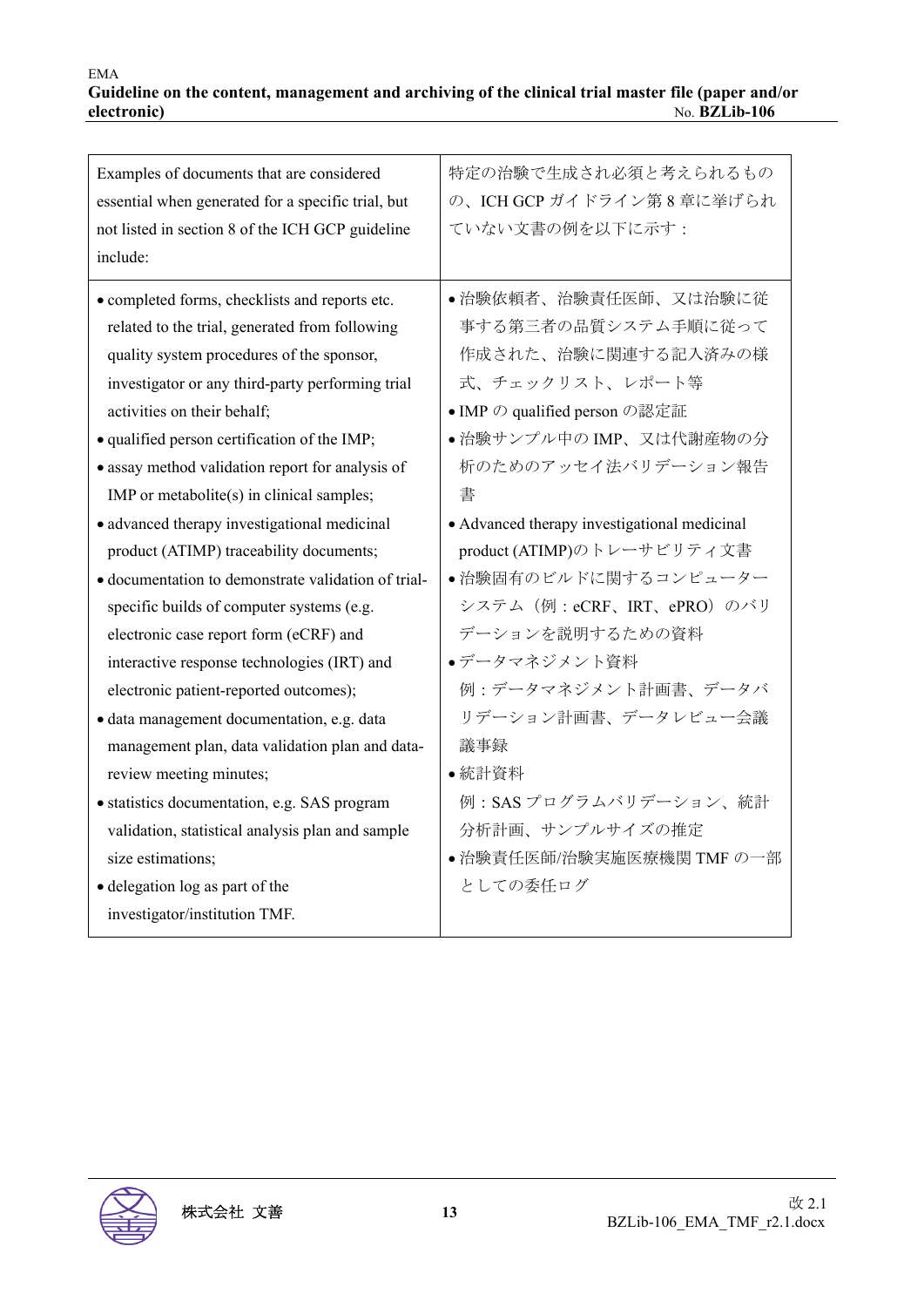| Documents demonstrating software validation may       | 治験依頼者によって委託され、CRO がソフト                |
|-------------------------------------------------------|---------------------------------------|
| be retained by a CRO when the activity has been       | ウェアバリデーションの実施を説明する文書                  |
| contracted by the sponsor, but the sponsor should     | を保持する場合があるが、治験依頼者は、必                  |
| ensure continued access to these documents in the     | 要なアーカイブ期間中、CRO との契約上の取                |
| contractual arrangements with the CRO for the         | り決めにより、これらの文書への継続的なア                  |
| required archiving period. Documents relating to      | クセスを確保する必要がある。治験固有のソ                  |
| the trial-specific software configuration are part of | フトウェア構成に関する文書は TMF の一部                |
| the TMF and it should be determined whether these     | であり、これらの文書を治験依頼者、又はサ                  |
| are maintained/archived by the sponsor or CRO         | ービスを提供する CRO のどちらで維持/アー               |
| providing this service. Some documents from good      | カイブするか決定しておく必要がある。ま                   |
| manufacturing practice activities should also be      | た、一部の Good Manufacturing Practice 活動の |
| defined as part of the TMF, for example, when these   | 文書(例えば、これらが治験薬(IMP)のア                 |
| relate to the assembly and packaging of the           | センブリとパッケージングに関連しており、                  |
| investigational medicinal product (IMP) and           | 無作為化スケジュールと盲検化の要件への順                  |
| confirm, as applicable, compliance with the           | 守を確認できる場合)も TMF の一部として                |
| randomisation schedule and blinding of the trial.     | 定義する必要がある。                            |
|                                                       |                                       |

#### **3.5.2. Superseded documents**

## 文書の旧版

| During a document's development (e.g. clinical trial | 治験依頼者/CROの手順において、文書を作成 |
|------------------------------------------------------|------------------------|
| protocol development and release), the               | する際に(例:治験実施計画書の作成とリリー  |
| sponsor's/CRO's procedures may require input and     | ス)さまざまな機能組織からの情報を得たり、  |
| review by various functions. The documentation to    | レビュー依頼することを定める場合があるが、  |
| demonstrate that the process was followed should     | このようなプロセスが実施されたことを示す資  |
| be retained.                                         | 料を保持する必要がある。           |

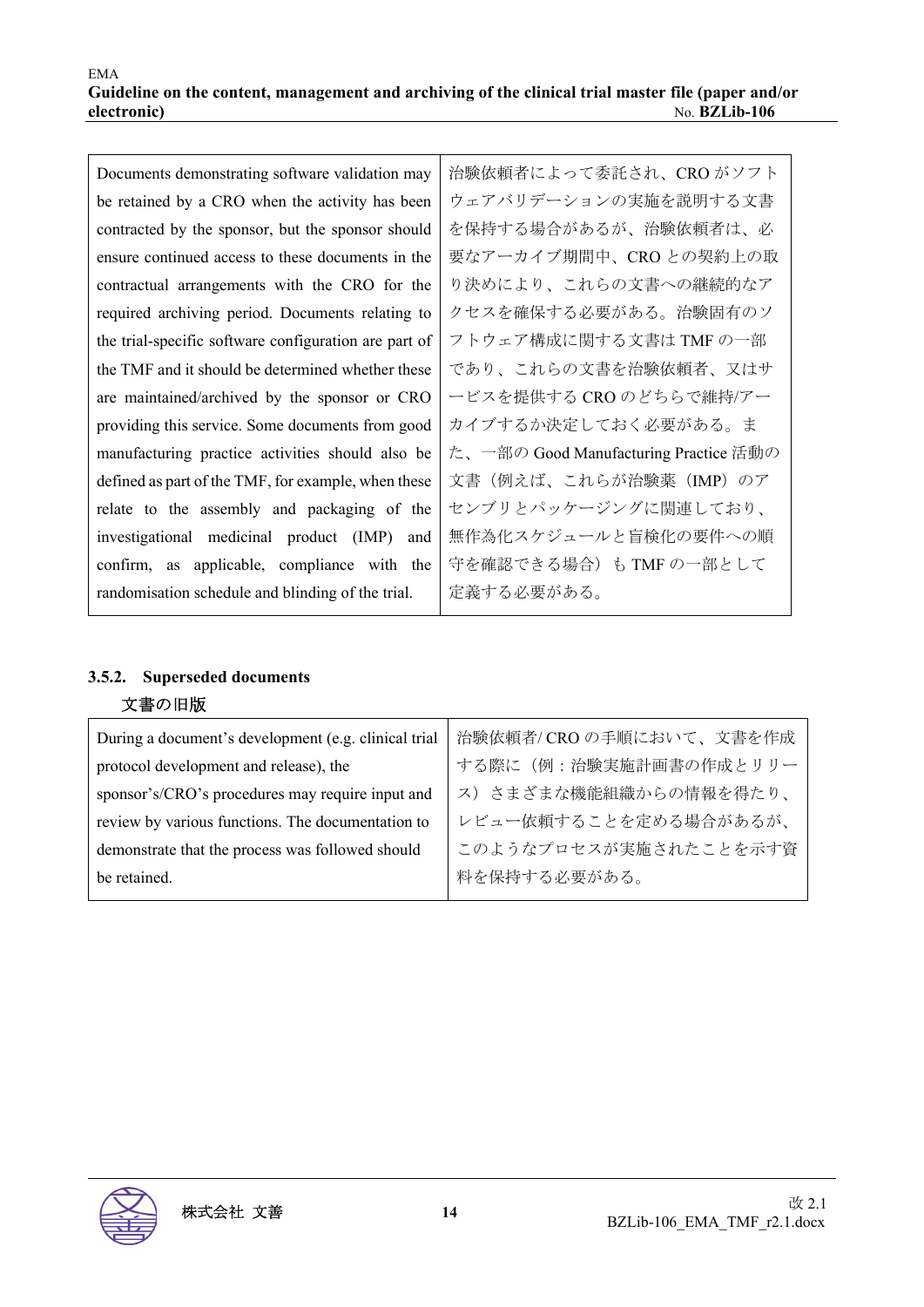| Superseded versions of final documents are         | 治験を再現するには、最終文書だけでなく、旧     |
|----------------------------------------------------|---------------------------|
| necessary to reconstruct the trial and should      | 版も必要であり、TMFに保持しておく必要が     |
| therefore be retained in the TMF. Superseded       | ある。治験依頼者が作成した文書(治験実施計     |
| versions of sponsor-produced documents (e.g. trial | 画書、IB、eCRF 等)の旧版は、治験責任医師/ |
| protocol, IB and eCRF) should be present in the    | 治験実施医療機関 TMF に置いておき、治験依   |
| investigator/institution TMF in a manner to enable | 頼者 TMF にアクセスすることなく、受領日、   |
| reconstruction without the need to access the      | レビュー日、及び (又は) (必要時)承認日、   |
| sponsor TMF, with evidence of date of receipt,     | 治験責任医師/治験実施医療機関における実施     |
| review and/or approval (when necessary) and date   | 日の情報も用いて、再現できるようにする必要     |
| of implementation by the investigator/institution. | がある。                      |

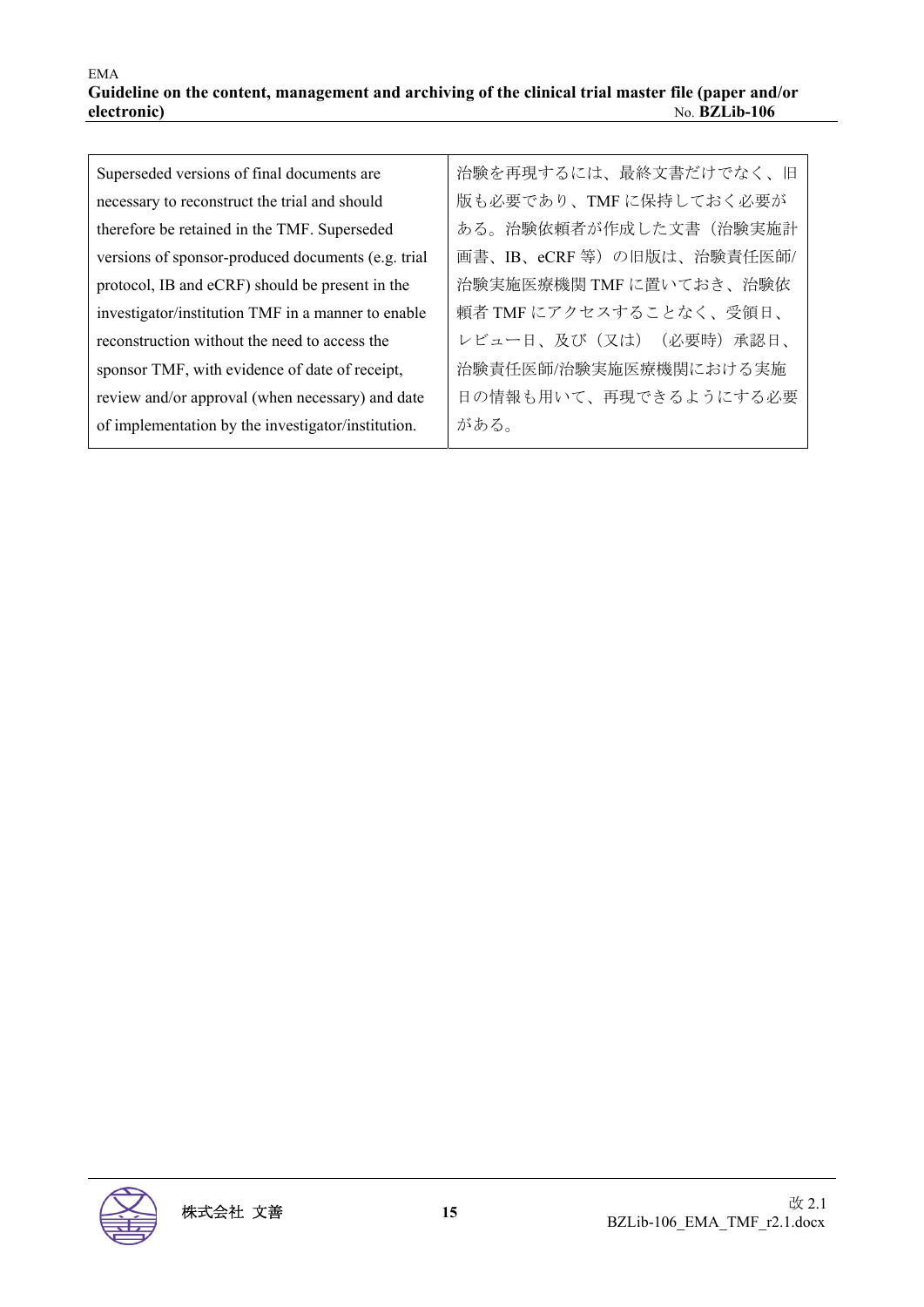### **3.5.3. Correspondence**

#### 連絡文書

Relevant correspondence that is necessary for reconstruction of key trial conduct activities and decisions should be retained. This includes correspondence with ethics committees, data safety monitoring committee and regulatory authorities (confirming sponsor approval of processes, documents and decisions and the communication regarding issues that arise in the trial conduct and how they are dealt with). Similarly, electronic correspondence (e-mails and associated attachments between CROs, sponsor departments, investigator/institution) should be readily available and may be retained electronically. It should be ensured that both sent and received correspondence is filed in the TMF. One or more separate central repository may be used (e.g. for e-mail), as long as they are clearly defined as being part of the TMF (see section 3.2). Care should be taken regarding email 'chains' and attachments to ensure that relevant strands of conversations and their associated documents are maintained. For archiving of correspondence see section 6.3.

主要な治験の活動や意思決定を再現するため に必要な連絡文書を保持すること。これには (治験で発生する問題とその対処方法に関す るプロセス、文書、意思決定の治験依頼者の 承認、及びコミュニケーションを確認できる ような)倫理委員会、データ安全監視委員 会、及び規制当局との連絡文書が含まれる。 同様に、電子的な連絡文書(CRO、治験依頼 者各部門、治験責任医師/治験実施医療機関の 間で交わされる電子メール及び添付ファイ ル)は、すぐに提示できるようにしておく必 要があり、電子的に保持してもよい。送信文 書と受信文書の両方とも TMF にファイルさ れるようにすること。TMF の一部として利用 することを明確に定めておけば、(電子メー ル等)〔の保持に〕1つ又は複数の central repository を使用してもよい(3.2 章参照)。 電子メールの「チェーン」と添付ファイルに 注意を払い、関連する一連のやりとりとそれ に関連する文書が維持されるようにする。連 絡文書のアーカイブについては、6.3 章を参 照。

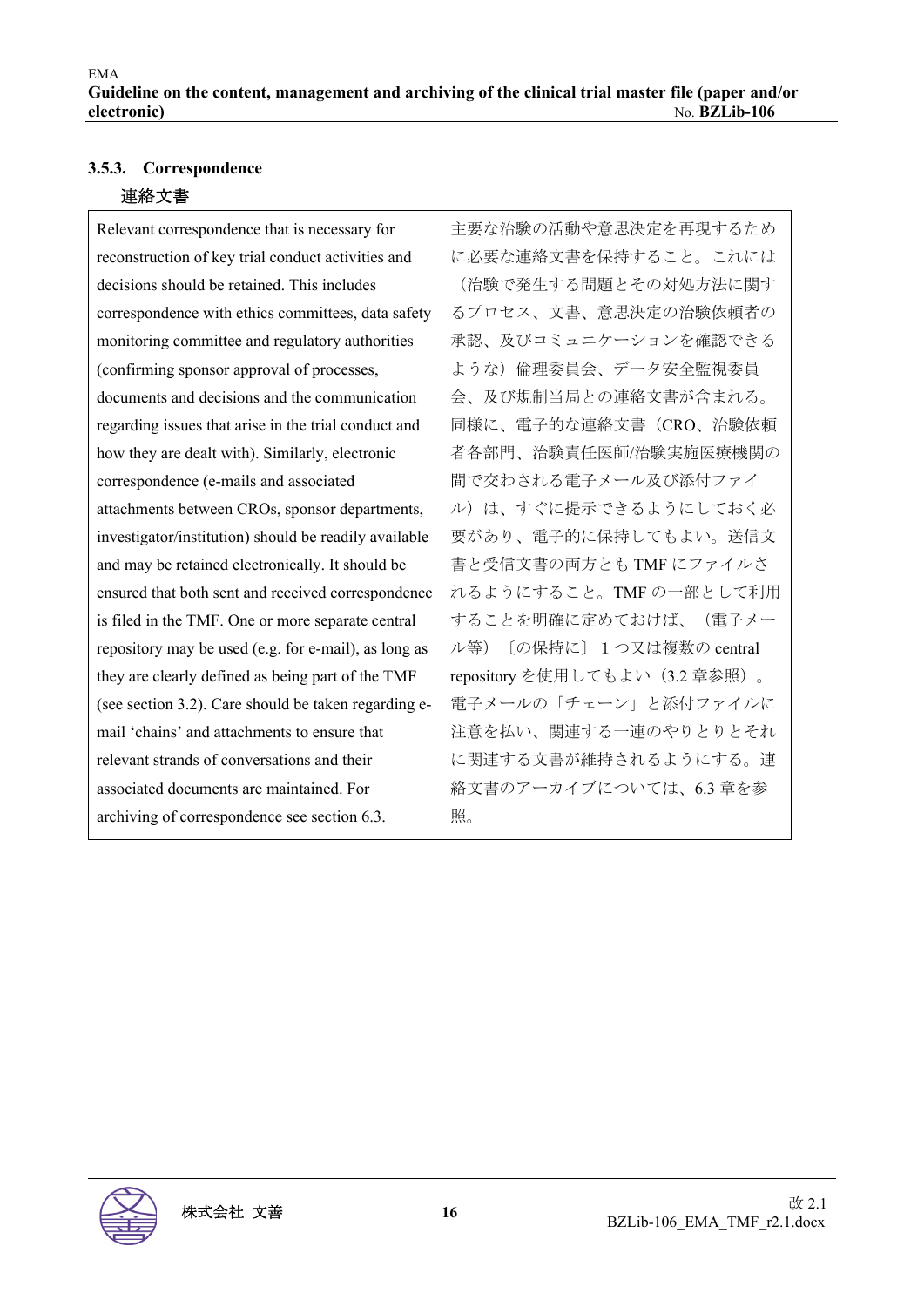## **3.5.4. Contemporariness of trial master file**  治験マスターファイルの同時性

| The requirement "at all times" within Article 57 of    | Regulation 第57条の「at all times (常時)」の要 |
|--------------------------------------------------------|---------------------------------------|
| the Regulation means that the TMF should have all      | 件は、治験中にすべての資料をタイムリに                   |
| documentation added in a timely manner during the      | TMF に追加する必要があることを意味する。                |
| trial, as this greatly assists the successful          | これにより、治験責任医師/治験実施医療機                  |
| management of a trial by the investigator/institution, | 関、治験依頼者、及び治験依頼者が責務を委託                 |
| the sponsor and CROs to whom the sponsor has           | した CRO が、治験を成功裏に管理するのに役               |
| delegated its duties. The timelines for submission     | 立つ。手順書やTMF計画において、すべての                 |
| and filing of all documents to the TMF in              | 文書がタイムリに提供され、ファイルされるよ                 |
| procedural documents or TMF plans should be            | うに定めておく必要がある。このことは特に複                 |
| defined. This is particularly important for more       | 数の当事者が関与する、より複雑な TMF の取               |
| complex TMF arrangements with multiple parties         | り決めに重要である。                            |
| involved.                                              |                                       |

## **4. Security and control of trial master file**  治験マスターファイルのセキュリティと制御

## **4.1. Access to trial master file**  治験マスターファイルへのアクセス

| The TMF should be managed securely at all times   | TMFは、常に安全に管理し、偶発的な紛失、  |
|---------------------------------------------------|------------------------|
| to ensure completeness and to prevent accidental  | 保管期間途中での紛失、権限の無い者による   |
| or premature loss, unauthorised alteration or     | 文書の改ざんや破壊を防ぐようにすること。   |
| destruction of documents. Access to the TMF       | TMF へのアクセスは、治験依頼者や治験責任 |
| should be based on a role and permission          | 医師/治験実施医療機関により定義された役   |
| description that is defined by the sponsor and/or | 割、及び(又は)許可に基づくものとする必   |
| investigator/institution.                         | 要がある。                  |
|                                                   |                        |

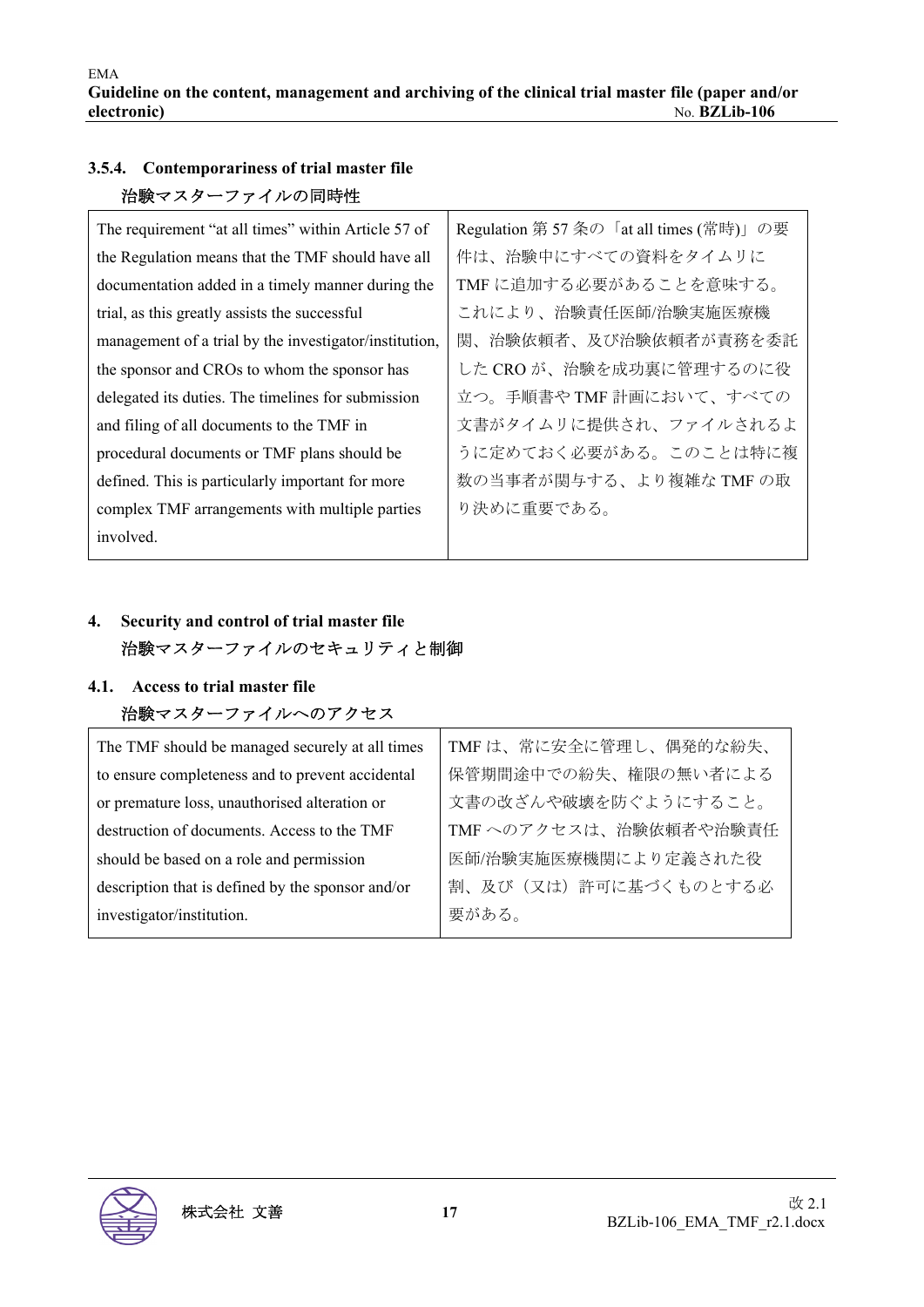#### EMA **Guideline on the content, management and archiving of the clinical trial master file (paper and/or electronic)** No. **BZLib-106**

| The sponsor TMF and investigator/institution TMF  | 治験依頼者 TMF 及び治験責任医師/治験実施   |
|---------------------------------------------------|---------------------------|
| may contain some information that could unblind   | 医療機関 TMF には、盲検化を行っている治    |
| personnel who need to remain blinded during the   | 験実施中に、blind 対象の職員に対して     |
| trial conduct. This should be appropriately       | unblind してしまうような情報が含まれている |
| controlled, e.g. storage of the documentation in  | 場合があるが、これは適切に管理する必要が      |
| another system or repository and/or by a role and | ある。例えば、別のシステムや別リポジトリ      |
| permission description that is defined by the     | に資料を保存したり、治験依頼者や治験責任      |
| sponsor and/or investigator/institution.          | 医師/治験実施医療機関によって定められた役     |
|                                                   | 割、及び(又は)許可に応じて保存する。       |

## **4.1.1. Storage areas for trial master file**  治験マスターファイルの格納場所

At all times the storage area for the TMF documents (such as paper or electronic media archives and server rooms) should be appropriate to maintain the documents in a manner that they remain complete and legible throughout the trial conduct and the required period of retention and can be made available to the competent authorities of the Member States, upon request. Adequate and suitable space should be provided for the storage of all essential documents from completed studies. The facilities should be secure, with appropriate environmental controls and adequate protection from physical damage. The factors to be considered when assessing a suitable storage facility, should take into consideration certain factors such as security, location (e.g. environmental risk factors) and size. る。

TMF 文書の格納場所(紙又は電子メディアの 保管庫やサーバールーム等)は適切なものと し、治験実施期間中及び必要な保管期間を通 して文書が完全で、判読できるように維持さ れ、必要時に加盟国の当局に提示できるよう にすることが求められる。完了した治験のす べての必須文書を保管するために十分、かつ 目的に合ったスペースを用意する必要があ 格納施設は安全で、環境が適切に管理され、 物理的損傷から適切に保護される必要があ る。格納施設が適切かどうかを評価する際に は、セキュリティ、場所(環境リスク要因 等)、容量等の要因を考慮する必要がある。

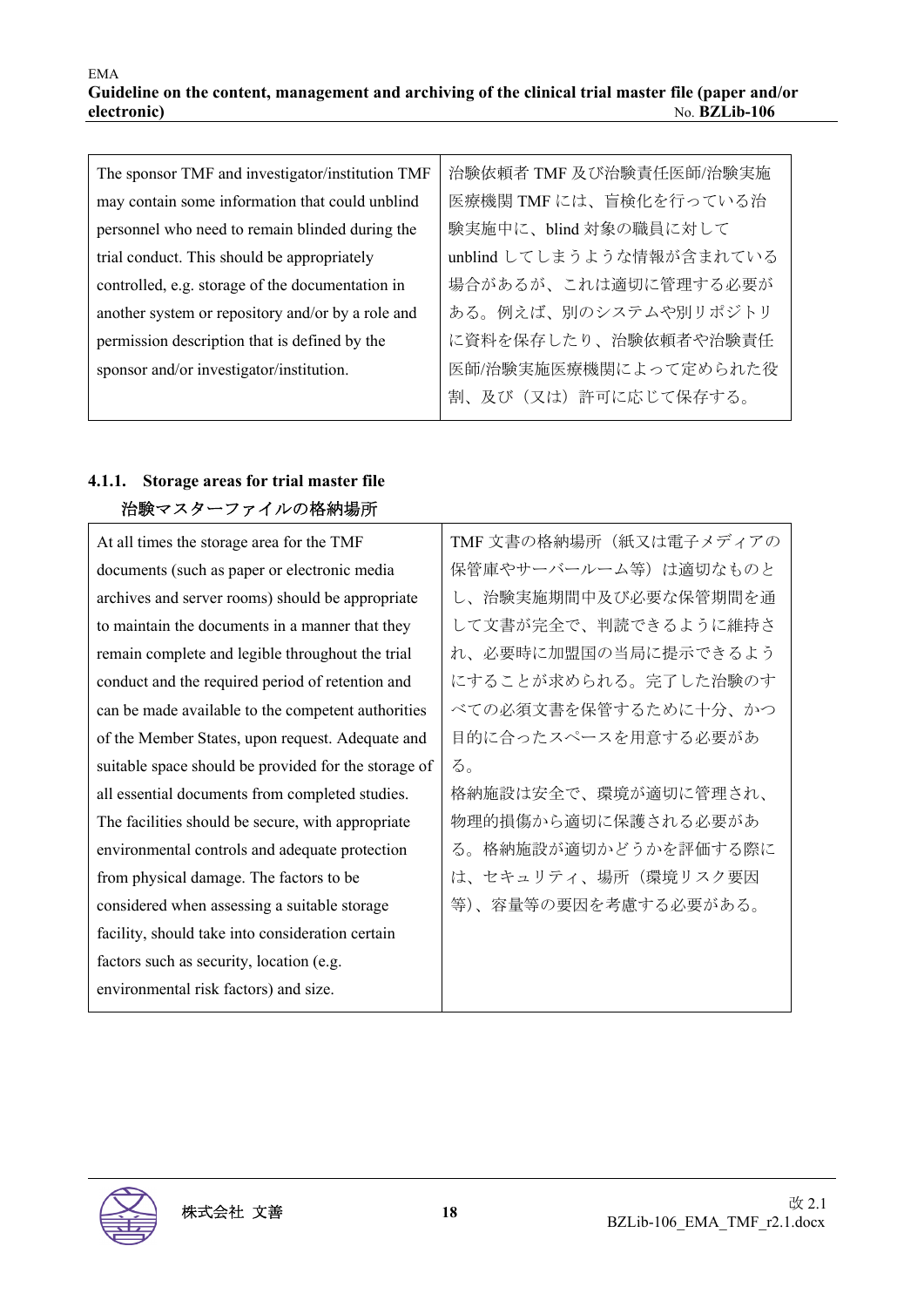| Sponsors should make a documented assessment of         | 治験依頼者は、治験実施期間中及びアーカイ    |
|---------------------------------------------------------|-------------------------|
| the conditions at the investigator site/institution for | ブ期間中に治験責任医師/治験実施医療機関    |
| storage of the investigator/institution TMF during      | TMFを格納する (治験責任医師の) 治験実施 |
| the clinical trial and for archiving. The sponsor       | 施設/治験実施医療機関の状況について文書化   |
| should be notified, if the agreed arrangements are      | された評価を行う必要がある。合意された取    |
| changed (e.g. sub-contracting of storage).              | り決めが変更(例:格納の再委託)された場    |
|                                                         | 合は、治験依頼者に通知する必要がある。     |

## **4.1.2. Sponsor/CRO electronic trial master file**  治験依頼者**/ CRO** 電子治験マスターファイル

| Electronic TMFs should enable appropriate security    | eTMFは、適切なセキュリティと信頼性を有効 |
|-------------------------------------------------------|------------------------|
| and reliability, ensuring that no loss, alteration or | にし、データと文書の損失、変更、破損が発生  |
| corruption of data and documents occur. The           | しないようにする必要がある。プライマリ    |
| primary eTMF is a system for managing documents       | eTMF は文書を管理するためのシステムであ |
| that should contain the controls listed below:        | り、以下に示すコントロールを含む必要があ   |
|                                                       | る:                     |
|                                                       |                        |

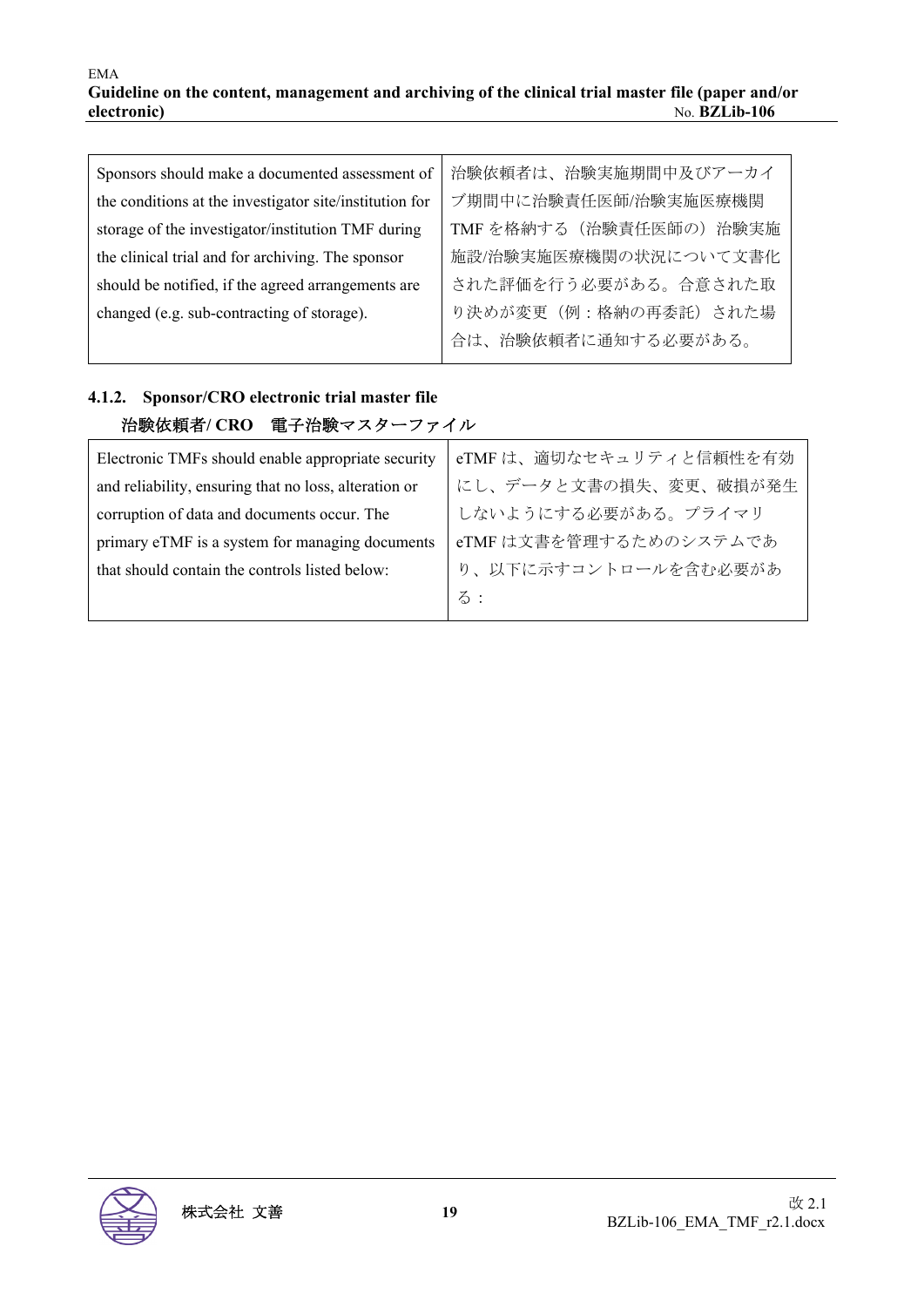| • user accounts;<br>• secure passwords for users;<br>• a system in place locking/protecting individual<br>documents or the entire eTMF (e.g. at time of<br>archiving) to prevent changes to documents;<br>· regular backup;<br>• periodic test retrieval or restores to confirm the<br>on-going availability and integrity of the data;<br>• an audit trail in place to identify date/time/user<br>details for creation and/or uploading deletion of<br>and changes to a document (explanation of the<br>deletion or modification, if necessary); $8, 9$<br>· role-based permissions for activities being<br>undertaken, such as restricted access to<br>files/documents (e.g. randomisation codes and<br>unblinded adverse event data);<br>• the suitability of the system for archiving purposes | • ユーザアカウント<br>●ユーザの安全なパスワード<br>●個々の文書、又は eTMF 全体を(アーカイブ<br>時等に)ロック/保護して文書の変更を防止す<br>る仕組み<br>●定期的なバックアップ<br>●データの継続的な可用性とインテグリティを<br>確認するための定期的な取り出し・復元テス<br>$\mathsf{F}$<br>• 文書の作成、及び(又は)アップロード・削<br>除・変更の日付/時刻/ユーザの詳細を特定す<br>るための監査証跡(必要に応じて削除又は変<br>更に関する説明を含む) 8,9<br>●ファイル/文書への制限付きアクセス等、実施<br>される活動に対する役割ベースの許可(ラン<br>ダム化コードや盲検解除された有害事象デー<br>夕等) |
|----------------------------------------------------------------------------------------------------------------------------------------------------------------------------------------------------------------------------------------------------------------------------------------------------------------------------------------------------------------------------------------------------------------------------------------------------------------------------------------------------------------------------------------------------------------------------------------------------------------------------------------------------------------------------------------------------------------------------------------------------------------------------------------------------|---------------------------------------------------------------------------------------------------------------------------------------------------------------------------------------------------------------------------------------------------------------------------------------------------------------------------------------------------------|
| The above principles also should apply to any<br>electronic systems defined as part of the TMF<br>(e.g. SOP- management system, e-mail central<br>repository).                                                                                                                                                                                                                                                                                                                                                                                                                                                                                                                                                                                                                                     | の適切さ<br>上記の原則は、TMF の一部として定義されて<br>いるすべての電子システム (SOP 管理システ<br>ム、e-mail central repository 等)にも適用する<br>必要がある。                                                                                                                                                                                                                                             |
| The eTMF systems should be validated to<br>demonstrate that the functionality is fit for<br>purpose, with formal procedures in place to<br>manage this process. <sup>10</sup>                                                                                                                                                                                                                                                                                                                                                                                                                                                                                                                                                                                                                      | eTMF システムは、機能が目的に合っているこ<br>とを示すために、正式な手順に基づきバリデ<br>ートする必要がある 10。                                                                                                                                                                                                                                                                                        |
| All staff members involved in the conduct of the<br>trial and using the system should receive<br>appropriate training.                                                                                                                                                                                                                                                                                                                                                                                                                                                                                                                                                                                                                                                                             | 治験の実施に関与し、システムを使用するす<br>べてのスタッフは、適切なトレーニングを受<br>ける必要がある。                                                                                                                                                                                                                                                                                                |

8 Directive 2005/28/EC, Article 20

<sup>&</sup>lt;sup>10</sup> CPMP/ICH/135/95 5.5.3



<sup>9</sup> Clinical Trials Regulation (EU) No 536/2014, Article 58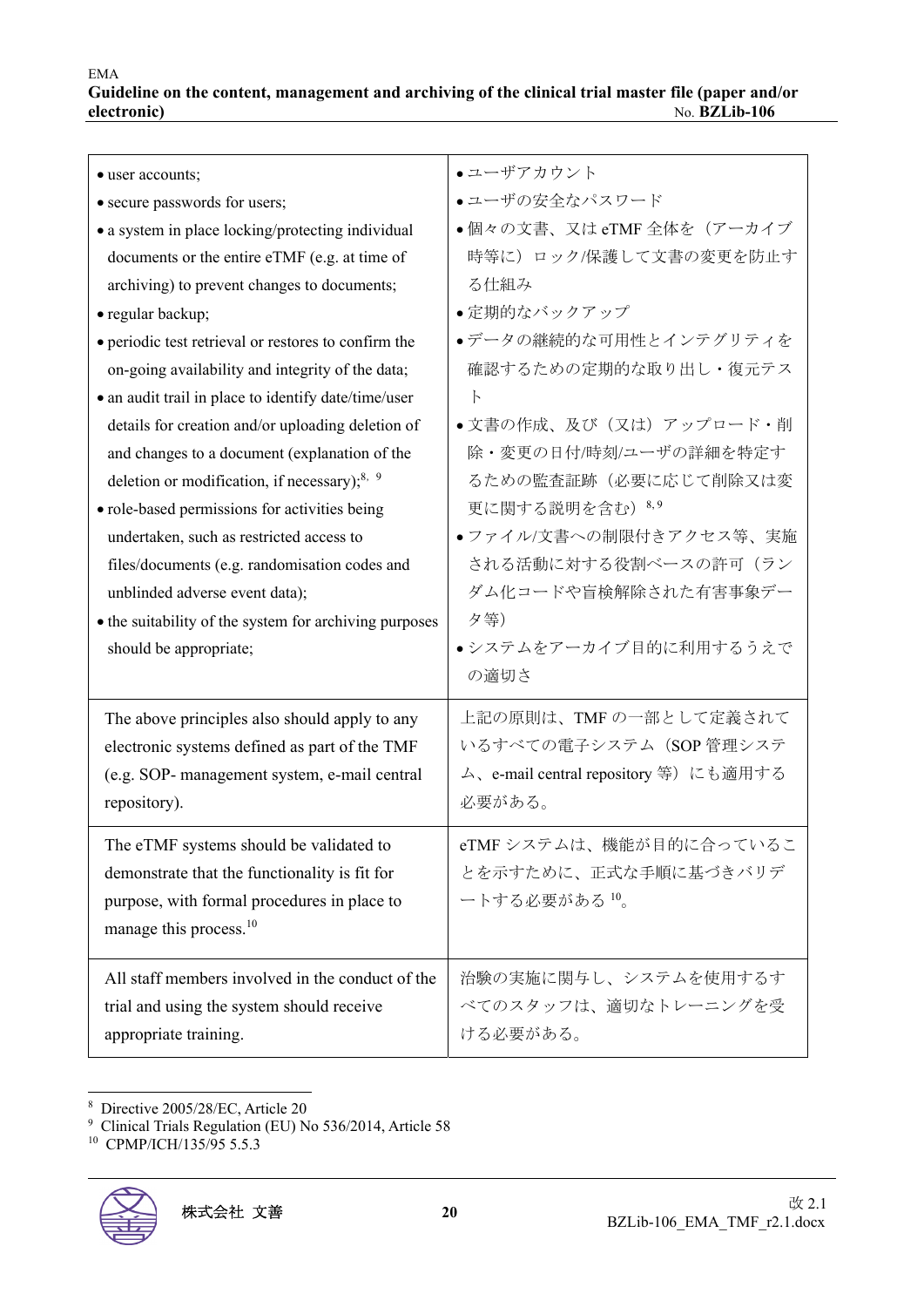| When different TMF systems are linked to           | 治験を実施する際に異なる TMF システムをリ    |
|----------------------------------------------------|----------------------------|
| facilitate the trial conduct, e.g. when the CRO    | ンクする場合、例えば文書を CRO の eTMF シ |
| eTMF system uploads documents into the             | ステムから(場合によっては中間システム経       |
| sponsor eTMF system (possibly by an                | 由で)治験依頼者 eTMF システムにアップロ    |
| intermediate system), the process for              | ードする場合、転送時に喪失しないよう、文       |
| transferring documents should be robust and        | 書を転送するプロセスは堅牢なものとし、バ       |
| should be validated to prevent any loss. Any       | リデートしておく必要がある。再現に必要な       |
| electronic system that holds trial data and        | 治験データとメタデータ (監査証跡等)を保      |
| metadata (e.g. audit trails) required for          | 持するすべての電子システムは、格納されて       |
| reconstruction should be archived so that the      | いる治験データとメタデータを利用可能なデ       |
| contained trial data and metadata can be           | ータセットとして取り出せるようにアーカイ       |
| retrieved as usable datasets.                      | ブしておく必要がある。                |
| Metadata are structured data that describe the     | メタデータは、ファイルのコンテキスト、内       |
| context, content, and structure of a file. They    | 容及び構造を記述する構造化データであり、       |
| facilitate management, identification,             | ファイルの管理、識別、アクセス、検索を可       |
| accessibility and retrieval of files. Metadata may | 能にする。メタデータには、作成者又は著        |
| include information such as creator or author,     | 者、作成日時、アーカイブ日付、eTMF 内の場    |
| time and date of creation, archiving date,         | 所、ファイルタイトル又はキーワード、バー       |
| location in the eTMF, file title or keywords,      | ジョン、ファイルタイプ、ファイルサイズ等       |
| version, file type, file size, and other file      | のファイルプロパティ情報が含まれる。         |
| properties.                                        |                            |
|                                                    |                            |
| Metadata applied to documents should be            | 文書に適用されるメタデータは、すべての文       |
| formally defined to ensure consistency across all  | 書の一貫性を確保するために、正式に定義し       |
| documents. This should include the predefined      | ておくこと。メタデータとして、ファイルを       |
| document date (e.g. date of creation) and when     | 時系列に表示できるように、文書に関する日       |
| appropriate, time, based on standard time zone,    | 付(作成日等)と、必要に応じて標準タイム       |
| so that the files can be displayed in              | ゾーンに基づいた時刻、等もあらかじめ定        |
| chronological order. For documents subject to      | め、文書化する。版管理が必要な文書の場        |
| version control, the use of file names should not  | 合、表示や印刷する際に版情報を表示する        |
| replace version details being visible on displays  | が、版情報としてファイル名を使用すること       |
| and printouts.                                     | はできない。                     |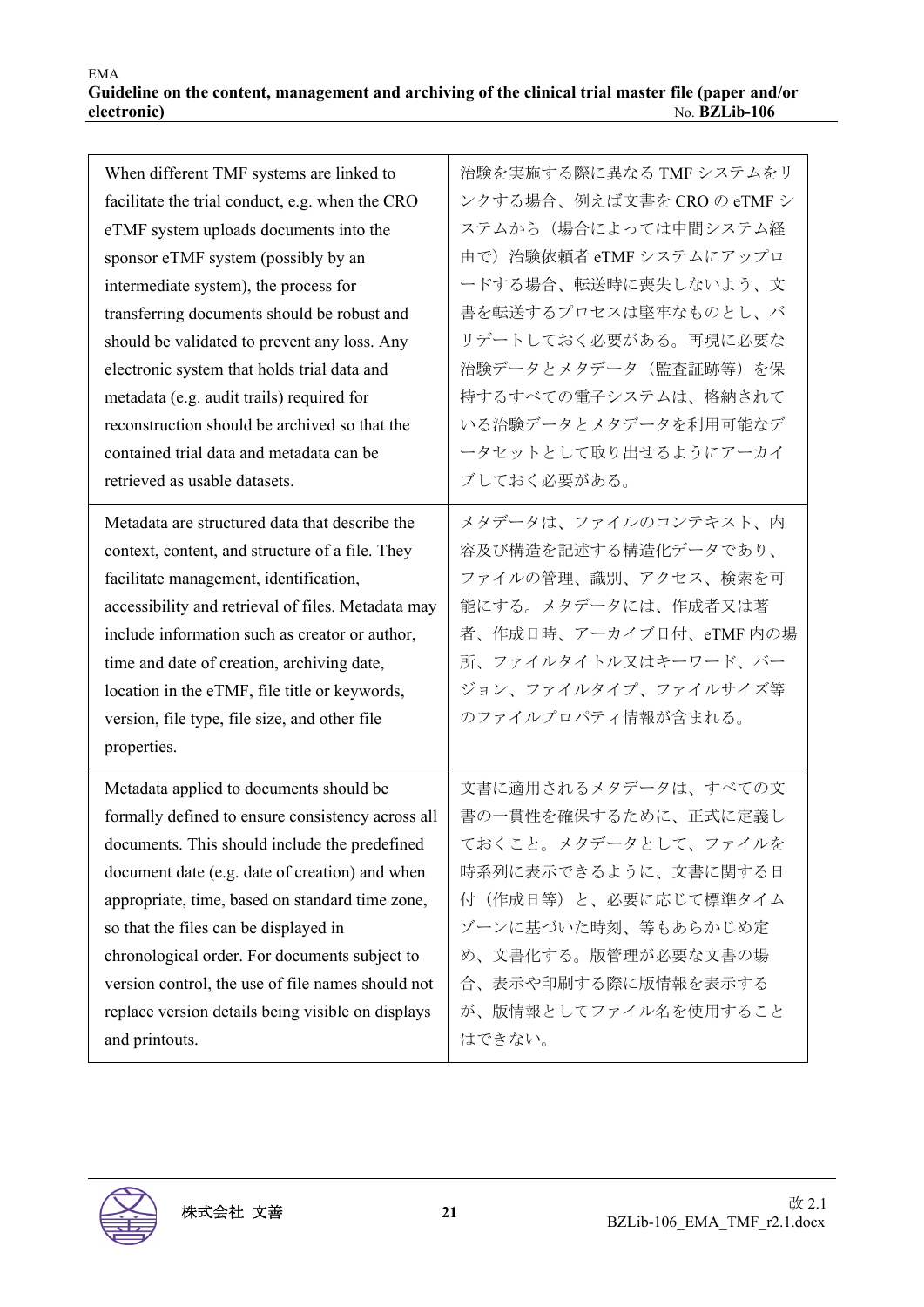| Any migration of data and documents to new<br>media or a new format should be verified to<br>ensure long- term readability and to maintain<br>integrity. | データや文書を、新しいメディア、又は新し<br>い形式へ移行する場合は、検証を行い長期的<br>な見読性を確保し、インテグリティを維持す<br>ること。 |
|----------------------------------------------------------------------------------------------------------------------------------------------------------|------------------------------------------------------------------------------|
| The appropriateness of the storage system                                                                                                                | 格納システムの適切性は、使用するファイル                                                         |
| should be evaluated based on the file format                                                                                                             | 形式に鑑みて評価する必要がある。例えば、                                                         |
| used, e.g. whether the eTMF-document-                                                                                                                    | eTMF 文書管理システムが動的データファイル                                                      |
| management system is appropriate for the                                                                                                                 | (Excel ファイルや SAS データセット等)の                                                   |
| storage of dynamic data files (e.g. Excel files                                                                                                          | 格納に適切かどうか、すなわち必要な場合に                                                         |
| and SAS datasets), where needed and does not                                                                                                             | はそれらのファイルを PDF としてレンダリン                                                      |
| require such files to be rendered as a PDF.                                                                                                              | グしない選択ができるかどうか。                                                              |
| Within the eTMF-document-management                                                                                                                      | eTMF 文書管理システム内で、他システムにお                                                      |
| system, PDF files generated from dynamic data                                                                                                            | いて動的データファイルから変換された PDF                                                       |
| files in other systems (e.g. IMP shipping reports                                                                                                        | ファイル(例えば、IRT データセットから生                                                       |
| generated from IRT datasets and monitoring                                                                                                               | 成された IMP 出荷レポート、CTMS データセ                                                    |
| visit reports generated from the clinical-trial-                                                                                                         | ットから生成された MVR)をプライマリ                                                         |
| management system (CTMS) datasets) might be                                                                                                              | TMF システムにアップロードすることはかま                                                       |
| uploaded to the primary TMF system; if so, the                                                                                                           | わないが、元の動的ファイルは元のシステム                                                         |
| original dynamic file should be retained in the                                                                                                          | において保持しておく必要がある。                                                             |
| original system.                                                                                                                                         |                                                                              |

## **4.1.3. Investigator electronic trial master file**  治験責任医師の電子治験マスターファイル

| The investigator/institution TMF (hereinafter       | 治験責任医師/治験実施医療機関 TMF (以下、 |
|-----------------------------------------------------|--------------------------|
| referred to as Investigator TMF) may be electronic, | 治験責任医師 TMF) は、電子形式、紙形式、  |
| paper or hybrid format. When an investigator/       | 又はハイブリッド形式のいずれでもかまわな     |
| institution eTMF is used the following requirements | い。治験責任医師/治験実施医療機関 eTMF を |
| should be taken into consideration:                 | 使用する場合は、次の要件を考慮する必要があ    |
|                                                     | る。                       |

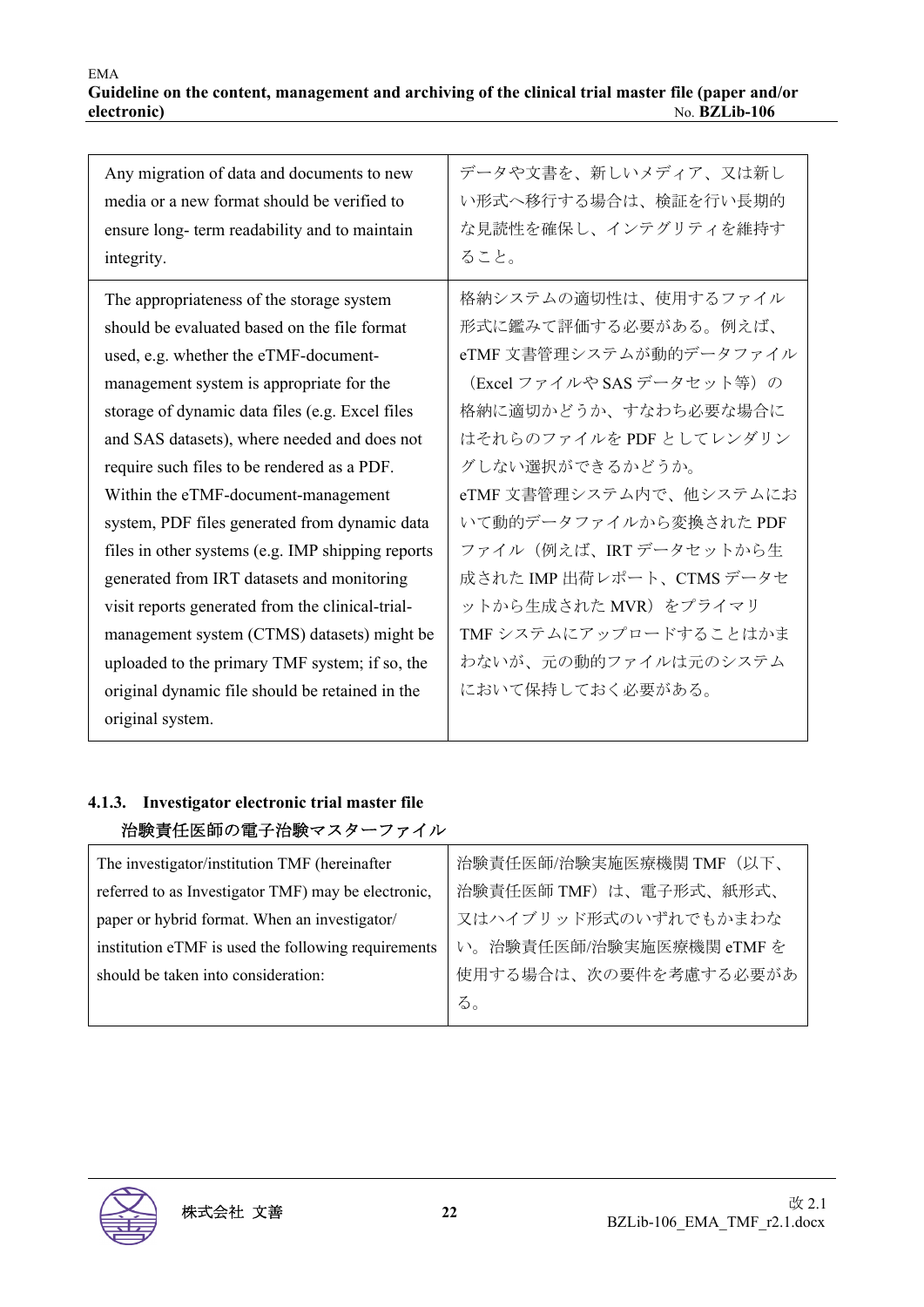| • A complete investigator TMF should be available     | ●完全な治験責任医師 TMF が、治験前、治験  |
|-------------------------------------------------------|--------------------------|
| before, during and after the trial, and accessible    | 中、治験後に利用可能であり、治験責任医師/    |
| under the control of the investigator/institution,    | 治験実施医療機関の管理下で、治験依頼者と     |
| independent from the sponsor.                         | は独立して、アクセス可能でなければならな     |
| • The documentation in the investigator TMF           | $V_{\alpha}$             |
| includes some source documents containing             | ● 治験責任医師 TMF の資料には、被験者を直 |
| personal data that enable the data subjects to be     | 接特定できるようにする個人データ(つま      |
| directly identified (i.e. direct identifiers of trial | り、被験者の直接識別子)を含む原資料が含     |
| subjects); for example, subject identification code   | まれている。例えば、被験者の識別コードリ     |
| list, subject-related source documents and signed     | スト、被験者に関連する原資料、署名済みの     |
| consent forms, which should remain under the          | 同意書がある。これらは、データプライバシ     |
| sole control of the investigator/institution due to   | ー要件のために治験責任医師/治験実施医療機    |
| data privacy requirements. In general, information    | 関の単独管理下に置かれる必要がある。一般     |
| (data/documents) shared with the sponsor/CRO or       | 的に、治験依頼者/CROと共有される情報     |
| uploaded into a database or filing system that is     | (データ/文書)、又は治験依頼者/ CRO が管 |
| managed by the sponsor/CRO, should only               | 理するデータベース、又はファイリングシス     |
| contain data of trial subjects, which has been        | テムにアップロードされる情報(データ/文     |
| pseudonymised. The documents containing direct        | 書)に含まれる被験者データは、匿名化した     |
| identifiers of trial subjects, such as the subject    | もののみとすること。被験者の医療ファイ      |
| medical files, the identification code list and       | ル、識別コードリスト、インフォームドコン     |
| informed consent forms, should be maintained          | セントフォーム等、被験者の直接的な識別子     |
| separately by and under the control of the            | を含む文書は、治験責任医師/治験実施医療機    |
| investigator/institution.                             | 関の管理下で別個に管理する必要がある。      |
|                                                       |                          |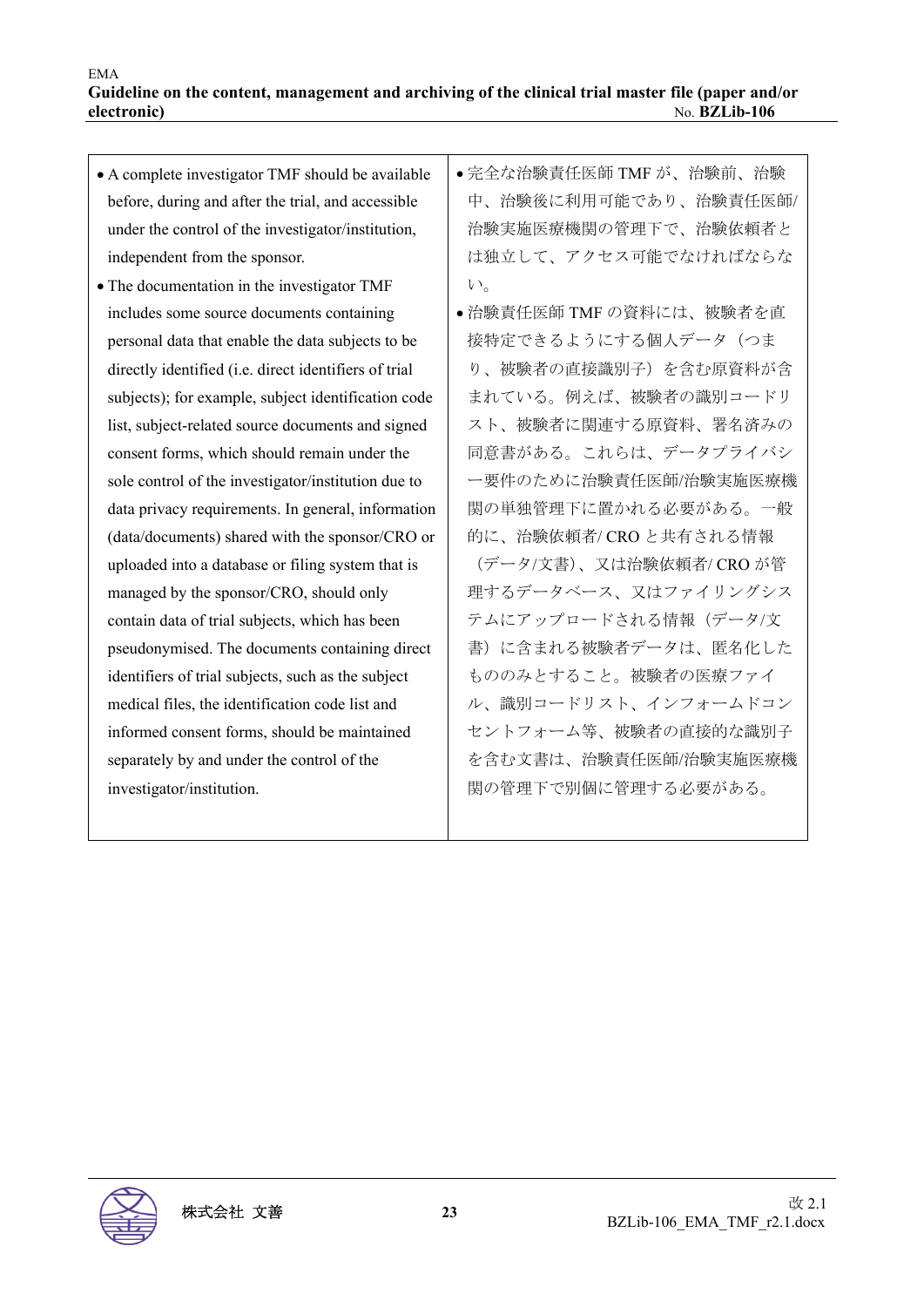| • The uploading of any investigator/institution-      | ● 治験責任医師/治験実施医療機関が作成した必   |
|-------------------------------------------------------|---------------------------|
| generated essential documents onto a                  | 須文書を治験依頼者/ CRO の管理する eTMF |
| sponsor/CRO- maintained eTMF system bears the         | システムにアップロードする場合、治験責任      |
| risk that the investigator has no control of and no   | 医師がその文書を管理できず、継続的にアク      |
| continuous access to its documents. If an eTMF is     | セスできないというリスクが生じる。そのよ      |
| to be used for such documents, the contractual        | うな文書に〔治験依頼者〕eTMF を使用する    |
| arrangements for the system and the hosting of the    | 場合、システムとデータのホスティングにつ      |
| data should identify the investigator/institution, as | いての契約上の取り決めで、治験責任医師/治     |
| owner of/responsible party for these documents.       | 験実施医療機関がこれらの文書のオーナーで      |
| • The investigator/institution is responsible for the | あり、責任を持つことを明確にする必要があ      |
| suitability of the investigator TMF. Regardless of    | る。                        |
| what arrangements are put in place for an eTMF,       | ● 治験責任医師/治験実施医療機関は、治験責任   |
| these should ensure that this responsibility can be   | 医師 TMF が適切であることに責任を負う。    |
| fulfilled and that the investigator/institution       | eTMF についての取り決めは、それがどのよ    |
| maintains continuous access to and control of the     | うなものであっても、この責任が果たされ、      |
| files and their documents. When a third party         | 治験責任医師/治験実施医療機関がファイル及     |
| eTMF is used, there should be assurance that the      | び自分たちの文書へ継続的にアクセスでき、      |
| investigator/institution can fulfil their             | 管理できることを確実にするものであること      |
| responsibility.                                       | が求められる。サードパーティの eTMF を使   |
|                                                       | 用する場合、治験責任医師/治験実施医療機関     |
|                                                       | が責任を果たすことができるという保証が必      |
|                                                       | 要である。                     |
|                                                       |                           |

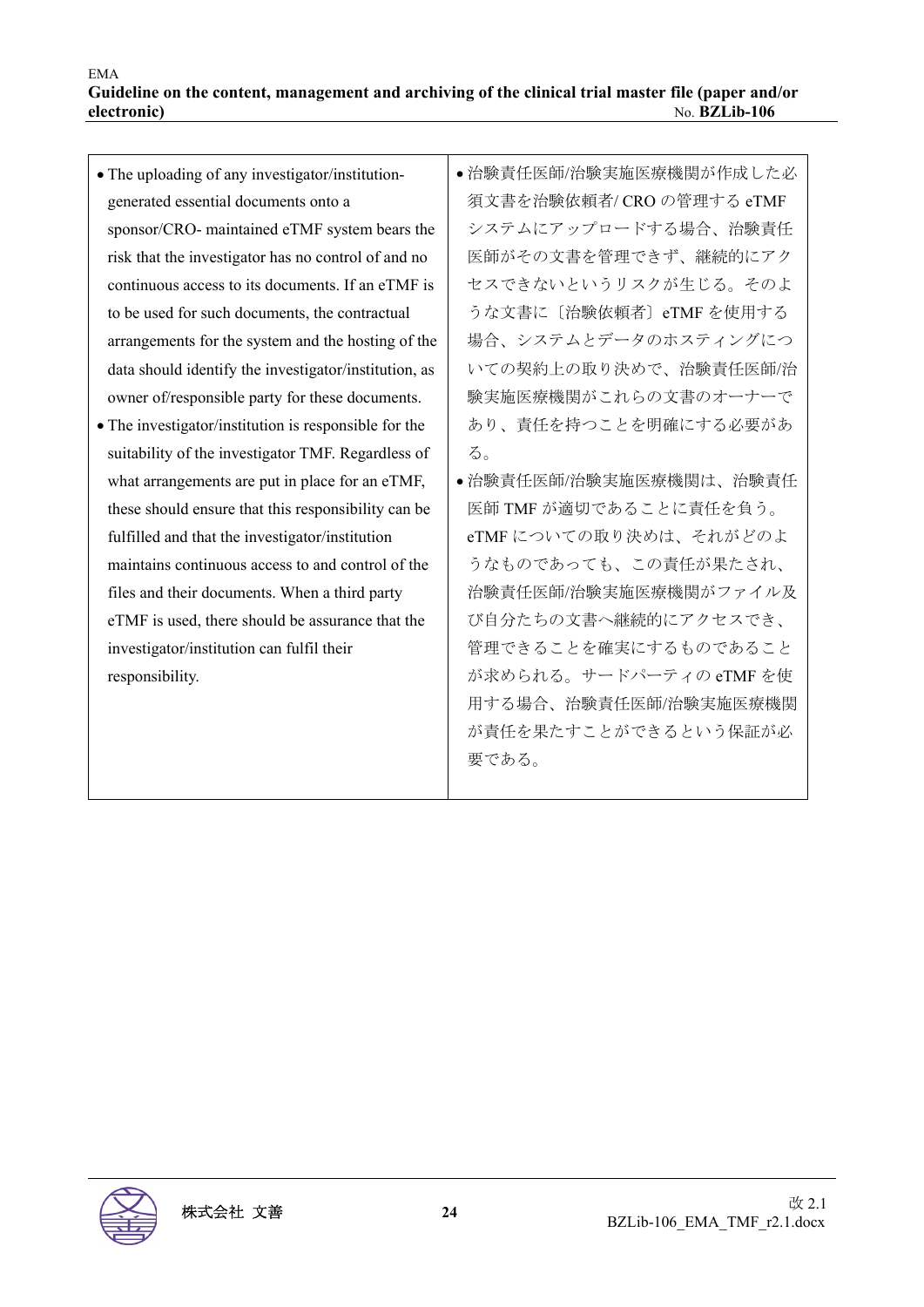• Many documents within the investigator TMF are those provided by the sponsor (e.g. protocol, IB, procedural manuals, etc.). Access to these documents in a part of the sponsor eTMF could be undertaken by investigator's/institution's access to a web portal, or by the sponsor uploading these in the investigator/institution eTMF directly. In this situation there should be procedures and controls in place that demonstrate at all times when versions of documents were made available to the investigator/institution and when these documents were accessed (e.g. through an audit trail) and implemented by the investigator/institution. All agreements should include provisions for the situation that any of the parties mentioned above are going out of business and how the integrity and accessibility of the complete investigator TMF will be maintained throughout the required archiving period. • Remote access by sponsor or CRO personnel to the investigator TMF should only be possible to the documents where personal data that enable the data subjects to be directly identified (i.e. direct identifiers of trial subjects) is not present or has been pseudonymised. 治験責任医師 TMF 内の多くの文書(例:治 験実施計画書、IB、手順書等)は、治験依頼 者によって提供されるものである。治験依頼 者 eTMF にあるこれらの文書へのアクセス は、治験責任医師/治験実施医療機関が Web ポータルへアクセスしたり、治験依頼者が治 験責任医師/治験実施医療機関 eTMF に直接ア ップロードすることにより行われる。このよ うな場合、治験責任医師/治験実施医療機関 は、手順・管理を設け、どの文書のどの版が いつ利用可能になったか、(例えば、監査証 跡により)いつアクセスしたか、いつ実施開 始したか、を常に説明できるようにしておく 必要がある。 すべての契約には、上記の当事者のいずれか が廃業する場合の条項、及び必要なアーカイ ブ期間を通じて治験責任医師 TMF 全体のイ ンテグリティとアクセスを維持する方法に関 する条項を含める必要がある。 治験依頼者又は CRO 担当者による治験責任 者 TMF へのリモートアクセスは、被験者デ ータを直接特定できる個人データ(つまり、 被験者の直接識別子)が存在しないか、又は 匿名化されている文書に対してのみ可能であ る。

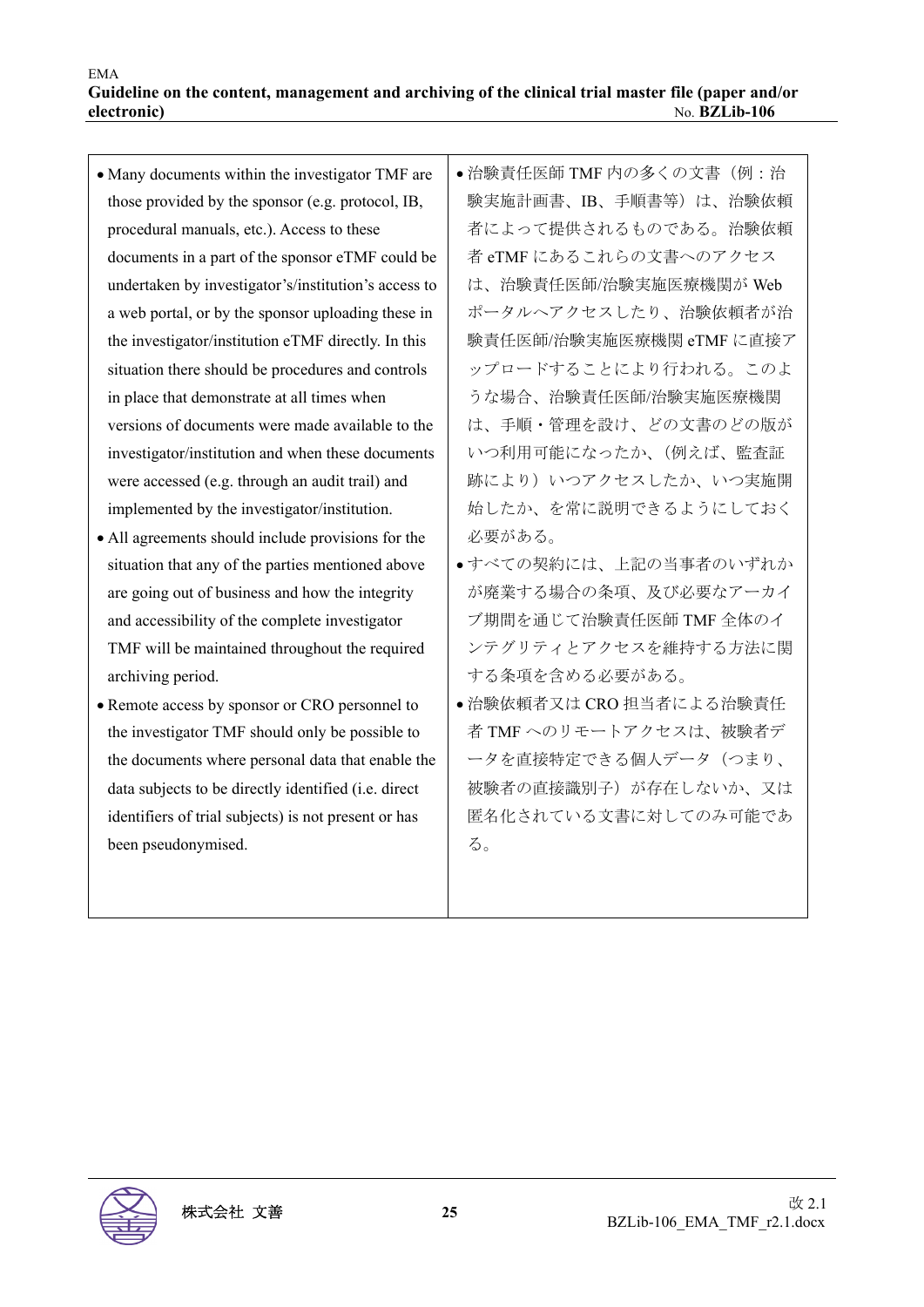## **4.2. Quality of trial master file**  治験マスターファイルの品質

| Article 57 of the Regulation states "The clinical<br>trial master file shall at all times contain the<br>essential documents". The sponsor and/or<br>investigator/institution should implement risk-<br>based quality checks (QC) or review processes to<br>ensure the TMF is being maintained up-to-date and<br>that all essential documents are appropriately filed<br>in the TMF. Areas to consider during QC and<br>review include the following: | Regulation 第57条には、「治験マスターファ<br>イルには、常時必須文書が含まれているこ<br>と」と定められている。治験依頼者、及び<br>(又は)治験責任医師/治験実施医療機関は、<br>リスクベースの品質チェック (QC)、又はレ<br>ビュープロセスを実施して、TMFを最新に維<br>持するとともに、すべての必須文書が TMF<br>へ適切にファイルされるようにすること。QC<br>及びレビューで考慮すべき事項を以下に示<br>寸: |
|-------------------------------------------------------------------------------------------------------------------------------------------------------------------------------------------------------------------------------------------------------------------------------------------------------------------------------------------------------------------------------------------------------------------------------------------------------|--------------------------------------------------------------------------------------------------------------------------------------------------------------------------------------------------------------------------------------|
| · all essential documents generated available in the                                                                                                                                                                                                                                                                                                                                                                                                  | ●TMF で生成されるすべての必須文書が入手                                                                                                                                                                                                               |
| TMF;                                                                                                                                                                                                                                                                                                                                                                                                                                                  | 可能か                                                                                                                                                                                                                                  |
| • documents filed in the appropriate locations;                                                                                                                                                                                                                                                                                                                                                                                                       | ●文書が適切な場所にファイルされているか                                                                                                                                                                                                                 |
| • documents added to the TMF in a timely manner;                                                                                                                                                                                                                                                                                                                                                                                                      | ●文書が TMF ヘタイムリに追加されているか                                                                                                                                                                                                              |
| • documents correctly indexed;                                                                                                                                                                                                                                                                                                                                                                                                                        | ●文書に正しく索引付けされているか                                                                                                                                                                                                                    |
| • documents only accessible according to the                                                                                                                                                                                                                                                                                                                                                                                                          | ●文書が割り当てられた役割と権限に従って                                                                                                                                                                                                                 |
| assigned roles and permissions;                                                                                                                                                                                                                                                                                                                                                                                                                       | のみアクセス可能か                                                                                                                                                                                                                            |
| • review of the audit trail (for eTMF).                                                                                                                                                                                                                                                                                                                                                                                                               | (eTMF の場合)監査証跡のレビュー                                                                                                                                                                                                                  |
| In addition to TMF-level QC above, there                                                                                                                                                                                                                                                                                                                                                                                                              | 上記の TMF レベルの QC に加えて、5.1 章の                                                                                                                                                                                                          |
| should be an adequate risk-based document-                                                                                                                                                                                                                                                                                                                                                                                                            | 保証付き複写で説明されているように、リス                                                                                                                                                                                                                 |
| level QC, as described in section 5.1 for                                                                                                                                                                                                                                                                                                                                                                                                             | クに基づいた文書レベルの適切な QC が必要                                                                                                                                                                                                               |
| certified copies.                                                                                                                                                                                                                                                                                                                                                                                                                                     | である。                                                                                                                                                                                                                                 |
| The sponsor should also undertake routine QA                                                                                                                                                                                                                                                                                                                                                                                                          | 治験依頼者は、TMF 管理プロセスのシステム                                                                                                                                                                                                               |
| measures, e.g. system audits of TMF-                                                                                                                                                                                                                                                                                                                                                                                                                  | 監査のような定期的な QA 対策も実施する必                                                                                                                                                                                                               |
| management processes.                                                                                                                                                                                                                                                                                                                                                                                                                                 | 要がある。                                                                                                                                                                                                                                |
| In addition, the sponsor should ensure the TMF<br>is readily available and directly accessible to<br>the competent authority, e.g. for inspection<br>purposes.                                                                                                                                                                                                                                                                                        | さらに、治験依頼者は、査察等のために、<br>TMFをいつでも提示可能にし、当局が直接ア<br>クセスできるようにすること。                                                                                                                                                                       |

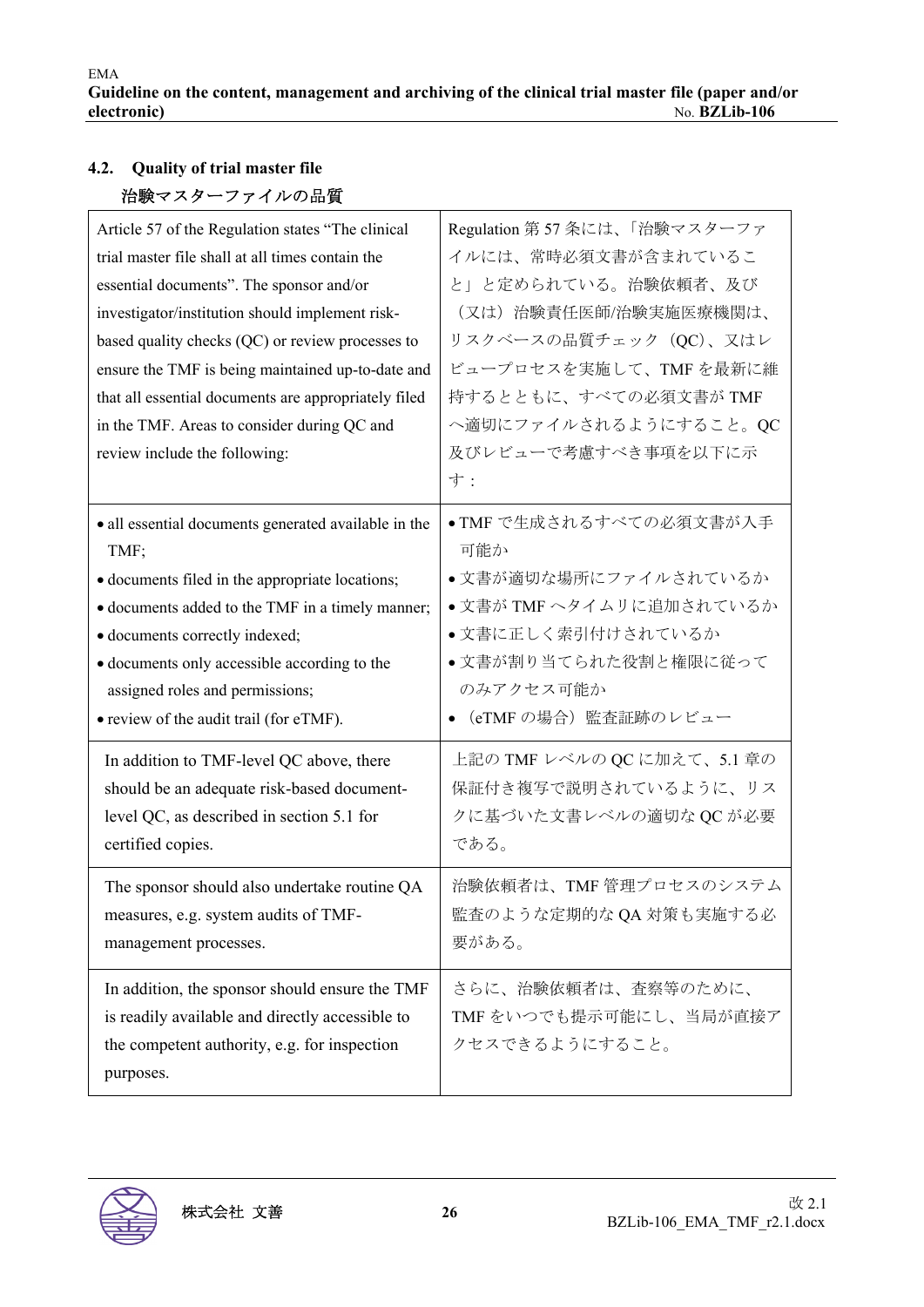## **5. Scanning or transfers to other media**  スキャン又は他メディアへの転送

| According to Article 58 "the media used to archive    | 第58条では、「臨床 TMF の内容をアーカイ  |
|-------------------------------------------------------|--------------------------|
| the content of the clinical TMF shall be such that    | ブするために使用するメディアは保管期間を     |
| the content remains complete and legible"             | 通じて、内容の完全性及び判読性を維持でき     |
| throughout the retention period. Particular attention | るものでなければならない」と定めている。     |
| should be paid when documents are stored on           | 電子的、磁気的、光学的、他の形式の書き換     |
| electronic, magnetic, optical or other non-indelible  | え可能なメディアに文書を保存する場合は、     |
| media. In such cases suitable controls should be      | 特に注意が必要である。このような場合は適     |
| implemented to ensure that these documents are        | 切な管理を行い、これらの文書が完全であ      |
| complete and cannot be altered without appropriate    | り、適切な権限と監査証跡への記録なしに変     |
| authorisation and the creation of an audit trail.     | 更することができないようにすること。       |
|                                                       |                          |
| The ICH GCP guideline requires that copies            | ICH GCP ガイドラインは、(使用するメディ |
| (irrespective of the media used) in the eTMF that     | アに関係なく)eTMF におけるオリジナルを   |
| irreversibly replace originals should be certified    | 不可逆的に置き換えるコピーは、オリジナル     |
| copies of the original.                               | の保証付き複写であることを求めている。      |
|                                                       |                          |

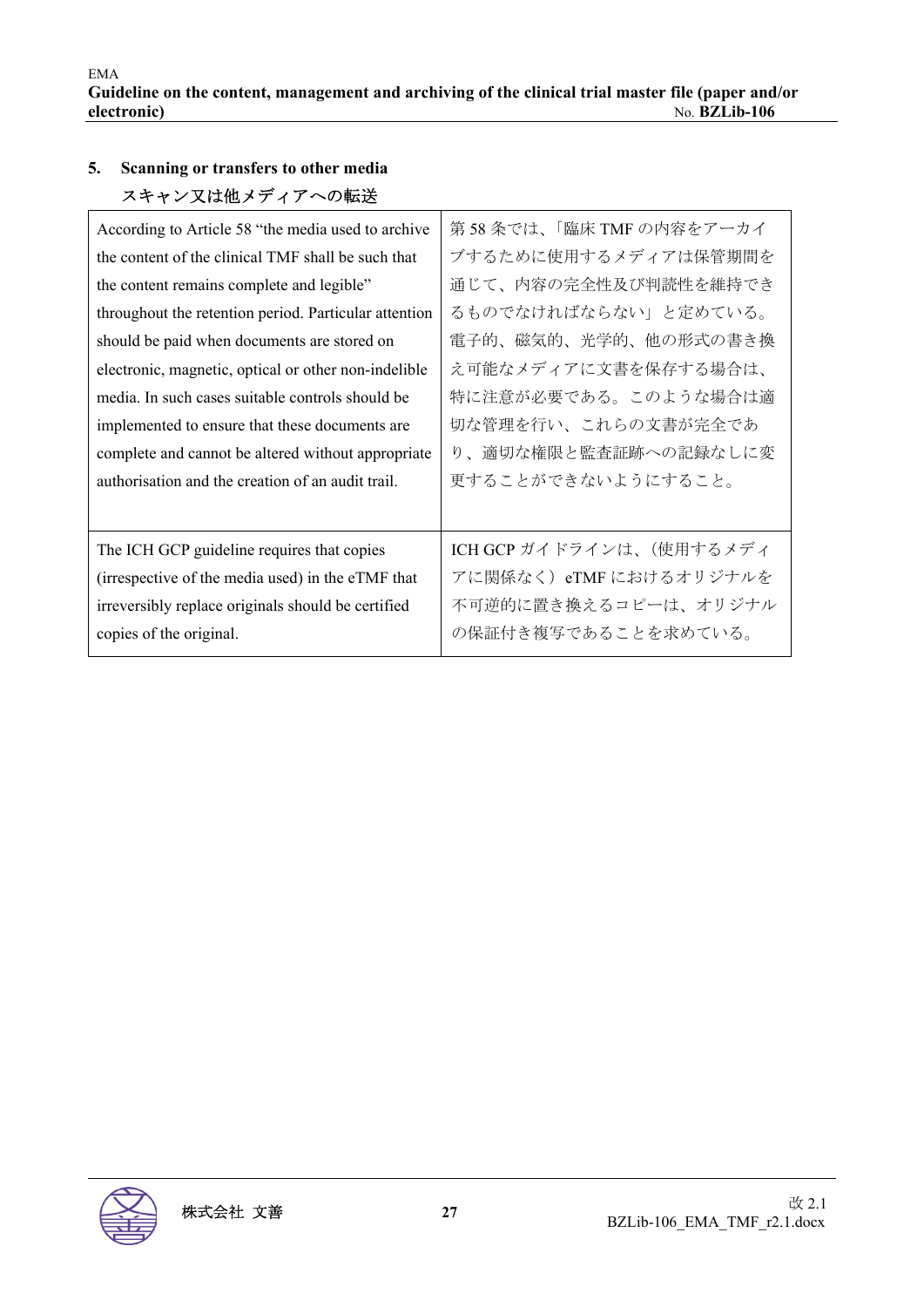## **5.1. Certified copies**  保証付き複写

| A certified copy is a paper or electronic copy of the<br>original document that has been verified (e.g. by a<br>dated signature) or has been generated through a<br>validated process to produce an exact copy having<br>all the same information, including data that<br>describe the context, content and structure, as the<br>original. The ICH GCP guideline requires that<br>copies (irrespective of the media used) in the<br>eTMF that irreversibly replace originals should be<br>certified copies of the original. Any transfer or<br>conversion (e.g. digitisation or printing), which<br>does not fulfil the criteria for a certified copy, is<br>not suitable to replace an original file. | 保証付き複写は、オリジナル文書の紙、又は<br>電子コピーであり、(日付・署名等により)<br>検証されたもの、又はオリジナルと同じ情報<br>(コンテキスト、内容、構造を表すデータを<br>含む)を持つ正確なコピーを生成できること<br>がバリデートされたプロセスにより生成され<br>たものである。ICH GCP ガイドラインは、<br>(使用するメディアに関係なく) eTMF にお<br>けるオリジナルを不可逆的に置き換えるコピ<br>ーは、オリジナルの保証付き複写であること<br>を求めている。保証付き複写の基準を満たさ<br>ない転送、又は(デジタル化や印刷等の)変<br>換〔によるコピー〕は、オリジナルファイル<br>を置き換えるには適していない。 |
|--------------------------------------------------------------------------------------------------------------------------------------------------------------------------------------------------------------------------------------------------------------------------------------------------------------------------------------------------------------------------------------------------------------------------------------------------------------------------------------------------------------------------------------------------------------------------------------------------------------------------------------------------------------------------------------------------------|-----------------------------------------------------------------------------------------------------------------------------------------------------------------------------------------------------------------------------------------------------------------------------------------------------------------------------------------------|
| A process should be in place for risk-based QC                                                                                                                                                                                                                                                                                                                                                                                                                                                                                                                                                                                                                                                         | 原本を破棄する場合は、事前に保証付き複写                                                                                                                                                                                                                                                                                                                          |
| checks of certified copies, before destruction of the                                                                                                                                                                                                                                                                                                                                                                                                                                                                                                                                                                                                                                                  | に対して、リスクに基づいた QC チェックプ                                                                                                                                                                                                                                                                                                                        |
| originals.                                                                                                                                                                                                                                                                                                                                                                                                                                                                                                                                                                                                                                                                                             | ロセスを実施する必要がある。                                                                                                                                                                                                                                                                                                                                |
| It is recommended that the QC checks include the                                                                                                                                                                                                                                                                                                                                                                                                                                                                                                                                                                                                                                                       | QC チェックには、次の品質特性を含めるこ                                                                                                                                                                                                                                                                                                                         |
| following quality features:                                                                                                                                                                                                                                                                                                                                                                                                                                                                                                                                                                                                                                                                            | とを推奨する。                                                                                                                                                                                                                                                                                                                                       |

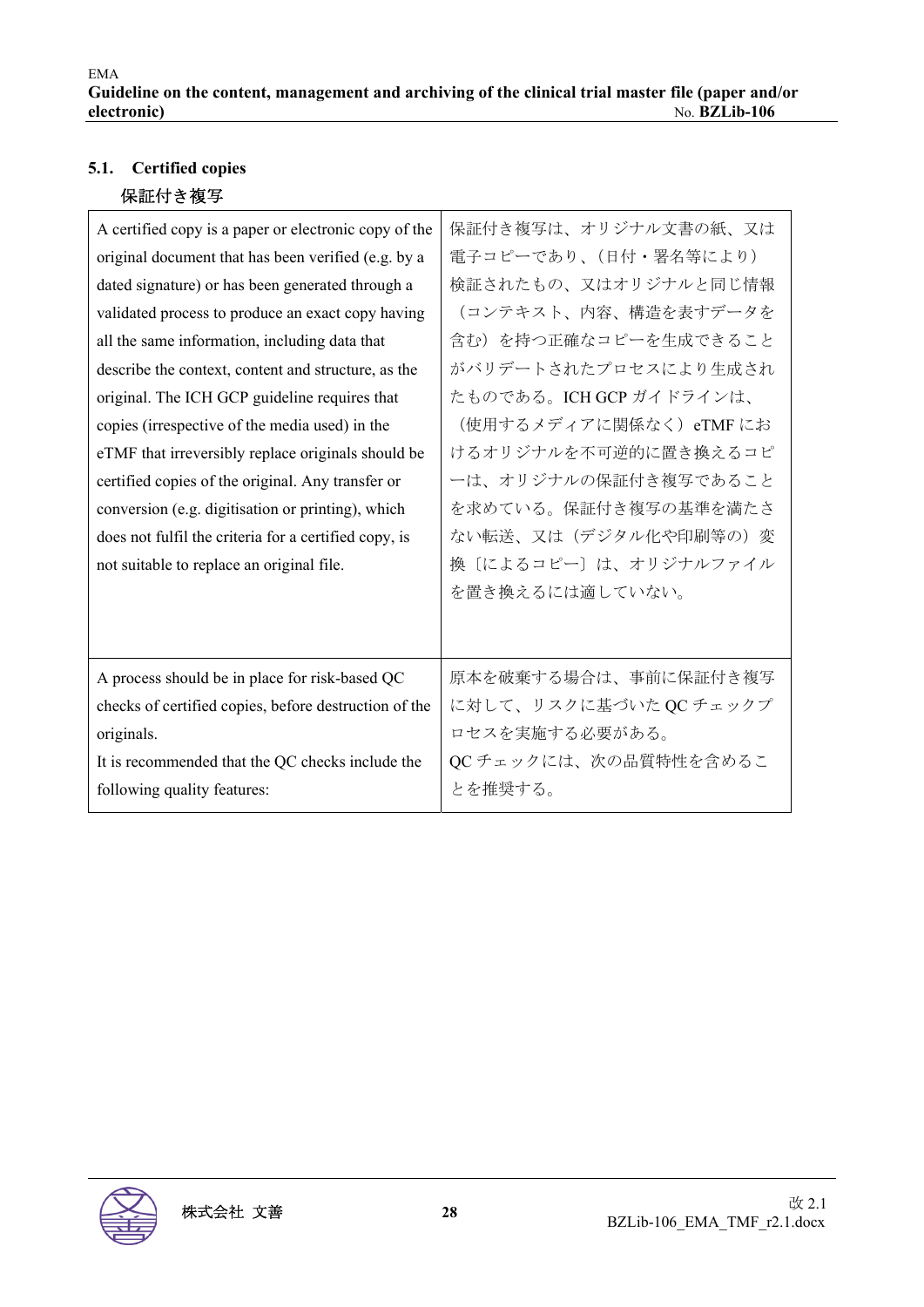| • congruency of the information contained between    | ●オリジナルと保証付き複写に含まれる情報     |
|------------------------------------------------------|--------------------------|
| original and certified copy;                         | が一致するか                   |
| • accuracy of the metadata attributed to the         | ● (該当する場合) 文書のメタデータが正確   |
| document (when applicable);                          | か                        |
| • accuracy of file name; including that it is marked | • ファイル名は正確か;文書の改訂版は、改    |
| as an updated version of an already existing         | 訂版と分かるようになっているか、等        |
| document;                                            | ●画像の品質(オリジナルと同等の読解性を     |
| • quality of the image (suitable resolution to allow | 可能にする適切な解像度、判読性及び(色      |
| readability as per the original, legibility and      | に意味がある場合)色の再現性、手書き署      |
| reproduction of colour — when the colour gives       | 名や注釈、手書き情報の判読性(該当する      |
| meaning and legibility of wet-ink signatures or      | 場合))                     |
| annotations and handwriting in general etc.          | ● 文書に関連する eTMF の監査証跡(該当す |
| (when applicable));                                  | る場合)                     |
| • the eTMF audit trail associated with the           | [保証付き複写の] 保証プロセスの承認      |
| document (when applicable);                          | (該当する場合)                 |
| • approval of the certification process (when        |                          |
| applicable);                                         |                          |
|                                                      |                          |

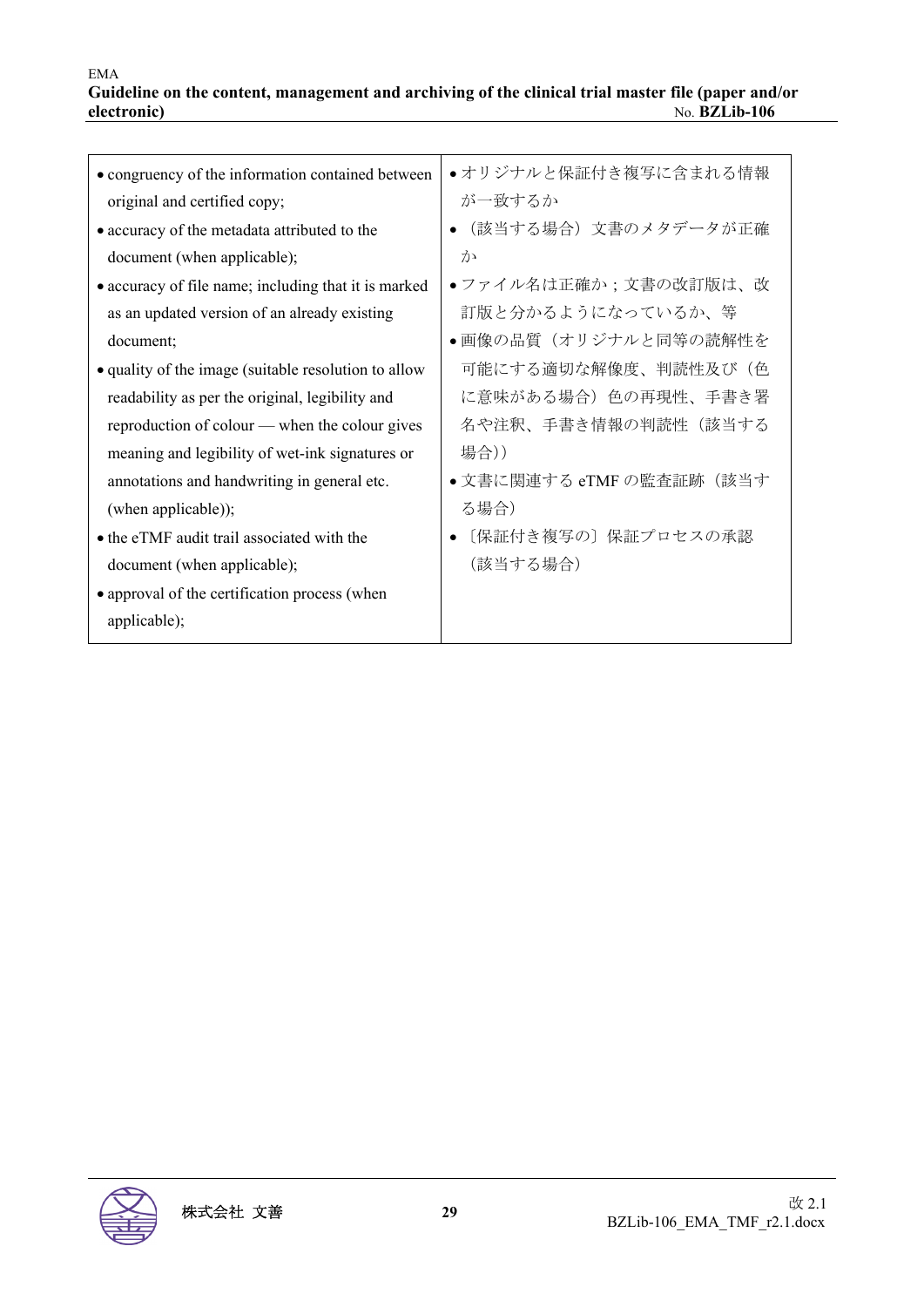## **5.2. Other copies**

その他のコピー

| Some copies of documents in the TMF do not            | TMFに保持される文書のコピーには、オリジ   |
|-------------------------------------------------------|-------------------------|
| replace the original and therefore do not require     | ナル文書を置き換えるものではないため保証    |
| certification (e.g. original wet-ink signed contracts | を必要としないものもある。(例えば、治験    |
| held at the legal departments of the sponsor and the  | 依頼者及び治験責任医師/治験実施医療機関の   |
| investigator/institutions and copies in the sponsor   | 法務部門が手書き署名されたオリジナルの契    |
| and investigator/institution TMF; original            | 約書を保持しており、治験依頼者 TMF 及び  |
| delegation log in investigator/institution TMF and    | 治験責任医師/治験実施医療機関 TMF にその |
| copy in sponsor TMF). The creation of such copies     | コピーが保持される場合。又は治験責任医師/   |
| for a TMF should be defined in a written              | 治験実施医療機関 TMF にオリジナルの委任  |
| procedure. The procedure should ensure that the       | ログが保持され、治験依頼者 TMF にそのコ  |
| copy is of sufficient quality for the intended        | ピーが保持される場合。) TMF 用にそのよう |
| purpose.                                              | なコピーを作成する手順は、手順書で定めて    |
|                                                       | おく必要がある。その手順では、コピーが意    |
|                                                       | 図した目的に対して十分な品質であることを    |
|                                                       | 確実にするものであること。           |

## **5.3. Scanning or transfer to other media**  スキャン又は他のメディアへの転送

| Printing, copying, transferring or digitisation (e.g. | 印刷、コピー、転送、デジタル化(例:紙の    |
|-------------------------------------------------------|-------------------------|
| scanning paper document to PDF) should account        | 文書をスキャンして PDF にする)は、取り扱 |
| for the nature of the file in question:               | うファイルの性質を考慮する必要がある。     |

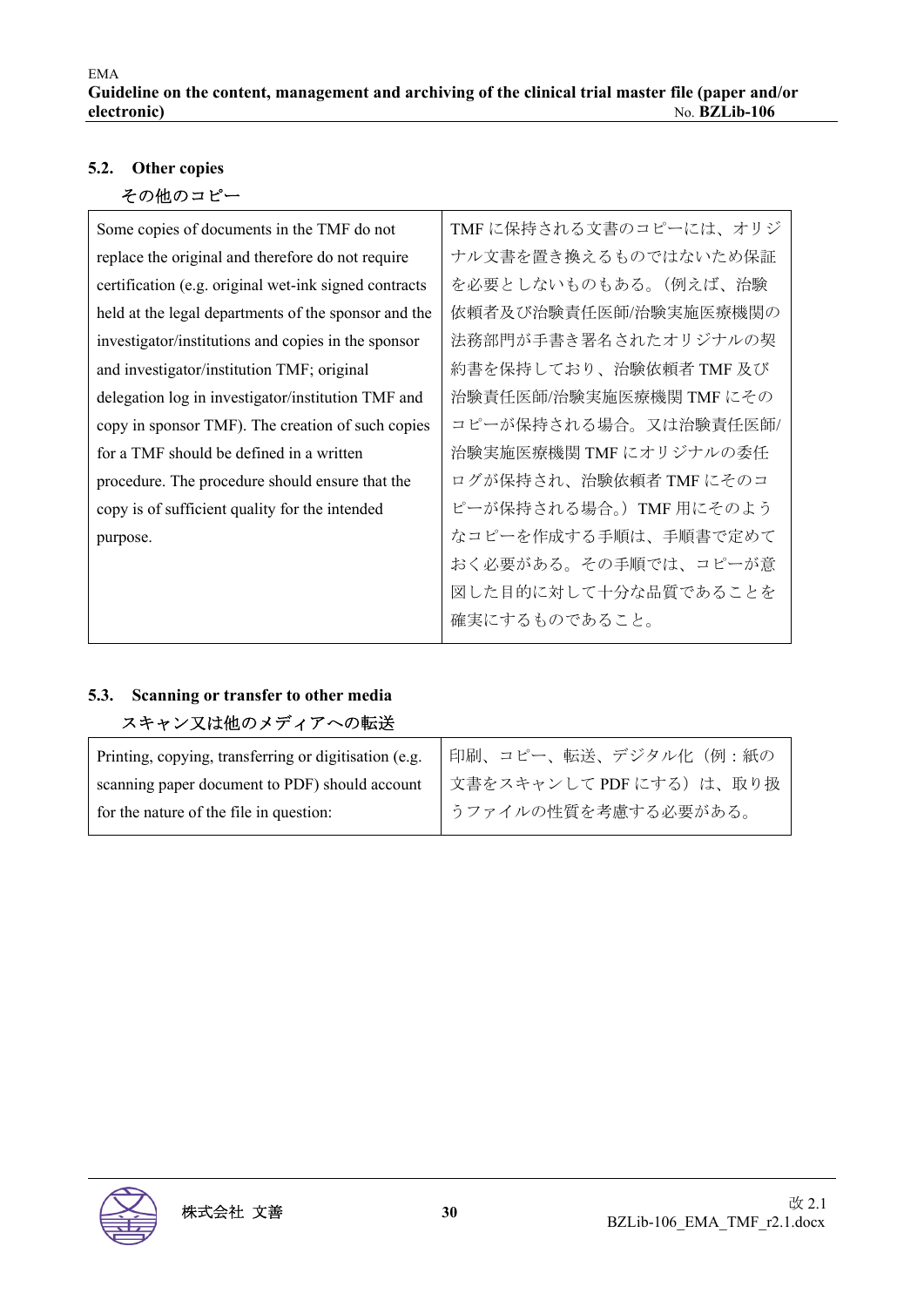| • Static files (e.g. PDF scan) containing<br>information or data that are fixed/frozen and<br>allow no interaction to change the content. Paper<br>document digitised as pdf, e.g. scanned ethics<br>approval letter.<br>• Dynamic files (e.g. Excel-spreadsheet with<br>automatic calculation) include automatic<br>processing and/or enable an interactive<br>relationship with the user to change content (e.g.<br>eCRF). A certified electronic copy may be<br>retained in different electronic file formats to the<br>original record, but the equivalent dynamic<br>nature (including metadata) of the original record<br>should be retained.<br>• When static files are created from dynamic files<br>for storage in the primary TMF system, the<br>original dynamic file should be retained in the<br>original system.<br>• A conversion from a dynamic file into another<br>dynamic file format can serve as a certified copy.<br>• The eTMF system should not be limited to static<br>files only, if dynamic files need to be included. | ●静的ファイル (PDF スキャン等):固定/凍<br>結され、内容を変更するような操作を許可<br>しない情報・データを持つ。PDFとしてデ<br>ジタル化された紙の文書。(例:スキャンさ<br>れた倫理承認書)<br>●動的ファイル(自動計算機能付き Excel スプ<br>レッドシート等):自動処理を行う、及び<br>(又は) ユーザが操作により内容 (eCRF<br>等)を変更できる。電子的保証付き複写<br>は、オリジナル記録とは異なる電子ファイ<br>ル形式で保持してもよいが、オリジナル記<br>録と同等の動的な性質(メタデータを含<br>む)を保持する必要がある。<br>●プライマリ TMF システムに保持するために<br>動的ファイルから静的ファイルを作成する<br>場合、オリジナルの動的ファイルはオリジ<br>ナルシステムで保持しておく必要がある。<br>●動的ファイルから別の動的ファイル形式へ<br>の変換は、保証付き複写として扱うことが<br>できる。<br>●動的ファイルを格納する必要がある場合、<br>eTMFシステムは、静的ファイルに限定する |
|---------------------------------------------------------------------------------------------------------------------------------------------------------------------------------------------------------------------------------------------------------------------------------------------------------------------------------------------------------------------------------------------------------------------------------------------------------------------------------------------------------------------------------------------------------------------------------------------------------------------------------------------------------------------------------------------------------------------------------------------------------------------------------------------------------------------------------------------------------------------------------------------------------------------------------------------------------------------------------------------------------------------------------------------------|--------------------------------------------------------------------------------------------------------------------------------------------------------------------------------------------------------------------------------------------------------------------------------------------------------------------------------------------------------------------------------------------------------------------------------------------------------------------------------------------------------------|
|                                                                                                                                                                                                                                                                                                                                                                                                                                                                                                                                                                                                                                                                                                                                                                                                                                                                                                                                                                                                                                                   | べきではない。                                                                                                                                                                                                                                                                                                                                                                                                                                                                                                      |
| Digitisation or transfer adjustments to an image<br>are acceptable only in the context of increasing<br>legibility and should not be used to remove or<br>add material to the image (e.g removing or<br>adding the header of a fax machine, or<br>undertaking physical 'cut and paste' or<br>'correction fluid' activities on the original<br>document).                                                                                                                                                                                                                                                                                                                                                                                                                                                                                                                                                                                                                                                                                          | デジタル化又は転送時に画像を調整すること<br>は、判読性を向上させる場合にのみ許容され<br>るものであり、画像から何かを削除したり追<br>加したりすること(例:ファックス機のヘッ<br>ダーの削除又は追加、オリジナル文書への物<br>理的な「切り貼り」又は「修正液」的な操<br>作)は行うべきではない。                                                                                                                                                                                                                                                                                                                                                  |
|                                                                                                                                                                                                                                                                                                                                                                                                                                                                                                                                                                                                                                                                                                                                                                                                                                                                                                                                                                                                                                                   |                                                                                                                                                                                                                                                                                                                                                                                                                                                                                                              |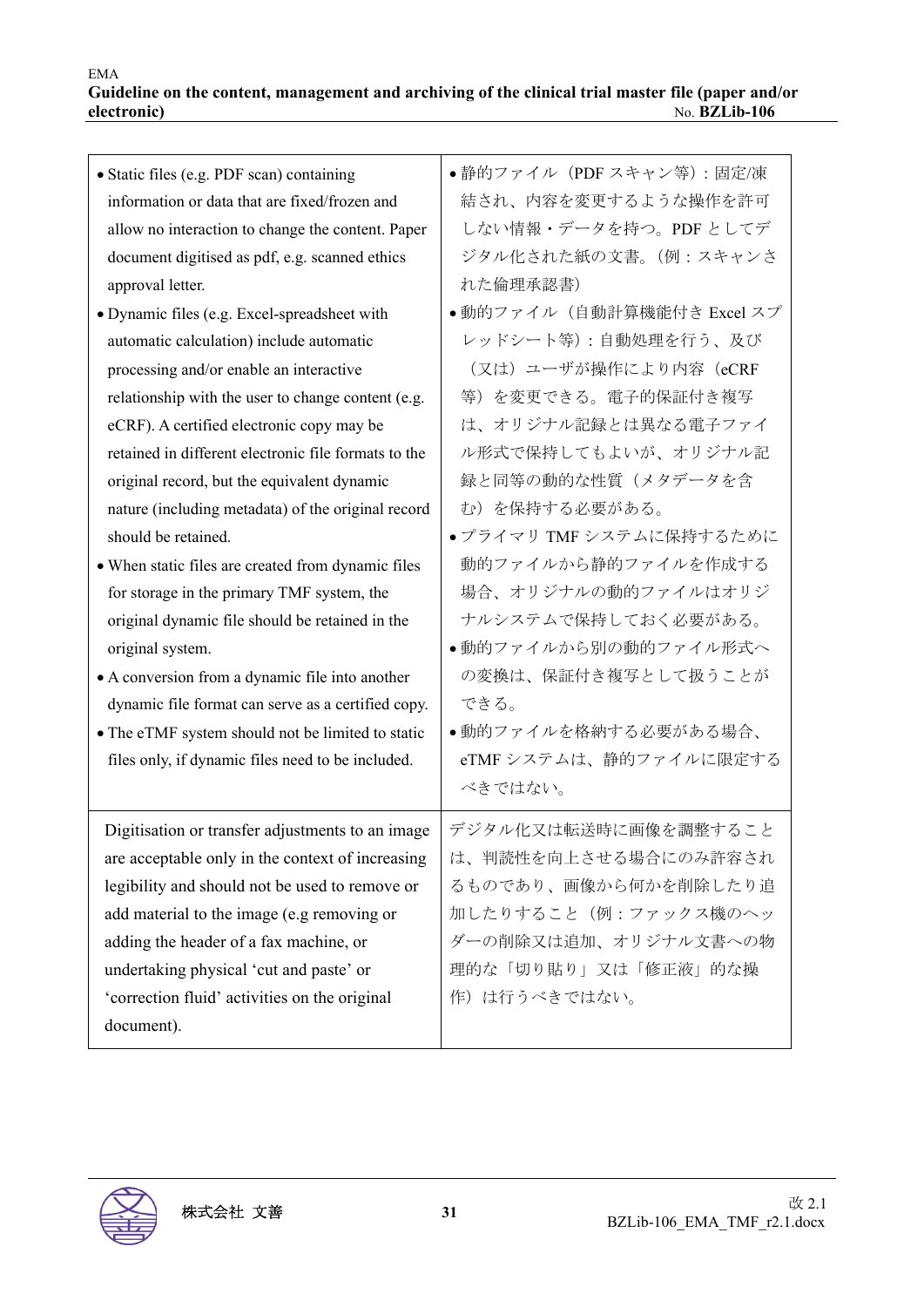## **5.4. Validation of the digitisation and transfer process**  デジタル化と転送プロセスのバリデーション

| The use of eTMFs and electronic archiving may      | eTMF や電子アーカイブを利用するために、 |
|----------------------------------------------------|------------------------|
| require the digitisation of paper documents or the | 紙文書をデジタル化したり電子文書を転送し   |
| transfer of electronic documents to generate       | たりして文書の電子コピーを生成する場合が   |
| electronic copies of the documents. The process of | ある。このとき情報が失われたり変更された   |
| digitisation or transfer should be validated to    | りしないように、デジタル化や転送のプロセ   |
| ensure that no information is lost or altered.     | スはバリデートしておく必要がある。      |
|                                                    |                        |

## **5.5. Destruction of original documents after digitisation and transfer**  デジタル化や転送後のオリジナル文書の破棄

| 治験依頼者及び治験責任医師/治験実施医療機   |
|-------------------------|
| 関は、必要な保管期間が満了する前に必須文    |
| 書が破壊されないようにすること。ただし、    |
| 5.1 章で概説した要件を満たすような保証付き |
| 複写を(治験期間中、又はアーカイブ期間中    |
| に) eTMF リポジトリに作成することによ  |
| り、オリジナルを早期に破棄できるかもしれ    |
| ない。                     |
| 破壊のリスクが低い文書の例:          |
|                         |
| ●電子オリジナル文書の紙のコピーは、オリ    |
| ジナルが TMF に残っている限り破棄できる  |
| (TMF に保持されている印刷された MVR  |
| 等)。                     |
| ●法的に求められる手書き署名のない紙の文    |
| 書。デジタル化されたバージョンが TMF の  |
| オリジナルの紙バージョンの保証付き複写     |
|                         |

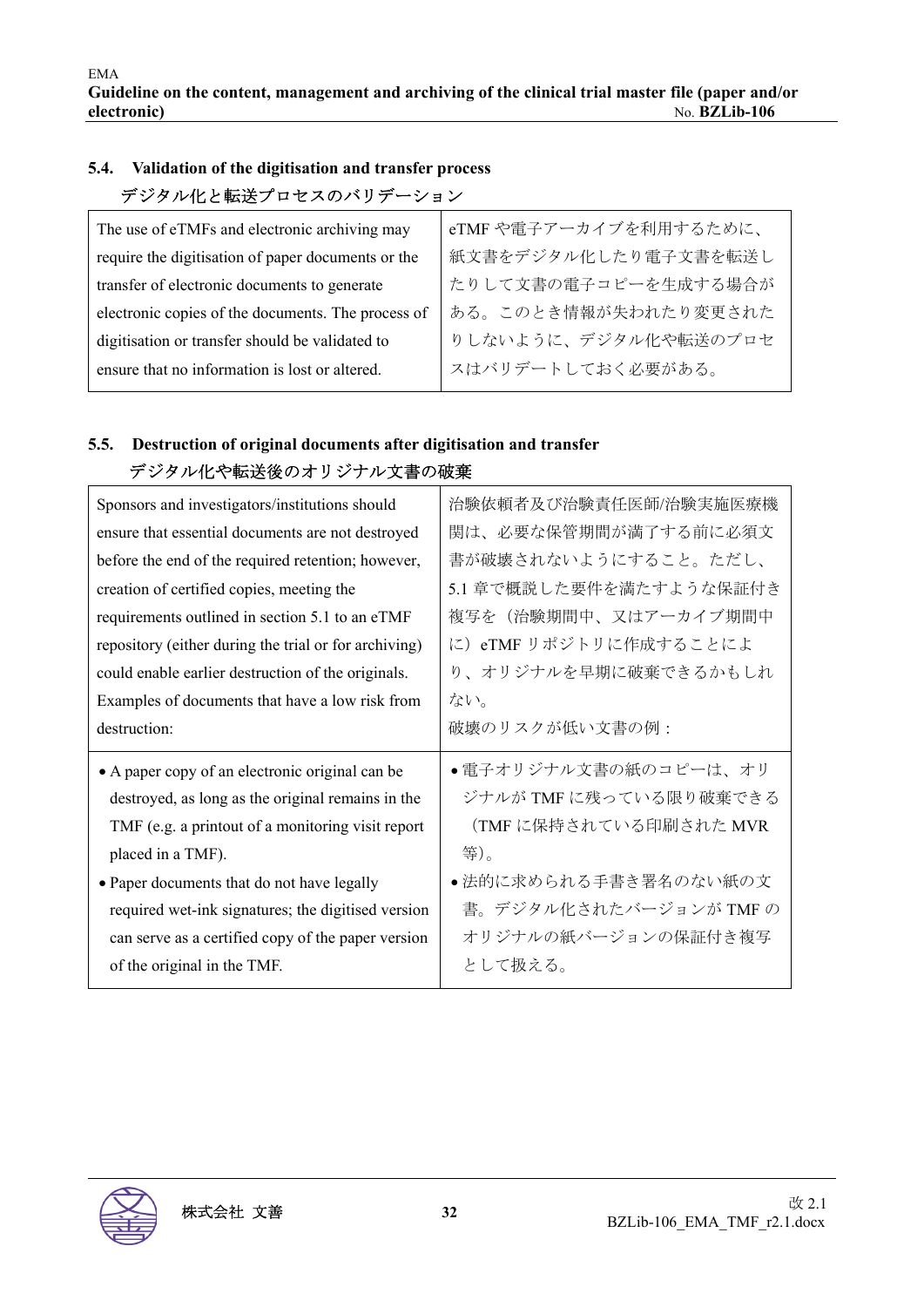| 治験マスターファイルのアーカイブと保持                                 |                                   |
|-----------------------------------------------------|-----------------------------------|
| Articles 58 and 57 of the Regulation, both state    | Regulation の第 57 条と第 58 条は、両方とも   |
| that "the content of the clinical TMF shall be      | 「治験 TMF の内容は、すぐに提示できるこ            |
| archived in a way that ensures that it is readily   | とを保証するような方法で保管され」「要求に             |
| available" "and directly accessible, upon request,  | 応じて加盟国が直接アクセスできる」と定め              |
| to the Member States." Article 58 of the            | ている。Regulation の第58 条及び Directive |
| Regulation and Article 20 of Directive              | 2005/28/EC の第20条は、「治験マスターファ       |
| 2005/28/EC, also state that "any alteration to the  | イルの内容の変更はすべて追跡可能でなけれ              |
| content of the clinical trial master file shall be  | ばならない」と定めている。                     |
| traceable".                                         |                                   |
| The TMF including the audit trail (for eTMF)        | (eTMFの) 監査証跡を含む TMF は、治験終         |
| should be archived appropriately to enable          | 了後の監督を可能にするために適切にアーカ              |
| supervision after the clinical trial has ended. The | イブされるべきである。該当する場合、監査              |
| dynamic character of the audit trail should be      | 証跡の動的特性を保持する必要がある。アー              |
| preserved, when applicable. Archiving should be     | カイブの実施は、治験責任医師/治験実施医療             |
| undertaken after the investigator/institution and   | 機関及び治験依頼者が、提出された TMF 資            |
| sponsor have reviewed that their filed TMF          | 料が完全であることを確認した後とするこ               |
| documentation is complete.                          | と。                                |
| Access to archived data/documents should be         | アーカイブされたデータ/文書へのアクセス              |
| suitably restricted either by user access levels to | は、サーバーのアーカイブ領域へのユーザア              |
| the archive area of a server and/or by access       | クセスレベルや、(電子又は紙の) メディアが            |
| controls to the storage location where the          | 保持される格納場所へのアクセス管理によっ              |
| (electronic or paper) media are retained.           | て適切に制限する必要がある。                    |
| Additionally, the electronic documents or data that | さらに、アーカイブされた電子文書やデータ              |
| have been archived should be protected from         | は、真正性を維持するために不正な変更から              |
| unauthorised changes to maintain authenticity.      | 保護される必要がある。                       |

# **6. Archiving and retention of trial master file**

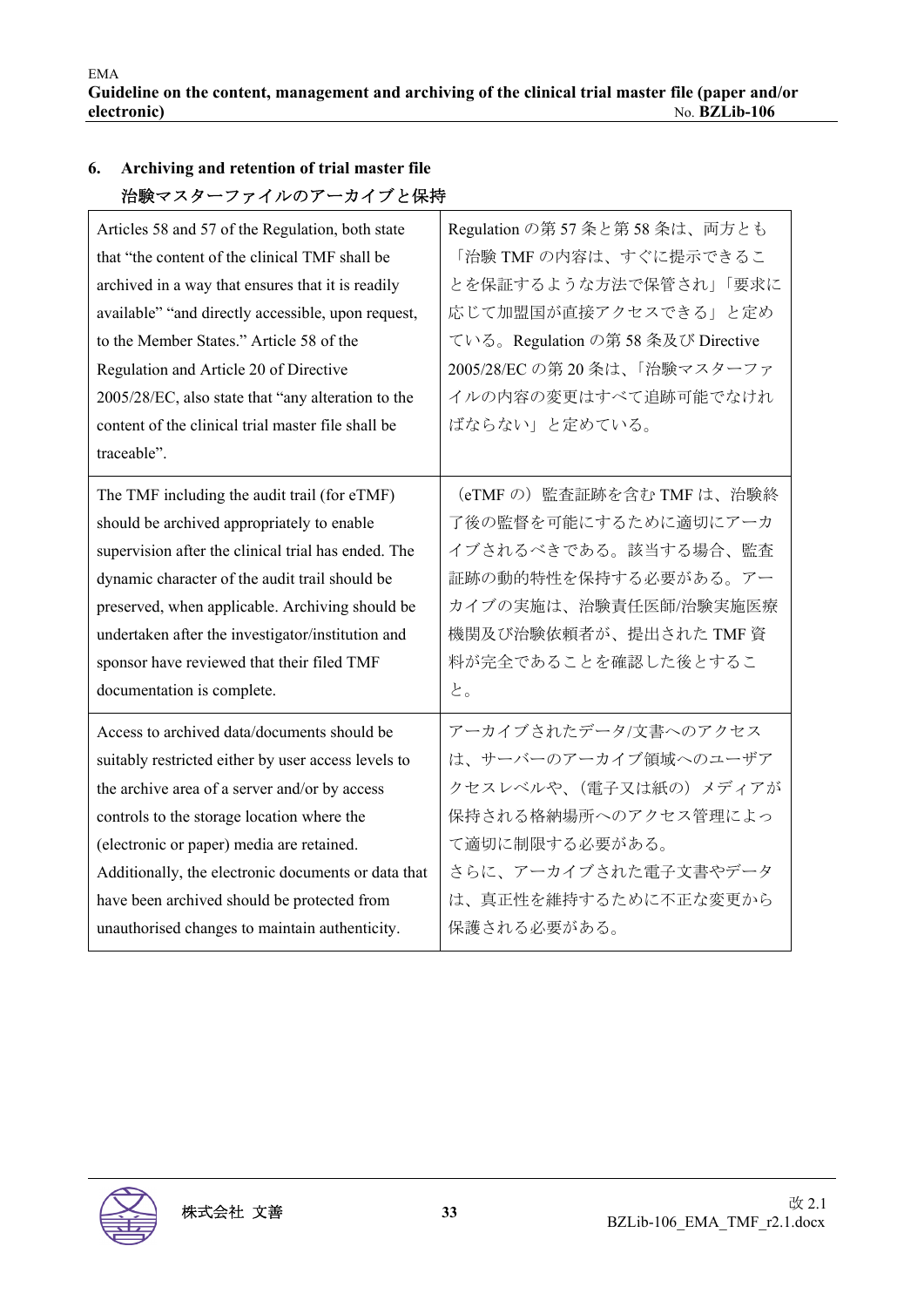| It is important that access to documents and data is | アーカイブ期間全体にわたって、文書及びデ  |
|------------------------------------------------------|-----------------------|
| maintained for the entire archiving period. This     | ータヘアクセスできるように維持することが  |
| could include maintaining the system (hardware       | 重要である。このためには、         |
| and software) to access the data in its original     | • アーカイブされたオリジナルのデータに  |
| archived format, or the use of a new system to       | アクセスするためのシステム (ハードウ   |
| emulate the old software or migration of the data    | ェアとソフトウェア)を維持管理してい    |
| into a new format to ensure continual access with    | く、又は                  |
| new software. This issue should be addressed by      | ● 新しいシステムで古いソフトウェアをエ  |
| the organisation by written procedures.              | ミュレートする、あるいは          |
|                                                      | ● データを新しい形式に移行して新しいソ  |
|                                                      | フトウェアで継続的にアクセスできるよ    |
|                                                      | うにする。                 |
|                                                      | 組織における文書化された手順でこの課題に  |
|                                                      | どう対処するか定めておく必要がある。    |
| Media used to store the data may potentially         | データを格納しておくメディアは、劣化した  |
| deteriorate or become obsolete, thus transfer to an  | り、利用できなったりする可能性があるた   |
| alternative media would need to be considered.       | め、代替メディアへの転送を検討する必要が  |
| The media should be stored under appropriate         | ある。メディアは適切な条件下で保管する必  |
| conditions. Any transfer or migration needs to be    | 要がある。転送や移行〔のプロセス〕をバリ  |
| validated to ensure that migrated data have the      | デートしておくことで、移行されたデータが  |
| same information as the original, including          | オリジナルと同じ情報 (メタデータを含む) |
| metadata. The transfer of data to new media as       | を持つようにすること。技術が進歩に合わせ  |
| technology advances would need to be considered      | て、新しいメディアへのデータ転送を組織で  |
| by the organisation.                                 | 検討する必要がある。            |

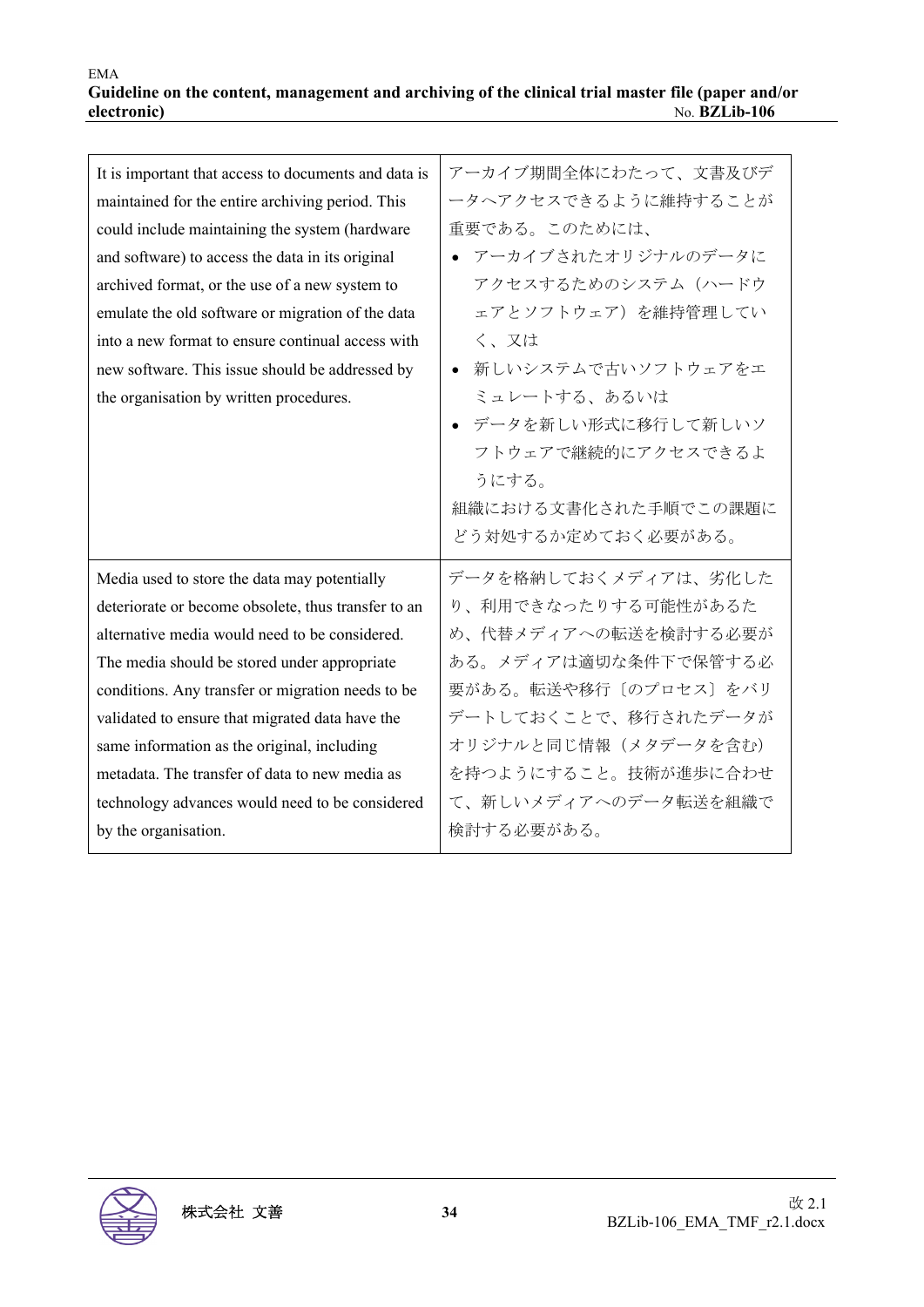#### EMA **Guideline on the content, management and archiving of the clinical trial master file (paper and/or electronic)** No. **BZLib-106**

An external archive providing retention of paper documents or electronic media or electronic storage (e.g. cloud data centre) may be used for archiving of the TMF. When an external archive is used by the sponsor or investigator/institution, they should undertake an assessment of the suitability of the facility prior to use and continue quality assurance measures once the organisation has been contracted. There should be a formal agreement in place between the sponsor/investigator/institution and the external archive. In cases the external archive has several storage locations, the sponsor and/or investigator/institution should ensure they are informed about the actual storage location of their TMF and notified if this changes. The agreement is recommended to include provisions for the situation of the sponsor or external archive going out of business.

TMF のアーカイブに際して、紙文書の保管、 電子メディアの保管、又は(クラウドデータ センター等の)電子ストレージを提供する外 部アーカイブ業者を利用してもよい。治験依 頼者、又は治験責任医師/治験実施医療機関が 外部アーカイブ業者を利用する場合、事前に 施設の適合性の評価を行い、業者との契約が 締結された後も品質保証施策を継続する必要 がある。治験依頼者/治験責任医師/治験実施 医療機関と外部アーカイブ業者の間には、正 式な合意が必要である。外部アーカイブ業者 が複数の保管場所を持つ場合、治験依頼者、 及び(又は)治験責任医師/治験実施医療機関 は、実際の TMF 保管場所についての情報を 受け取るとともに、変更された場合も連絡を もらうようにすること。この契約には、治験 依頼者や外部アーカイブ業者が廃業した場合 の条項を含めることが推奨される。

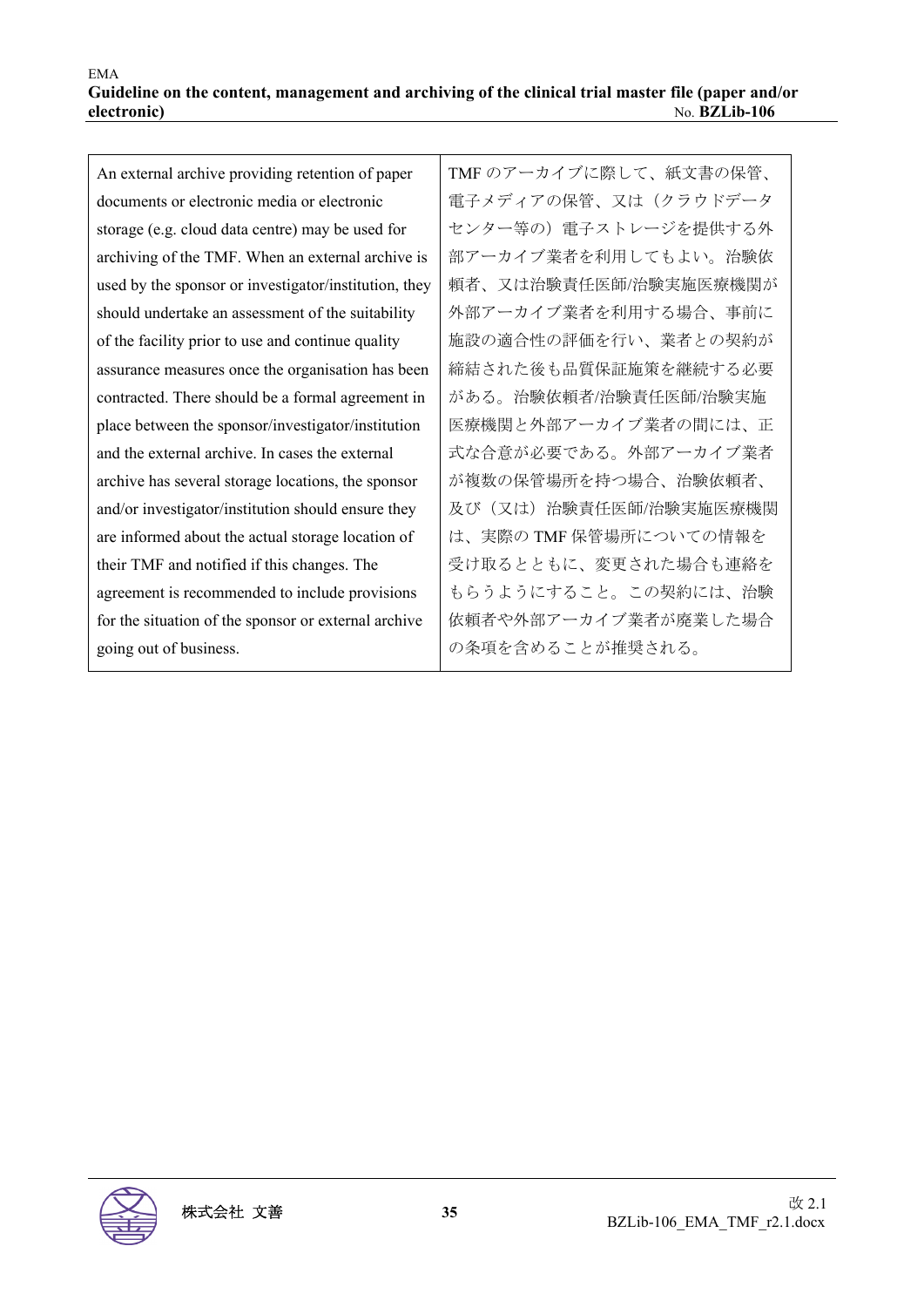| 伯歌似粮伯 伯歌 ヾヘク ニノ ノ イ ノレ シン ノ ニ ノ イ ノ                    |                               |
|--------------------------------------------------------|-------------------------------|
| With respect to the sponsor TMF, Article 58 of the     | 治験依頼者 TMF に関して、Regulation 第58 |
| Regulation states that "the sponsor shall appoint      | 条には、「治験依頼者は、組織内でアーカイブ         |
| individuals within its organisation to be              | の責任を持つ個人を任命するものとする。ア          |
| responsible for archives. Access to archives shall     | ーカイブへのアクセスは、それらの個人に限          |
| be restricted to those individuals". The               | 定する」とある。これらの個人の任命と適切          |
| appointment and appropriate training of these          | なトレーニングを文書化しておく必要がある          |
| individuals should be documented <sup>11</sup> . These | 11。これらの個人は、治験依頼者組織、又は         |
| individuals should be employed within the              | 治験依頼者が契約した組織で雇用されている          |
| organisation of the sponsor or the organisation        | 者であること。アーカイブからの必須文書の          |
| contracted by the sponsor. Withdrawal of and/or        | 取り出し、及び(又は)アクセスは、指名さ          |
| access to essential documents from archives            | れた、アーカイブに責任を持つ個人の管理下          |
| should be under the control of the named               | で行われる必要がある。治験依頼者/ CRO は       |
| individuals responsible for archiving. An archive      | アーカイブ一覧/ログを維持管理し、アーカイ         |
| index/log should be maintained by the                  | ブされたすべての TMF を記録する必要があ        |
| sponsor/CROs to record all TMFs that have been         | る。アーカイブされた TMF が紙ベースの場        |
| entered into the archive. For paper-based archived     | 合、一覧/ログを使用して、いつ TMF が持ち       |
| TMFs, an index/log should be used to track when        | 出され、アクセスされ、返却されたのかを追          |
| the TMF is retrieved, accessed and returned. For       | 跡すること。アーカイブされた TMF が電子        |
| electronically archived TMFs, tracking can             | 的である場合、〔一覧/ログの〕代わりに、監         |
| alternatively be ensured by the audit trail. The       | 査証跡によって追跡することができる。アー          |
| individual responsible for the archived documents      | カイブされた文書に責任を持つ個人は、TMF         |
| should ensure that any documents removed from          | から持ち出された文書が、不正な変更をされ          |
| the TMF are reconciled without unauthorised            | ることなく返却されるようにすること。アー          |
| alterations on return. For an archived eTMF in a       | カイブされた eTMF が適切に制限された領域       |
| suitably restricted area the individual responsible    | にある場合、〔アーカイブに〕 責任を持つ個人        |
| should grant read-only access to those wishing to      | は、eTMFの内容へのアクセスを希望する者         |
| access the content of the eTMF with an audit trail     | に対して読み取り専用アクセス権を与えると          |
| to record this activity.                               | ともに、操作を記録するための監査証跡を利          |
|                                                        | 用すること。                        |

## **6.1. Archiving of sponsor trial master file**  治験依頼者治験マスターファイルのアーカイブ

<sup>11</sup> CPMP/ICH/135/95 5.5.3 tion (EU) No 536/2014, Article 49

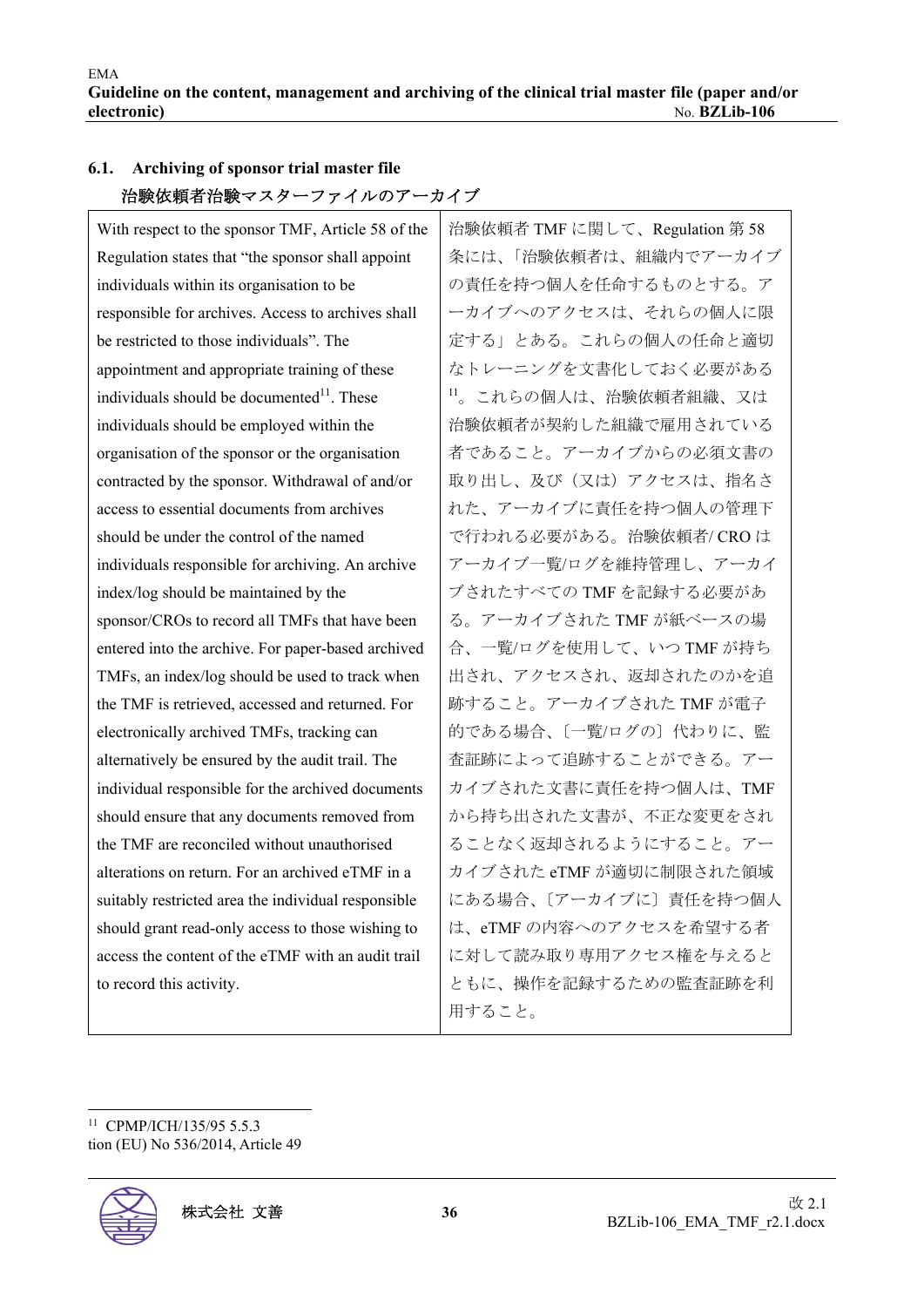| In the case that a sponsor has subcontracted a CRO      | 治験依頼者が、一部の責務を CRO に委託し    |
|---------------------------------------------------------|---------------------------|
| for certain duties, the sponsor is responsible for      | ている場合、治験依頼者には、CRO が内部手    |
| ensuring the archiving of the documentation             | 順に従って作成した資料を確実にアーカイブ      |
| generated by the CRO from following its internal        | させる責任がある。CRO が自分たちの TMF   |
| procedures. The contract between the sponsor and        | に含まれるオリジナル文書、又はその保証付      |
| CRO should specify whether the CRO wants to             | き複写をアーカイブ用に治験依頼者に提出し      |
| retain original documents of their part of the TMF      | た後、CRO でも (CRO 側の) 内部手順順守 |
| or certified copies thereof, after the certified copies | の証拠としてオリジナル文書、又はその保証      |
| or the original documents respectively were             | 付き複写をそのまま保持しておくことを希望      |
| handed over to the sponsor for archiving, in order      | する場合があるが、治験依頼者と CRO 間の    |
| to retain evidence of compliance with their (CRO)       | 契約において〔その対応を〕明確にしておく      |
| internal procedures. The sponsor's TMF may be           | 必要がある。アーカイブのために治験依頼者      |
| transferred to a CRO for archiving (e.g. an external    | TMF を CRO に転送(外部アーカイブ等)し  |
| archive), but the ultimate responsibility for the       | たとしても、文書の品質、インテグリティ、      |
| quality, integrity, confidentiality and retrieval of    | 機密性、取り出しに関する最終的な責任は治      |
| the documents resides with the sponsor.                 | 験依頼者にある。                  |
|                                                         |                           |

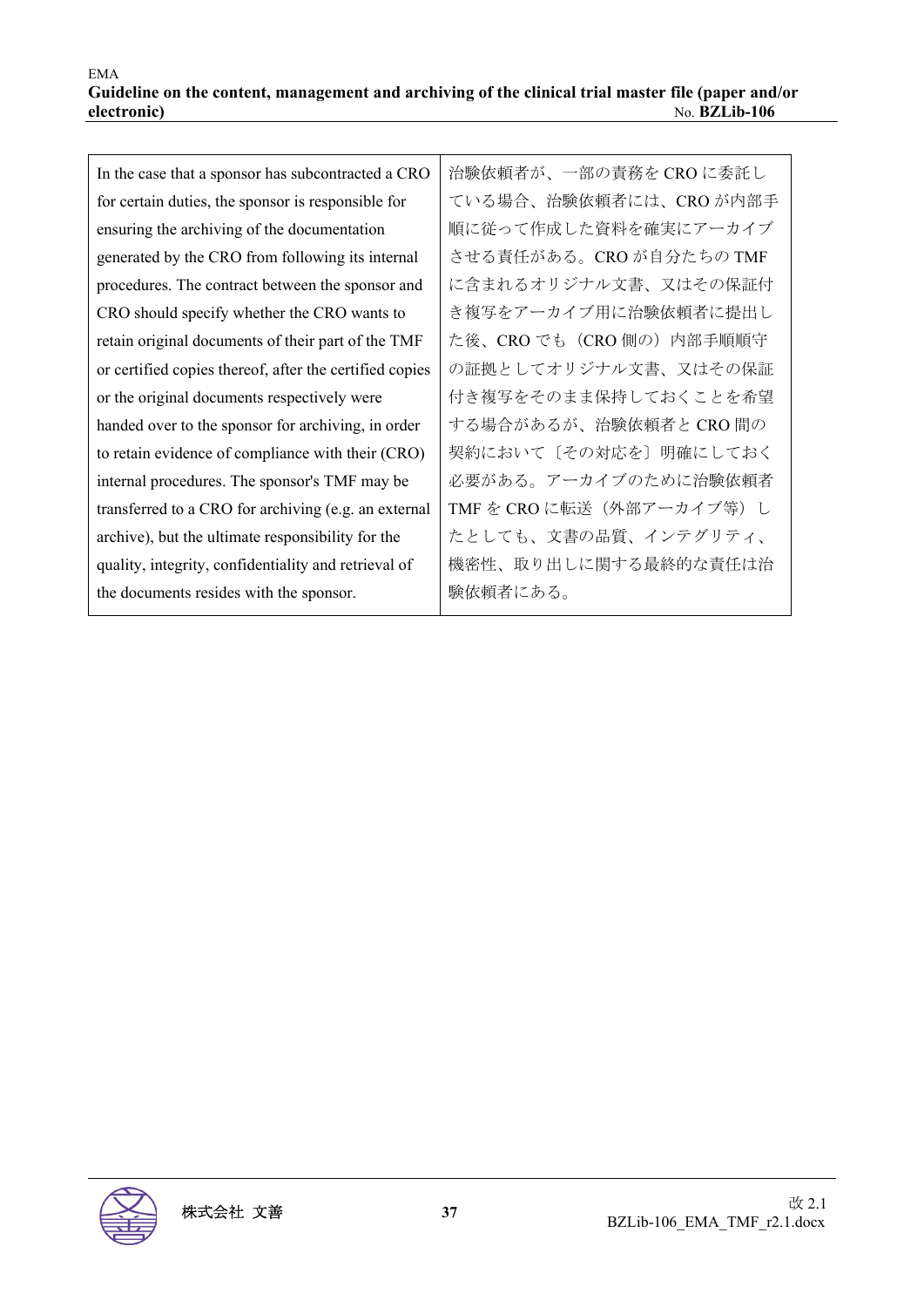| 伯釈貝/正区即/伯釈夫/旭区/狀/傚/閃ソノ伯/訳ヾハク ニノ / イ /レ ソノ / ニカイ ノ         |                                |
|-----------------------------------------------------------|--------------------------------|
| The investigator/institution should make the sponsor      | 治験責任医師/治験実施医療機関は、自分たち          |
| aware of the storage arrangements for their essential     | の必須文書の格納方法を治験依頼者に知らせる          |
| documents and conversely the sponsor should               | 必要があり、また治験依頼者は文書のアーカイ          |
| inform the investigator/institution in writing of the     | ブの必要性を書面で治験責任医師/治験実施医          |
| need for document archiving. The ultimate                 | 療機関に通知する必要がある。治験責任医師/          |
| responsibility for the documents to be retained by        | 治験実施医療機関が保持する文書の最終的な責          |
| the investigator/institution resides with the             | 任は、治験責任医師/治験実施医療機関にあ           |
| investigator/institution. If the investigator/institution | る。治験責任医師/治験実施医療機関が(移           |
| becomes unable to be responsible for their essential      | 転、退職、施設閉鎖等により)自分たちの必須          |
| documents (e.g. relocation, retirement, closure of        | 文書に責任を負うことができなくなった場合、          |
| institution, etc.) the sponsor's agreement with the       | 治験依頼者と治験責任医師/治験実施医療機関          |
| investigator/institution should stipulate that the        | との合意において、治験依頼者に(できれば前          |
| sponsor is notified (preferably upfront) in writing of    | もって)そのことを書面で通知するとともに、          |
| this change and informed to whom the                      | 責任が誰に引き継がれる/引き継がれたか知ら          |
| responsibility will be/has been transferred. The new      | せることを規定しておく必要がある。責任を引          |
| individual/institution responsible should be              | き継ぐ新しい治験責任医師/治験実施医療機関          |
| independent of the sponsor and should be free of          | は、治験依頼者から独立し、利益相反がないこ          |
| any conflict of interest.                                 | と。                             |
| The documents to be retained by the                       | 原データ等の治験責任医師/治験実施医療機関          |
| investigator/institution including source data may be     | が保持する文書は、外部アーカイブに格納して          |
| stored in external archives, but the ultimate             | もよいが、文書の品質、インテグリティ、機密          |
| responsibility for the quality, integrity,                | 性、取り出しに関する最終的な責任は治験責任          |
| confidentiality and retrieval of the documents            | 医師/治験実施医療機関にある。治験責任医師/         |
| resides with the investigator/institution. The            | 治験実施医療機関は、実施されているすべての          |
| investigator/institution should maintain a list of all    | 治験と各治験に関する TMF のアーカイブ方法        |
| trials being conducted and the archiving                  | を記載したリストを維持する必要がある。            |
| arrangements for the respective TMFs.                     |                                |
|                                                           |                                |
| Storage of personal data is subject to applicable         | 個人データの格納は、GDPR Regulation (EU) |
| elements of the general data protection regulation,       | 2016/679 の該当する部分の対象となる。        |
| Regulation (EU) 2016/679.                                 |                                |
|                                                           |                                |

## **6.2. Archiving of investigator/institution trial master file**  治験責任医師**/**治験実施医療機関の治験マスターファイルのアーカイブ

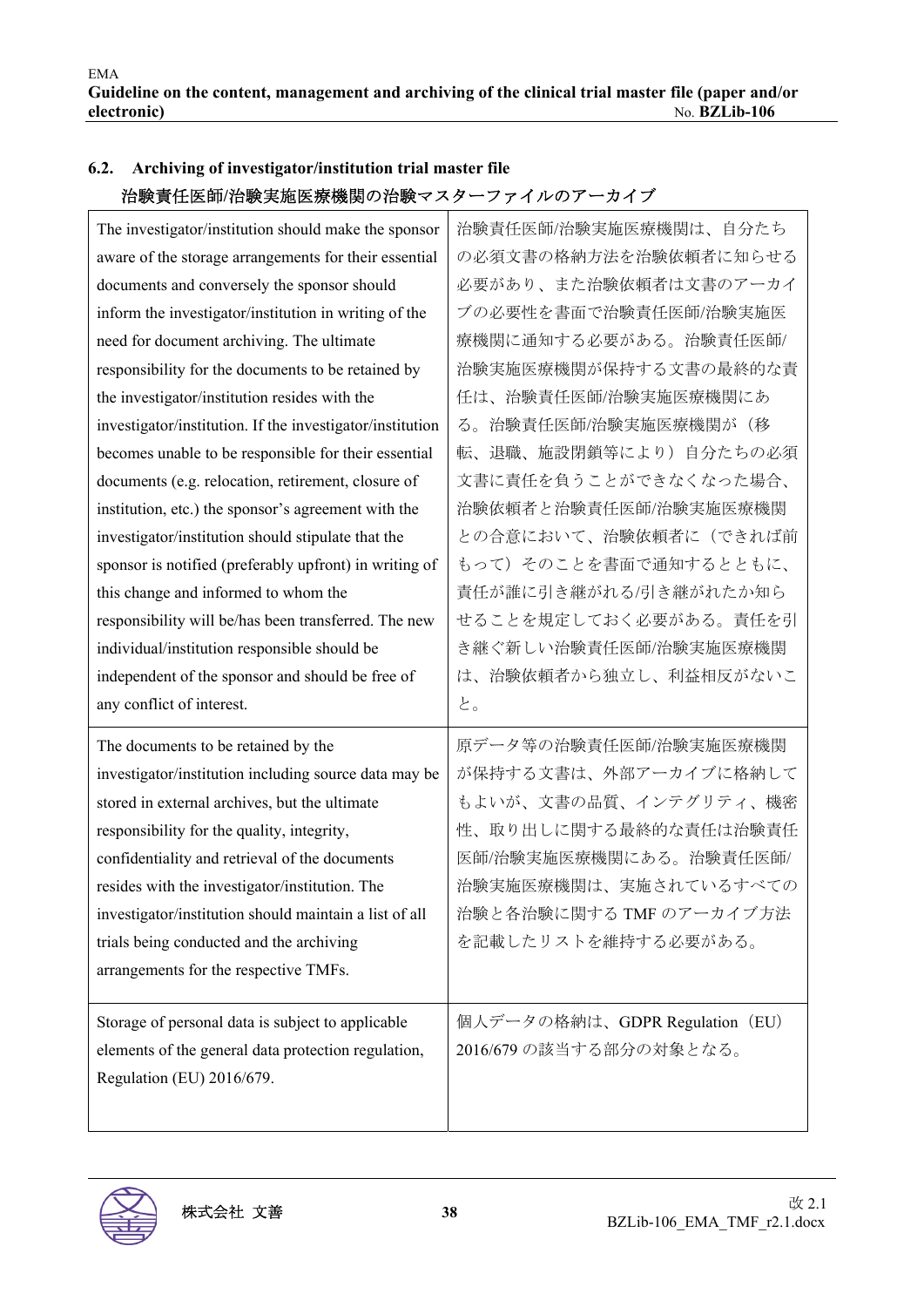| If the sponsor arranges the external archiving of the<br>investigator TMF on behalf of the<br>investigator/institution, (who should retain control<br>of their part of the TMF), consideration should be<br>given to personal data protection and confidentiality<br>from an unauthorised access, so:                                                                                                                                                                                                                                                                                                                                                              | (治験責任医師 TMF を管理すべき)治験責任<br>医師/治験実施医療機関に代わって、治験依頼<br>者が治験責任医師 TMF の外部アーカイブを手<br>配する場合は、個人データの保護と不正アクセ<br>スからの機密保護を考慮する必要がある。                                                                                                                                                                                                                   |
|--------------------------------------------------------------------------------------------------------------------------------------------------------------------------------------------------------------------------------------------------------------------------------------------------------------------------------------------------------------------------------------------------------------------------------------------------------------------------------------------------------------------------------------------------------------------------------------------------------------------------------------------------------------------|-----------------------------------------------------------------------------------------------------------------------------------------------------------------------------------------------------------------------------------------------------------------------------------------------------------------------------------------------|
| • the archiving arrangements including location of<br>the (electronic) archive should be formally agreed<br>and documented between the sponsor and<br>investigator/institution;<br>• a formal procedure should be in place such that<br>the documents are only released from the external<br>archive or (remotely) accessed with the approval<br>of the investigator/institution;<br>• the documents should be physically or<br>electronically transferred directly between the<br>investigator site/institution and the archive facility<br>independent of the sponsor, thereby ensuring that<br>the sponsor/CRO does not have access to the<br>investigator TMF. | (電子) アーカイブの場所を含むアーカイブ<br>$\bullet$<br>に関する取り決めは、治験依頼者と治験責任<br>医師/治験実施医療機関の間で正式に合意し、<br>文書化しておく必要がある。<br>•文書は、治験責任医師/治験実施医療機関の承<br>認を得た場合のみ、外部アーカイブから取り<br>出せる、又は(リモートで)アクセスできる<br>ようにする正式な手順を整える必要がある。<br>●文書は、治験責任医師の施設/治験実施医療機<br>関とアーカイブ施設との間で物理的・電子的<br>に直接(治験依頼者とは独立に)転送される<br>必要がある。治験依頼者/ CRO が治験責任医<br>師 TMF に〔勝手に〕アクセスできないよう<br>にする。 |

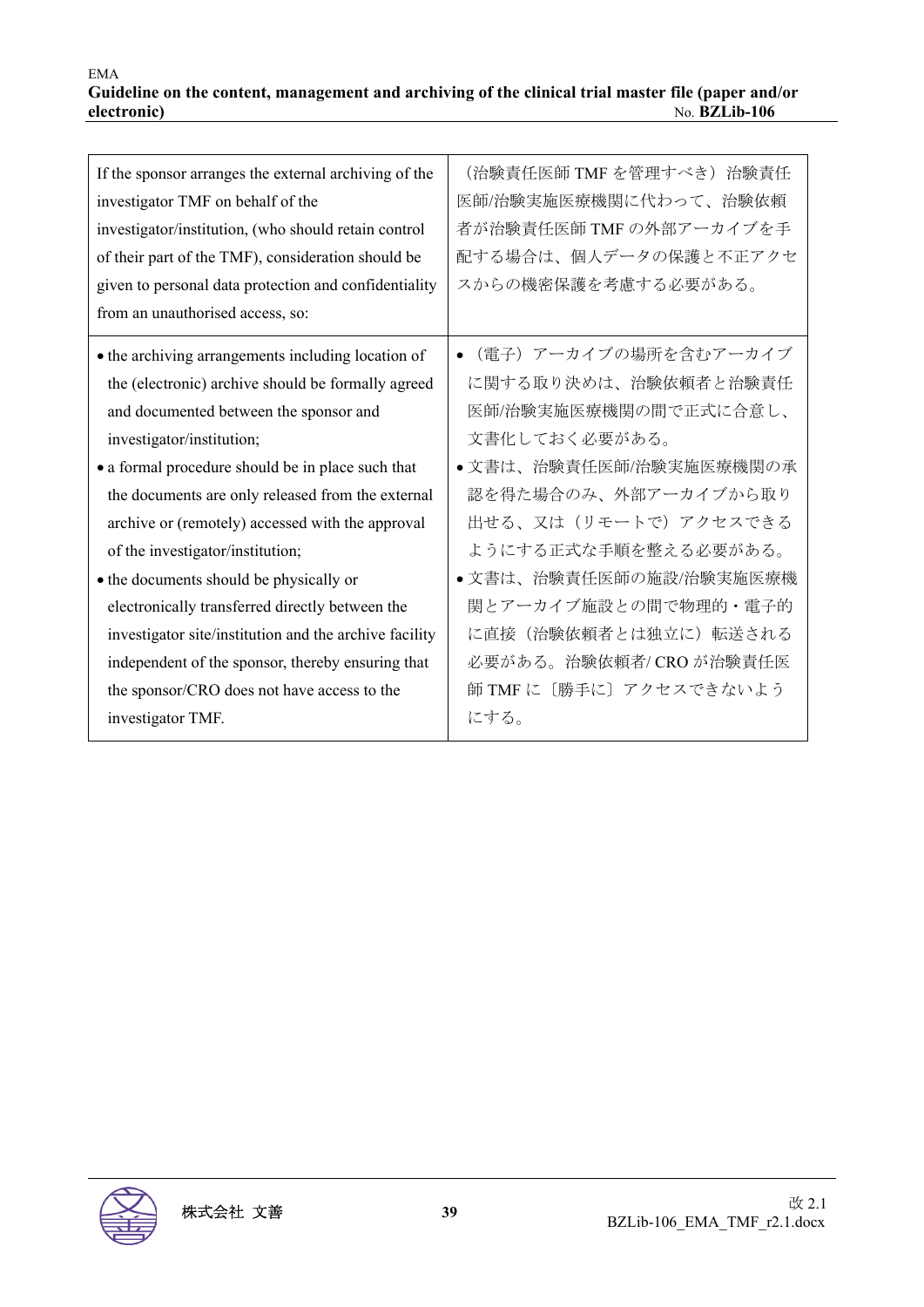| 治験マスターファイルの保存期間                                     |                                         |
|-----------------------------------------------------|-----------------------------------------|
| The sponsor should determine which                  | 治験開始日と治験終了日、販売承認を行うた                    |
| requirements apply to the respective clinical trial | めに治験を利用するか、又は利用する予定が                    |
| in relation to the start and end dates and whether  | あるか、といった要因によって保管要件が決                    |
| the trial is used, or intended to be used, to       | まるため、治験依頼者は、これらの要因を踏                    |
| support a marketing authorisation, as the           | まえ、各治験にどの要件が当てはまるか決定                    |
| retention requirements are dependent on these       | する。                                     |
| factors, as follows.                                |                                         |
|                                                     |                                         |
| For trials conducted under Directive 2001/20/EC     | [治験に係る指令] Directive 2001/20/ECに基        |
| the retention time is at least five years after     | づいて実施された治験の場合、保管期間は完                    |
| completion (Directive 2005/28/EC).                  | 了後少なくとも5年である (Directive                 |
|                                                     | $2005/28/EC$ $_{\circ}$                 |
|                                                     |                                         |
| For all trials in which the clinical trial data are | (Regulation 1901/2006に基づくPaediatric Use |
| used to support a marketing authorisation           | Marketing Authorisationsを含む) 販売承認に      |
| (including Paediatric Use Marketing                 | 治験データを使用した場合、<br>〔販売承認に係                |
| Authorisations under Regulation 1901/2006),         | る指令] Directive 2003/63/EC (Directive    |
| Directive 2003/63/EC (amending Directive            | 2001/83/ECの修正)では、                       |
| 2001/83/EC) states that essential documents         | 治験の完了、又は中止後少なくとも15年<br>$\bullet$        |
| should be retained for at least 15 years after      | 間、又は                                    |
|                                                     |                                         |
| completion or discontinuation of the trial or at    | (EU で仕掛中、又は予定されている販売<br>$\bullet$       |
| least two years after the granting of the last      | 申請がない場合) EU で最後に販売承認さ                   |
| marketing authorisation in the European Union       | れた後少なくとも2年間、又は                          |
| (when there are no pending or contemplated          | 治験薬の臨床開発の正式な中止後少なくと<br>$\bullet$        |
| marketing applications in the EU) or for at least   | も2年間、                                   |
| two years after formal discontinuation of clinical  | のうち最も長い期間で必須文書を保持する必                    |
| development of the investigational product,         | 要があると定めている。                             |
| whatever is the longest.                            |                                         |

# **6.3. Retention times of trial master file**

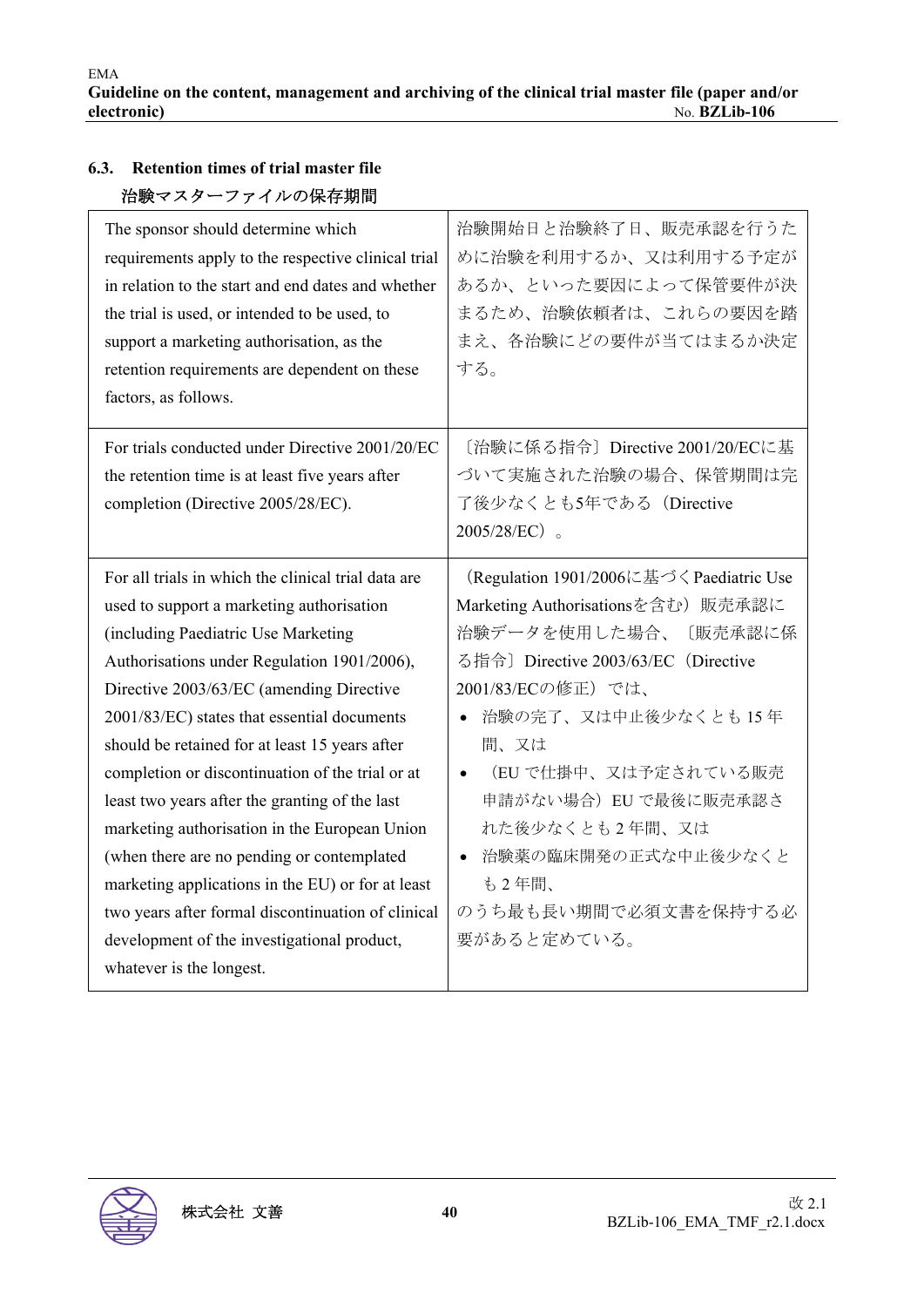| Directive 2003/63/EC (amending Directive             | Directive 2003/63/EC (Directive 2001/83/EC $\oslash$ |
|------------------------------------------------------|------------------------------------------------------|
| 2001/83/EC) also states that "the sponsor or         | 修正)は、「治験依頼者又はその他のデータ                                 |
| other owner of the data shall retain some of the     | オーナーは、製品が承認されている間は、治                                 |
| documentation pertaining to the trial for as long    | 験に関する資料の一部を保持するものとす                                  |
| as the product is authorised. This documentation     | る」と定めている。この資料には、治験実施                                 |
| shall include the protocol (), standard              | 計画書(中略)標準操作手順書、治験実施計                                 |
| operating procedures, all written opinions on the    | 画書と手順に対するすべての書面による意                                  |
| protocol and procedures, the investigator's          | 見、治験薬概要書、各被験者のCRF、総括報                                |
| brochure, case report forms on each trial subject,   | 告書、監査証明書が含まれる。総括報告書                                  |
| final report and audit certificate(s), if available. | は、医薬品が承認された状態が終わってから                                 |
| The final report shall also be retained by the       | 5年間、治験依頼者又はそれを引き継ぐ所有                                 |
| sponsor or subsequent owner, for five years after    | 者によって保持されるものとする。」と定め                                 |
| the medicinal product is no longer authorised."      | ている。                                                 |
| The Regulation provides in Article 98 for            | Regulationは、Directive 2001/20/ECに基づい                 |
| transitional provisions for trials authorised on     | て承認された治験に関する経過措置を第98条                                |
| the basis of Directive 2001/20/EC. For guidance      | に規定している。これらの条項に関するガイ                                 |
| on these provisions see the 'Clinical Trial          | ダンスは、経過措置期間におけるRegulation                            |
| Regulation Questions and Answers' (EudraLex          | の適用に関する「Clinical Trial Regulation                    |
| Vol. 10) on transitory period for the application    | (EudraLex Vol.10)<br>Questions and Answers           |
| of the Regulation.                                   | を参照。                                                 |
| For trials not transferred to the Regulation and     | Regulationの適用を受けず、Directive                          |
| conducted under Directive 2001/20/EC that have       | 2001/20/ECに基づいて実施され、第10条に従                           |
| an end of trial notification submitted according     | って経過措置期間中に治験終了通知を提出し                                 |
| to Article 10 in the transition period, the          | た治験については、Directive 2001/20/ECのア                      |
|                                                      |                                                      |
| archiving requirements of the Directive              | ーカイブ要件が適用される。                                        |
| 2001/20/EC will apply.                               |                                                      |

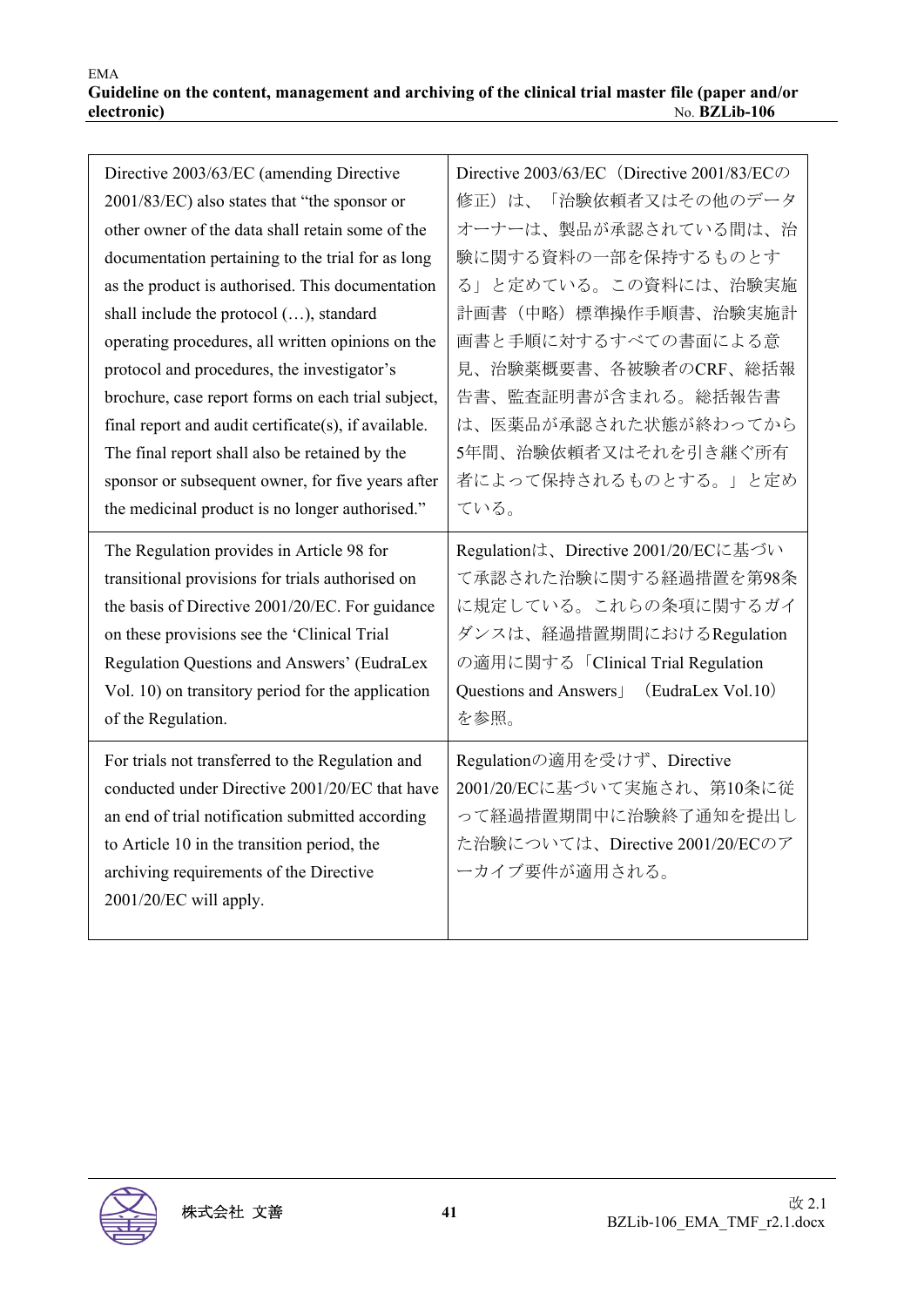| As per Article 58 of the Regulation "unless other<br>Union law requires archiving for a longer<br>period, the sponsor and the investigator shall<br>archive the content of the clinical TMF for at<br>least 25 years after the end of the clinical trial.<br>However, the medical files of subjects shall be<br>archived in accordance with national law."                                                                                                      | Regulation 第58条では「他のEU法が、より<br>長期間のアーカイブを要求しない限り、治験<br>依頼者及び治験責任医師は、治験終了後少な<br>くとも25年間、治験TMFの内容をアーカイブ<br>するものとする。ただし被験者の医療ファイ<br>ルは、各国の国内法に従ってアーカイブされ<br>る」と定めている。                                       |
|-----------------------------------------------------------------------------------------------------------------------------------------------------------------------------------------------------------------------------------------------------------------------------------------------------------------------------------------------------------------------------------------------------------------------------------------------------------------|----------------------------------------------------------------------------------------------------------------------------------------------------------------------------------------------------------|
| Retention times, as laid down in Article 58 of<br>the Regulation, Directive 2005/28/EC and<br>Directive 2003/63/EC for sponsors' documents<br>also apply to the documents retained by CROs<br>or other agents of the sponsor under agreement<br>with the sponsor.                                                                                                                                                                                               | Regulation 第58条、Directive 2005/28/EC及び<br>Directive 2003/63/ECに定められている治験依<br>頼者の文書の保管期間は、CRO又は他の治験<br>依頼者の代理人が治験依頼者との合意の下で<br>保持する文書にも適用される。                                                             |
| Digitisation of the subject's medical files is<br>acceptable provided the process is validated<br>such that the institution can demonstrate that<br>these are certified copies of the originals, which<br>are kept in a format that ensures that the data can<br>be retrieved in the future (see section 5).                                                                                                                                                    | 被験者の医療ファイルをデジタル化する場合<br>は、そのプロセスがバリデートされ、<br>「デジ<br>タル化されたものが〕オリジナルの保証付き<br>複写であり、将来にわたってデータを取り出<br>すことができる形式であることを説明できる<br>ようにすること。 (5章参照)                                                              |
| In addition to these retention times for the trial<br>documentation, documents relating to the full<br>traceability of the ATIMP have longer retention<br>periods <sup>12,13</sup> . These are 30 years after the expiry<br>date of the product or longer if required by the<br>clinical trial authorisation. This will include the<br>relevant documentation contained in the sponsor<br>and investigator TMF as well as the trial<br>subjects' medical files. | 治験資料のこれらの保管期間に加えて、<br>ATIMPの完全なトレーサビリティに関連す<br>る資料には、さらに長い保管期間が課されて<br>いる12,13。これらは、製品の有効期限の30年<br>後、又は治験の承認条件によってそれより長<br>くなる場合がある。これは、被験者の医療フ<br>ァイルだけでなく、治験依頼者TMF及び治験<br>責任医師TMFに含まれる関連文書にも適用さ<br>れる。 |

<sup>12</sup> Directive 2004/23/EC, Article 8

<sup>&</sup>lt;sup>13</sup> Directive 2006/86/EC, Article 9

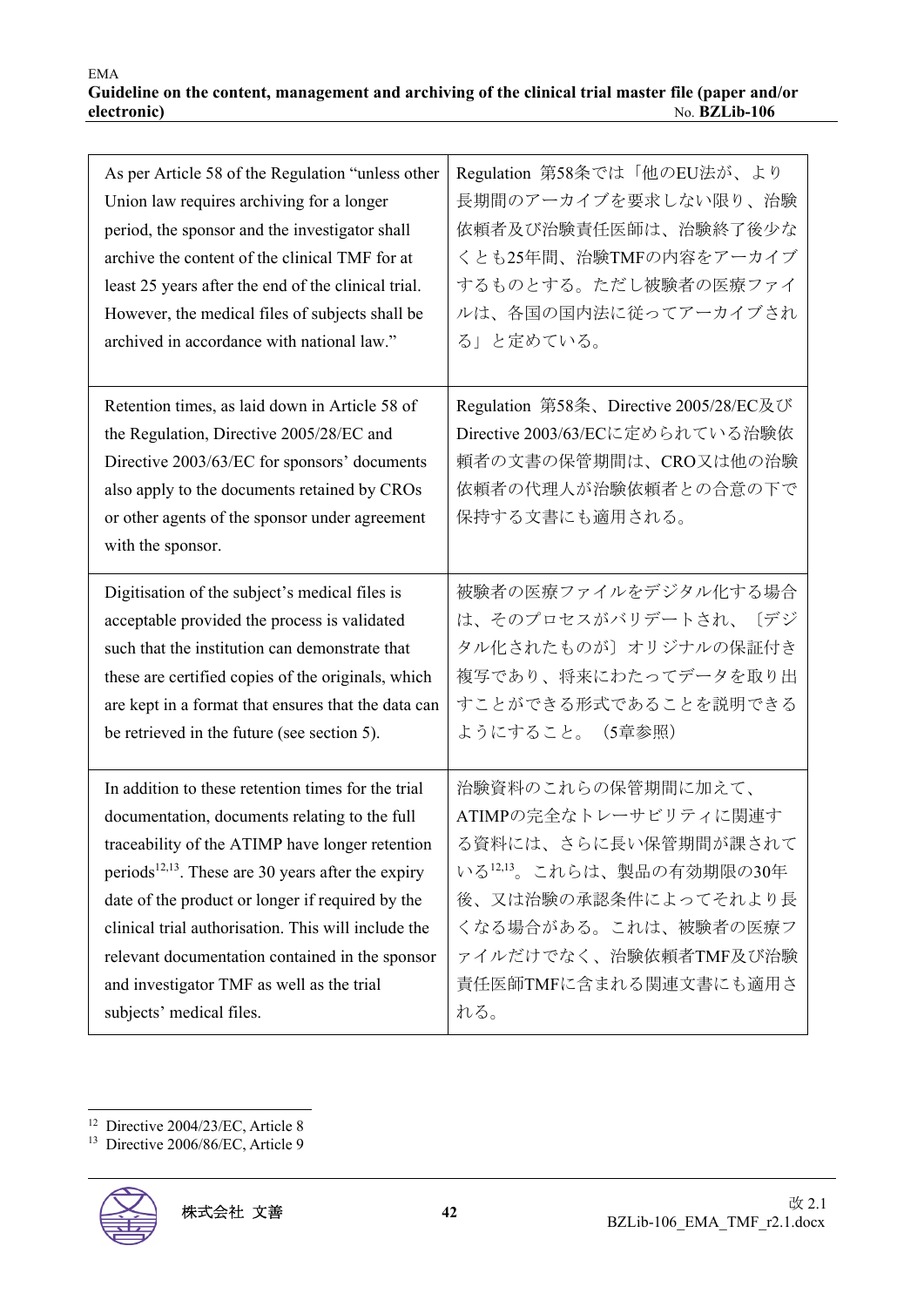| It is important that when an organisation has      | 複数の治験に関連する文書(例:ソフトウェ                 |
|----------------------------------------------------|--------------------------------------|
| centralised documents that may be relevant to a    | ア検証、SOP、スタッフトレーニング記録、                |
| number of trials (e.g. software validation, SOPs,  | フェーズ I 治験のユニット/病院臨床研究ユ               |
| staff training records or maintenance and          | ニットで使用された機器の保守及び校正記                  |
| calibration records for equipment used in the      | 録)を組織が一元管理している場合、これら                 |
| trial at a Phase 1 unit/hospital clinical research | の保管期間を決める際には、各治験文書に定                 |
| unit), the retention time of these is also         | められた保管期間を考慮することが重要であ                 |
| considered in relation to the defined retention    | る。                                   |
| period for the specific trial documents.           |                                      |
|                                                    |                                      |
| Retention requirements for the documentation       | 治験責任医師/治験実施医療機関が保有する                 |
| and medical files held by the                      | 資料及び医療ファイルの保管要件は正式なも                 |
| investigator/institution should be formalised, for | (例えば、治験依頼者、治験責任医師、治<br>$\mathcal{O}$ |
| example, in an agreement between the sponsor,      | 験実施医療機関間の合意)とする必要があ                  |
| the investigator and the institution. It is the    | る。治験依頼者は、治験文書の保持が必要な                 |
| responsibility of the sponsor to inform the        | くなる時期を治験責任医師/治験実施医療機                 |
| investigator/institution in writing, as to when    | 関に書面で通知する責任がある。                      |

## **6.4. Archiving, retention and change of ownership/responsibility**  所有権**/**責任のアーカイブ、保持、変更

| As stated in Article 58 of the Regulation "any       | Regulation の第58 条で定められているように |
|------------------------------------------------------|------------------------------|
| transfer of ownership of the content of the clinical | 「治験マスターファイルの内容のオーナシッ         |
| trial master file shall be documented. The new       | プの委譲はすべて文書化しておくものとす          |
| owner shall assume the responsibilities set out in   | る。新しいオーナーは、本条に定められた責         |
| this Article". It is recommended to check the        | 任を負うものとする。」委譲前に TMF の内       |
| contents of the TMF before transfer to ensure all    | 容をチェックして、アーカイブされたはずの         |
| the originally archived documents remain present.    | 文書がすべて存在することを確認することを         |
| Any change in the location of the stored             | 勧める。保存された資料の場所の変更は、追         |
| documentation should be recorded to enable           | 跡できるように記録する必要がある。            |
| tracking.                                            |                              |
|                                                      |                              |

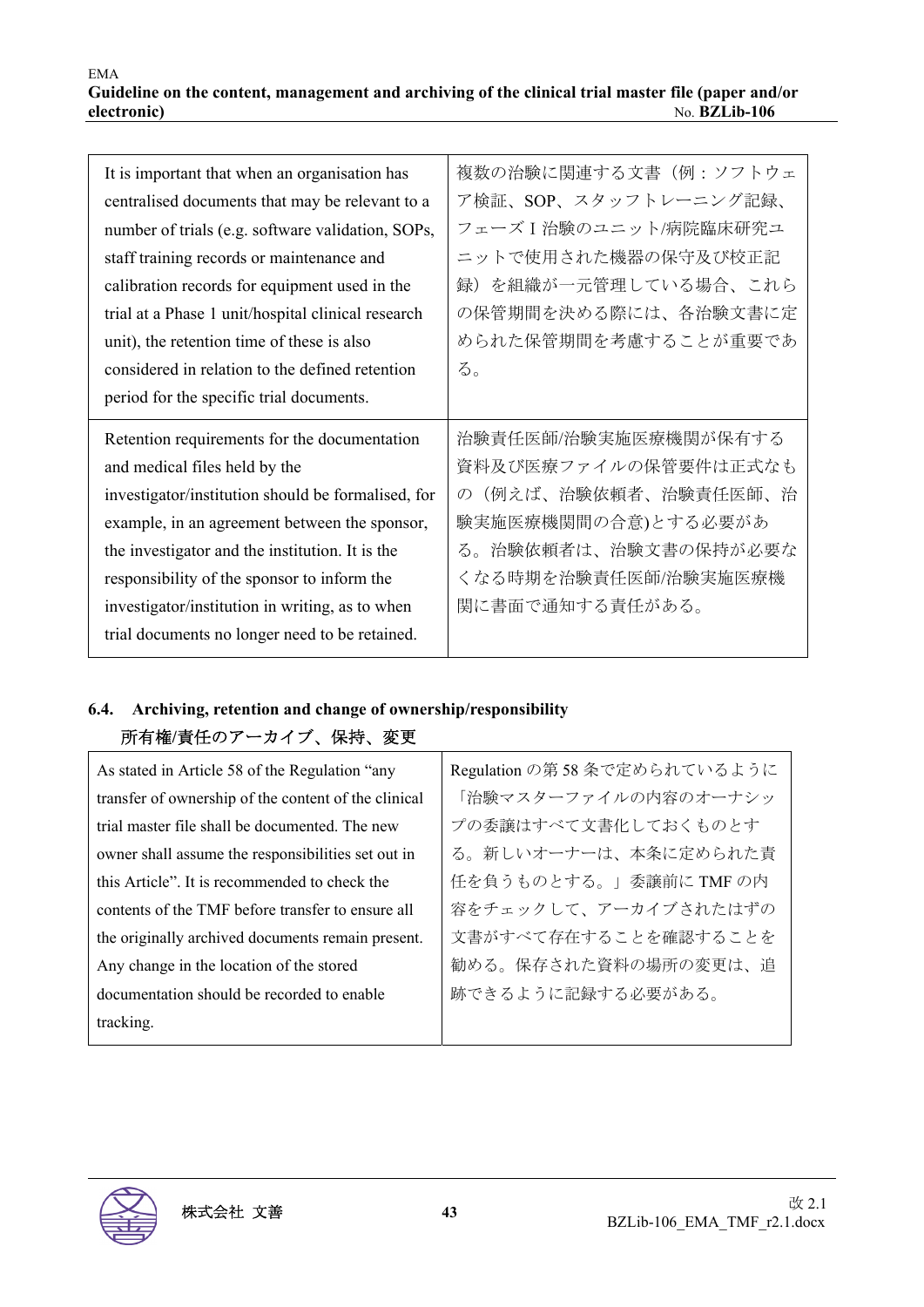| When the responsibility for the TMF is transferred,   | TMF に関する責任が移譲されたとき、治験依 |
|-------------------------------------------------------|------------------------|
| the agreements between the sponsor and the            | 頼者は、治験責任医師/治験実施医療機関、又  |
| investigator/institution or CRO should cover such     | は CRO との間で交わされた合意において、 |
| eventualities and should require the                  | このような状況になった場合のことを定めて   |
| investigator/institution or CRO to notify the         | おき、治験責任医師/治験実施医療機関、又は  |
| sponsor in such circumstances. The sponsor should     | CROがその旨を通知することを求める必要が  |
| take appropriate actions in such circumstances to     | ある。このような状況においても治験依頼者   |
| ensure that the TMF remains available for             | は、アーカイブ期間を通じて査察時にTMF   |
| inspection for the required archiving time and that   | を提示することができること、及び患者に係   |
| patient-related source documents have not been in     | る原資料を治験依頼者のみが持つという状況   |
| the sole custody of the sponsor at any time (refer to | を作らないことを確実にするような適切なア   |
| section $3.1$ ).                                      | クションを取ること。             |